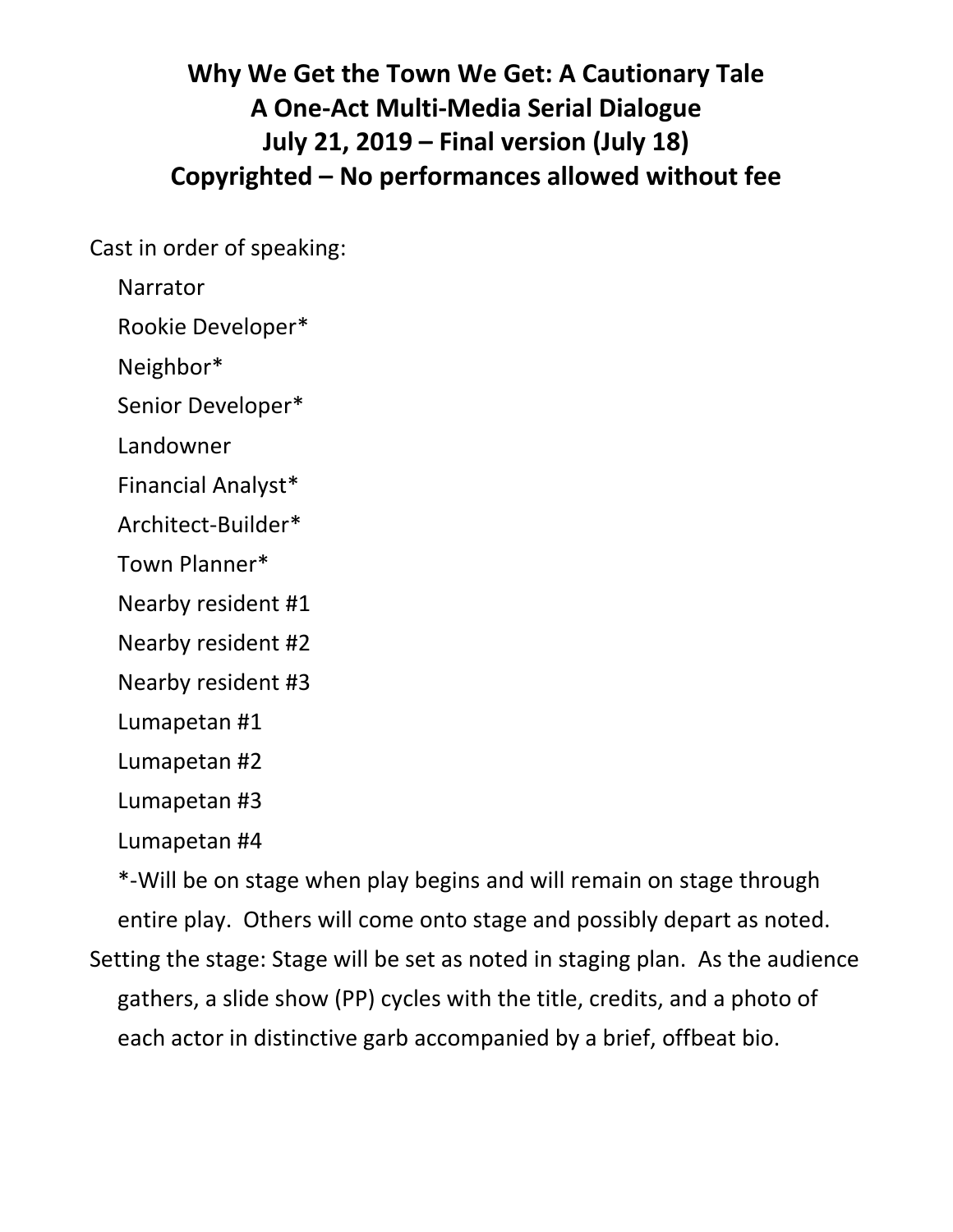The Affect: Actors with an \* will move to a lectern at the beginning of any scene during which they speak, but will otherwise remain in their chairs, apparently disengaged from the action. The only emotions are to be shown when actors are standing and those emotions are to end when the exchange is finished. Physical actions are to be limited to those specifically noted. Other actors will be move as noted below. Getting underway: Once all is in readiness, a different PP begins.

#### **SCENE #1**

**PP: Title page** (Rookie Developer at center lectern, flipping between documents. Neighbor is standing slightly back from left lectern.)

PP: July 2019

PP: Prologue

Narrator: (Appears on stage and speaks sonorously.) The Town of Lumapeta is in a bad way. For many, housing is hard to find. Traffic congestion is worrisome. The coffers at town hall will soon be empty. Most are worried about the environment. Many are leery of change. All want answers but are unsure of the questions. (Steps offstage.)

PP: Slides of maps, zoning codes, and spreadsheets.

### **SCENE #2**

PP: Asking neighborly questions (Rookie Developer at center lectern.

Neighbor hovering near left lectern.)

PP: Vacant parcel, including train station, vacant land, and nearby homes. Rookie Developer: (Looking through papers, deeply engrossed.)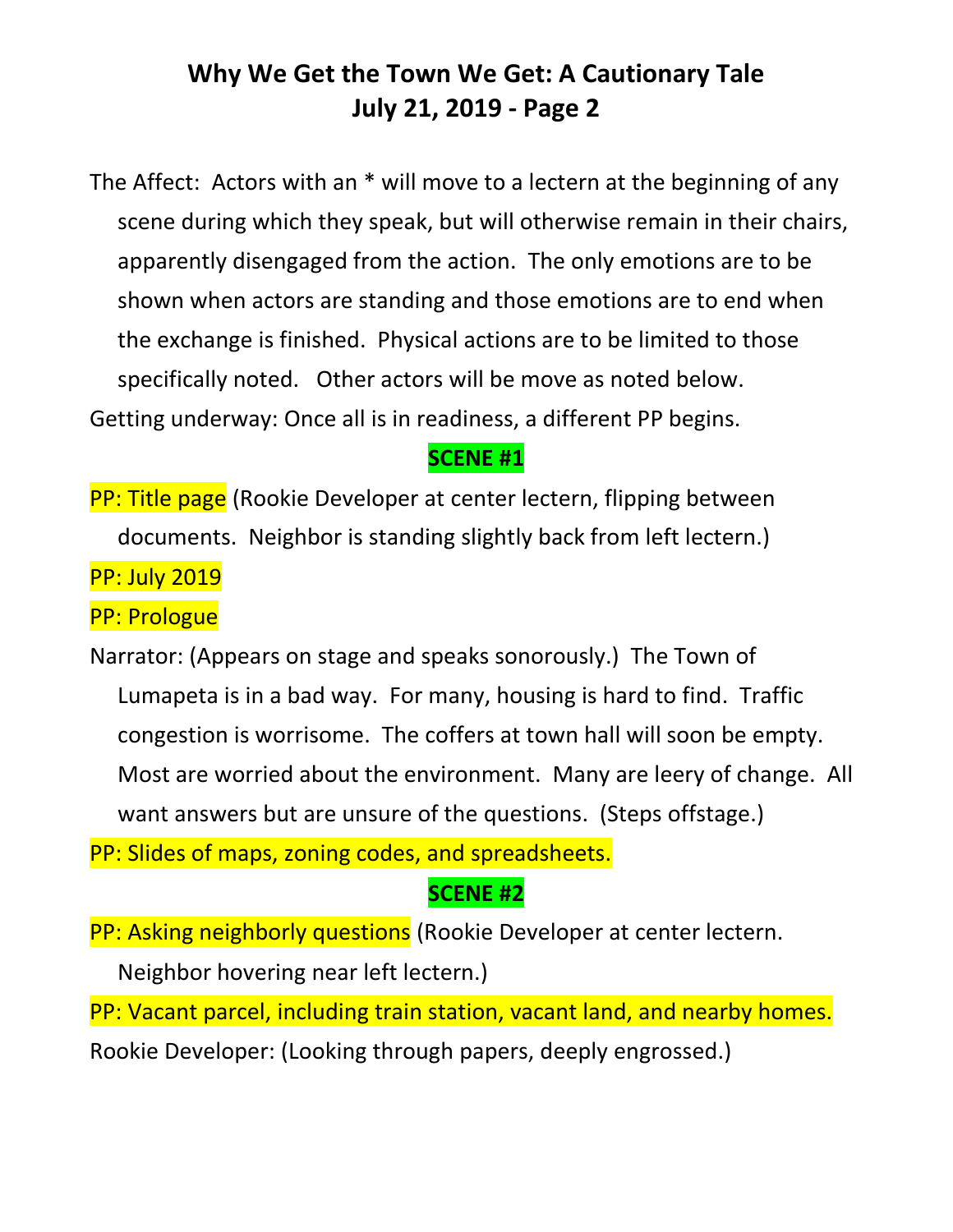- Neighbor: (Steps forward, cautiously knocks on left lectern, and steps back, awaiting a response.)
- Rookie Developer: (Startled from her work, looks up): May I help you?
- Neighbor: (Moves slowly to left lectern, unsure of his course.) I hope so. I'm Colin. I live near the new train station. I've heard you might be building on land north of the station?
- Rookie Developer: Hi Colin, nice to meet you. I'm Jessica. Yeah, I've been looking at a site near the station. Do you have questions?
- Neighbor: (Cautiously.) Yeah, I do. My neighbors and my family, well, we like our neighborhood and we don't want it to change.
- Rookie Developer: (With enthusiasm.) You should LOVE your neighborhood! I certainly do. I often walk there in the evenings to look again at the architecture. Older neighborhoods can be so elegant and comfortable.
- Neighbor: (With puzzlement.) But I hear you're thinking of something different?
- Rookie Developer: Yes, the best neighborhoods have a range of housing choices. Your neighborhood is mostly single-family, so I'm planning apartments, with sidewalk underneath. I think it would complement your great neighborhood. And also work well with the new commuter train.

Neighbor: What would it look like?

Rookie Developer: Something like this.

PP: Rookie Developer's initial plan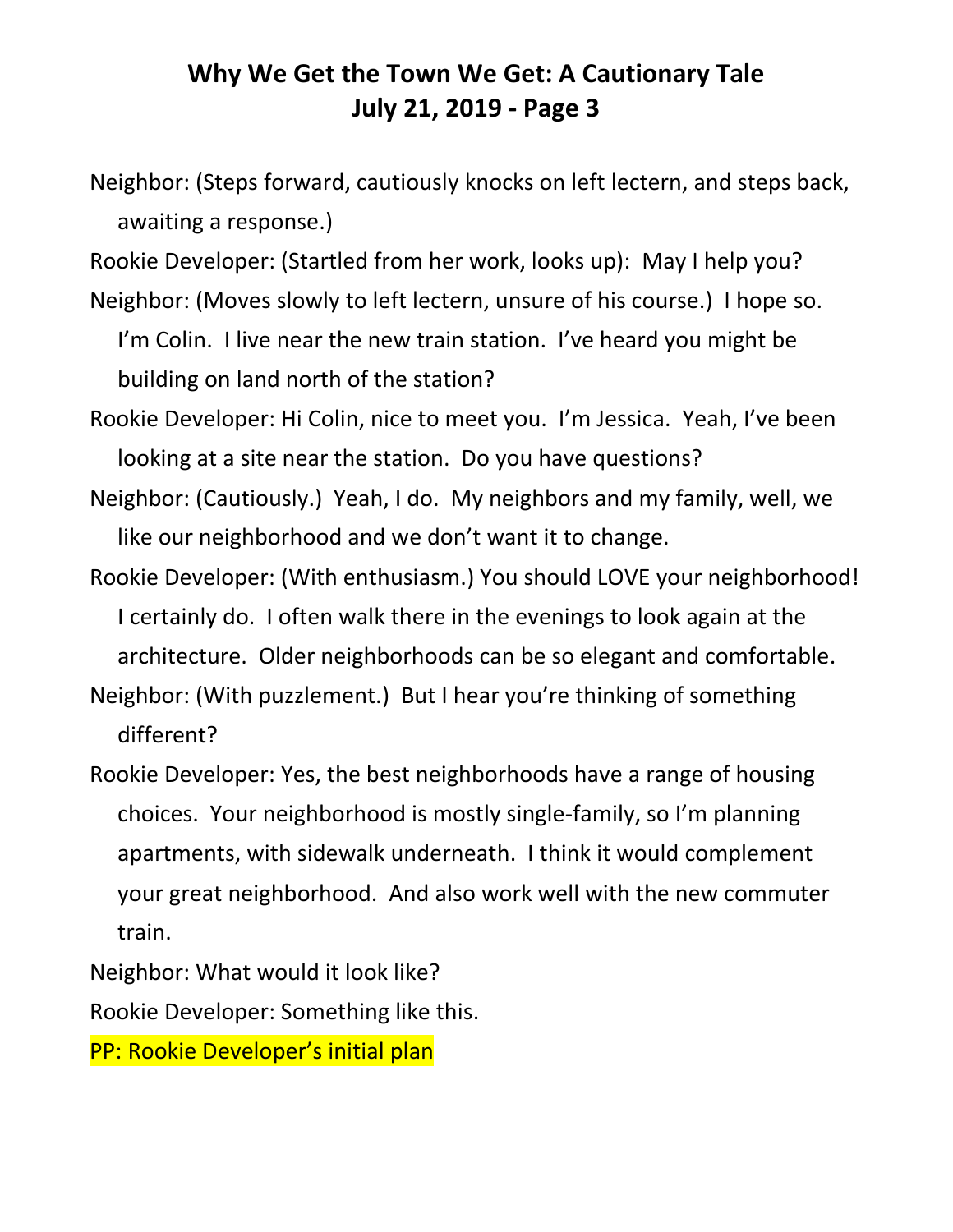- Neighbor: But … but that's huge. That can't possibly be right for our neighborhood.
- Rookie Developer: To me, it's perfect. Affordable housing for young adults and seniors, good access to the train, and retail to serve the tenants and your neighborhood.

Neighbor: I don't know about that. It'd be a big change for us.

Rookie Developer: Well, change is coming is whether or not this project happens. Our region is attracting new residents. And the train, with its convenient connections, will attract many of those to Lumapeta. Do you follow local real estate prices?

Neighbor: You bet. My wife and I are thrilled by our rising home value.

- Rookie Developer: As a homeowner myself, I understand your enthusiasm. But there's a downside to increasing home prices. If we want the people who teach our kids, police our streets, and mow our lawns to also live in Lumapeta, we need housing to stay affordable.
- Neighbor: Doesn't Lumapeta have affordable housing programs? Rookie Developer: Yes, but there's only so much they can do, especially with many of their funding sources dwindling. So private development must also play a role. If we add supply, economics tells us that pricing will decline, or at least go up less quickly. I want to add supply.

Neighbor: (With skepticism.) So you think I should support your project?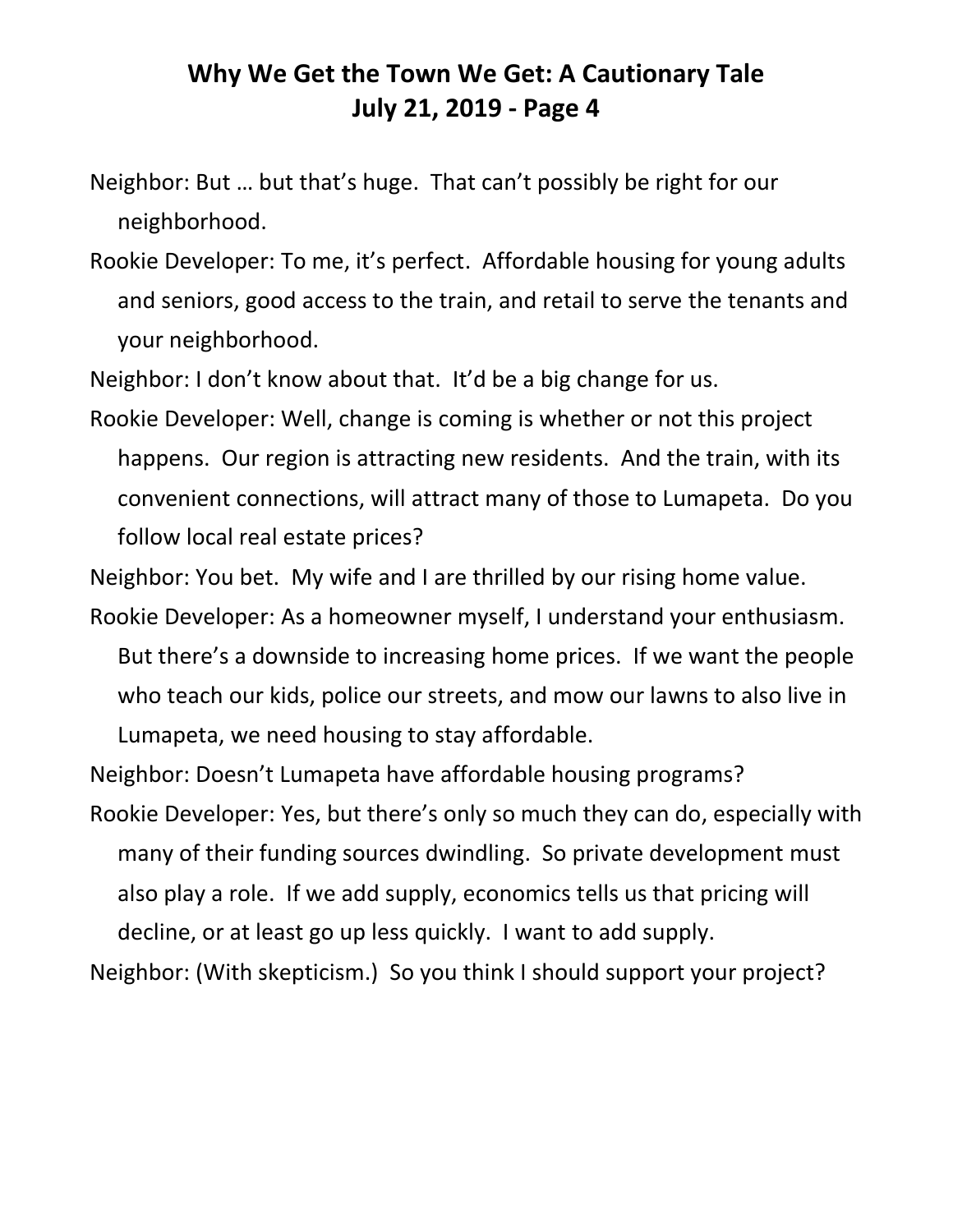Rookie Developer: (Chuckling.) Well, I'd phrase it differently. I want both of us to be in favor of good planning that would protect neighborhoods of character and charm by providing alternative and appropriate homes for newcomers. I want us to be allies.

Neighbor: Hmm, that's interesting. But I'll need to think about it.

Rookie Developer: That's fine. I like people who think. The best allies are those who begin with skeptical but open minds.

Neighbor: Hmmm. So how many apartments are you planning? Rookie Developer: 80.

Neighbor: Whoa, that's a lot. I know Lumapeta needs housing, but 80? Wouldn't that many well-to-do families change our neighborhood?

Rookie Developer: (Laughing.) Well, they wouldn't be well-to-do. And most wouldn't be families. Some of my apartments would be as small as 400 square feet. A few seniors might live here, but my real target is kids beginning their lives, renting their first apartments, and spending their first real paychecks. I expect many not to own cars.

Neighbor: So the ground floor businesses would serve those folks?

- Rookie Developer: Yup, I'm planning on a pub, green grocer, coffee shop, and one more space. The kind of places people might visit daily. I hope the businesses would also be destinations for you and your neighbors.
- Neighbor: (Nods and looks in at more details.) Hmmm, when do you plan to begin construction?

Rookie Developer: Not for a long while. I have many hurdles in front of me. Neighbor: Town Hall?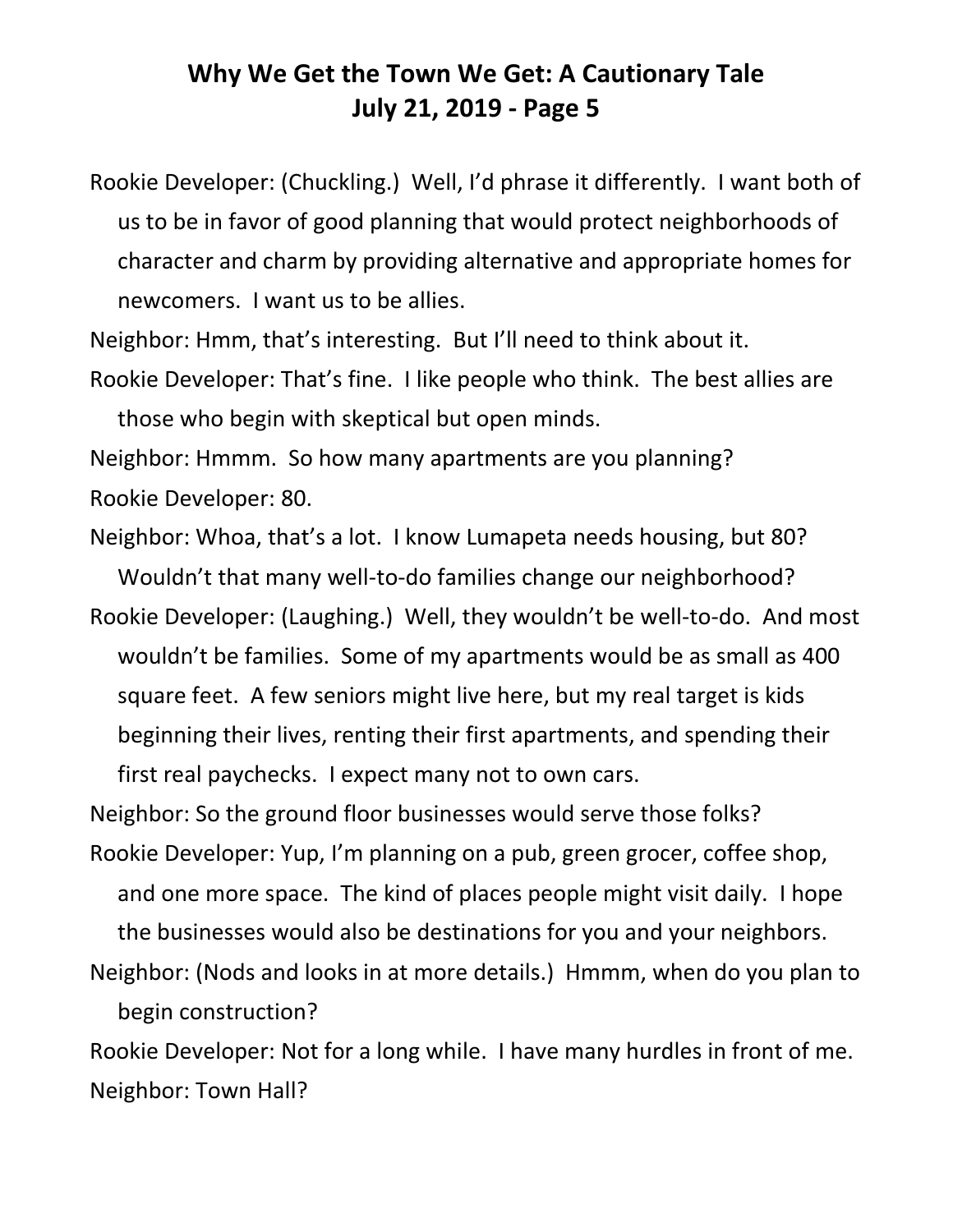Rookie Developer: There'll be a process with Lumapeta Planning, but the project is mostly consistent with zoning, so I expect to get my approvals. My immediate challenge is money.

Neighbor: Money? But you're a developer. Don't you have lots of money?

Rookie Developer: Not really. Developers must leverage their funds if they want to be successful. And this would be the first project on my own, so I have less cash than most.

Neighbor: You can't borrow from a bank?

Rookie Developer: Nope, banks never lend before approvals. It's too risky for them. Instead, I need someone with private equity who's willing to gamble. It's only later, after I've bought the site and gotten my permits, that I can go to a bank for a construction loan.

Neighbor: Will equity be hard to find?

Rookie Developer: I have a potential source but many equity partners, and banks also, don't yet like this kind of development. (Gestures toward screen.) It's too new-fangled for them. So they may push me to go in a more conventional direction.

Neighbor: Hmmm, well, thanks for the intro, Jessica. Can I come again to ask more questions?

Rookie Developer: I'd be disappointed if you didn't. And feel free to borrow

a book from my urban planning library. (Points toward a "table".)

Neighbor: (After scanning books.) "Walkable City"? Is it any good?

Rookie Developer: I love Jeff Speck. Please borrow it and share it with your neighbors. But be sure to return it. I reread it every year.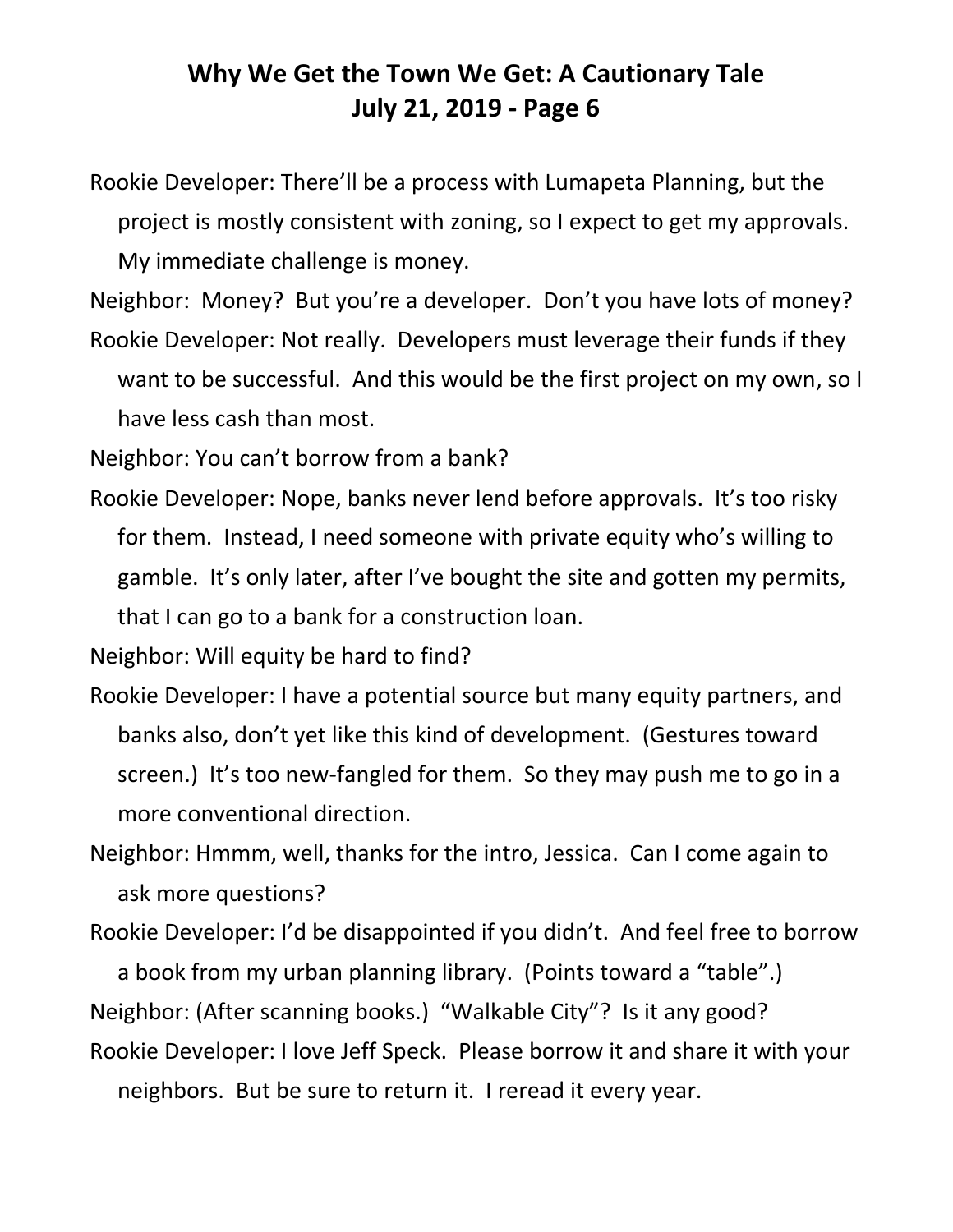Neighbor: Thanks. I'll be back.

#### **SCENE #3**

PP: Asking for equity dollars (Senior Developer at left lectern. Rookie

Developer at center lectern.)

- Senior Developer: Jessica, good to see you. We miss you around here. You made us good money.
- Rookie Developer: Good to see you too, Sam. Yeah, I know my projects made money. But I'm prouder to have strengthened good neighborhoods.
- Senior Developer: Yeah, whatever you want to call it. Are you sure you don't want to come back to work here?
- Rookie Developer: Yeah, I'm sure. I miss the people here, but it was time to be on my own, just like you once upon a time.
- Senior Developer: Yeah, I know. We must all be young and ambitious once. (Turns more serious.) So, you're here to talk about your Lumapeta project?
- Rookie Developer: Yup. I've gotten as far as I can on my own and need a partner.
- Senior Developer: Uh-huh. Well, I think we can work with you, if you're willing to be flexible.
- Rookie Developer: Okay, … but let's talk about that word "flexible".
- Senior Developer: I'll be blunt. You still seem starry-eyed about the good you can do and it shows in your conceptual plan. Transit-oriented mixeduse? That's a tough one.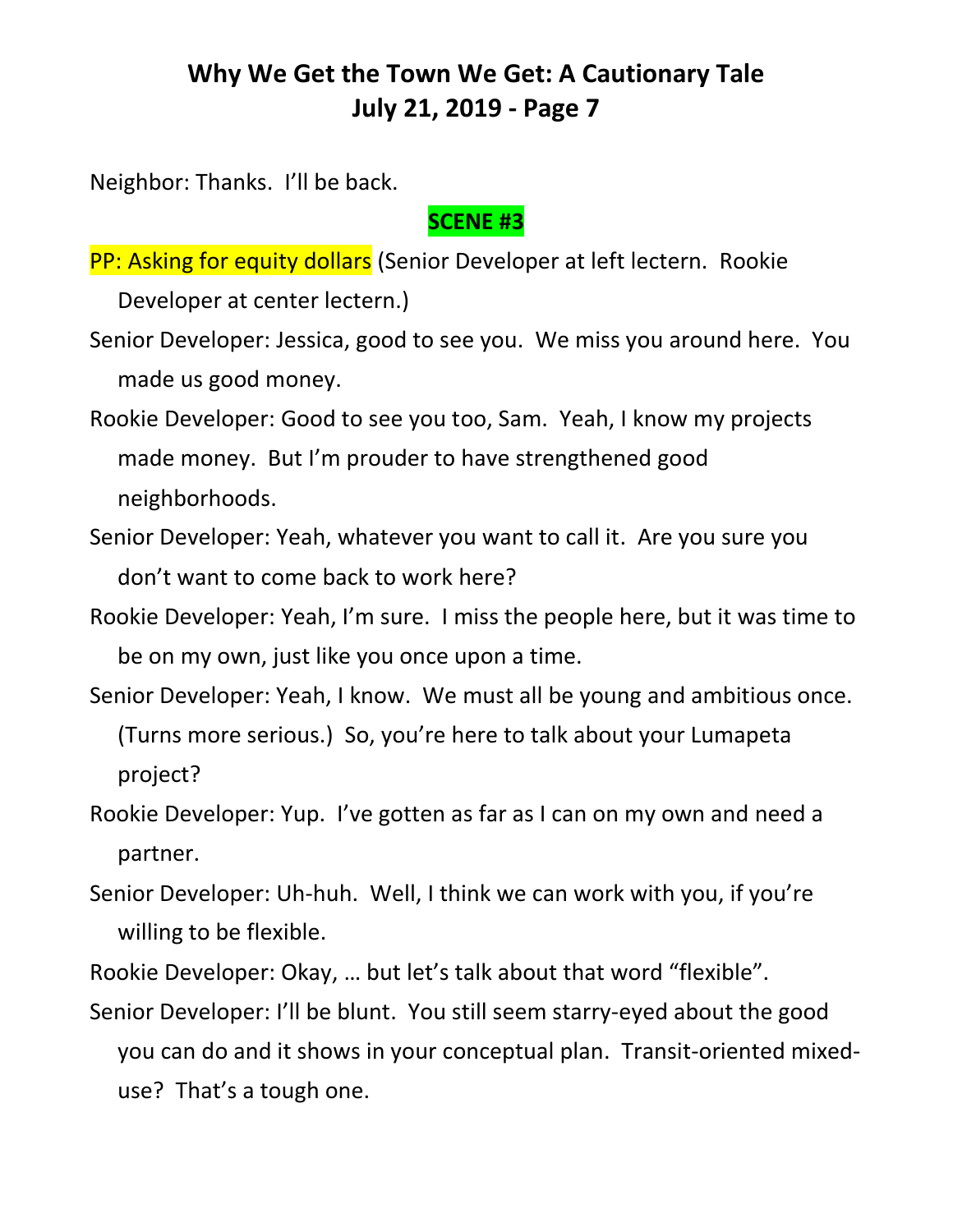Rookie Developer: It's the right idea for the site and the town.

Senior Developer: Who cares what's right for Lumapeta? Our only worry is what's right for us. Money talks and nothing else really matters.

Developers who don't learn that lesson go bust and end up bagging groceries.

Rookie Developer: (Looking puzzled.) But, you're still willing to talk to me?

- Senior Developer: (Laughs.) Yeah, we like you and trust your skills. We think you'll do enough good things that we can pick up the pieces and still make money even if you stumble.
- Rookie Developer: I'm not sure that's a good start to a relationship. But keep talking.

PP: Vacant parcel (repeat)

Senior Developer: Okay, let's start here. Why this site?

- Rookie Developer: The Lumapeta General Plan encourages transit-oriented development and mixed-use, which is perfect for this site and …
- Senior Developer: (Interrupting.) You can stop there. Every town has a General Plan that calls for pink unicorns frolicking in fields of purple grass. But most folks don't buy into it. They say they support walkable mixed-use and then go on living their lives in SUVs and single-family homes.

Rookie Developer: But it's the shared vision of the community?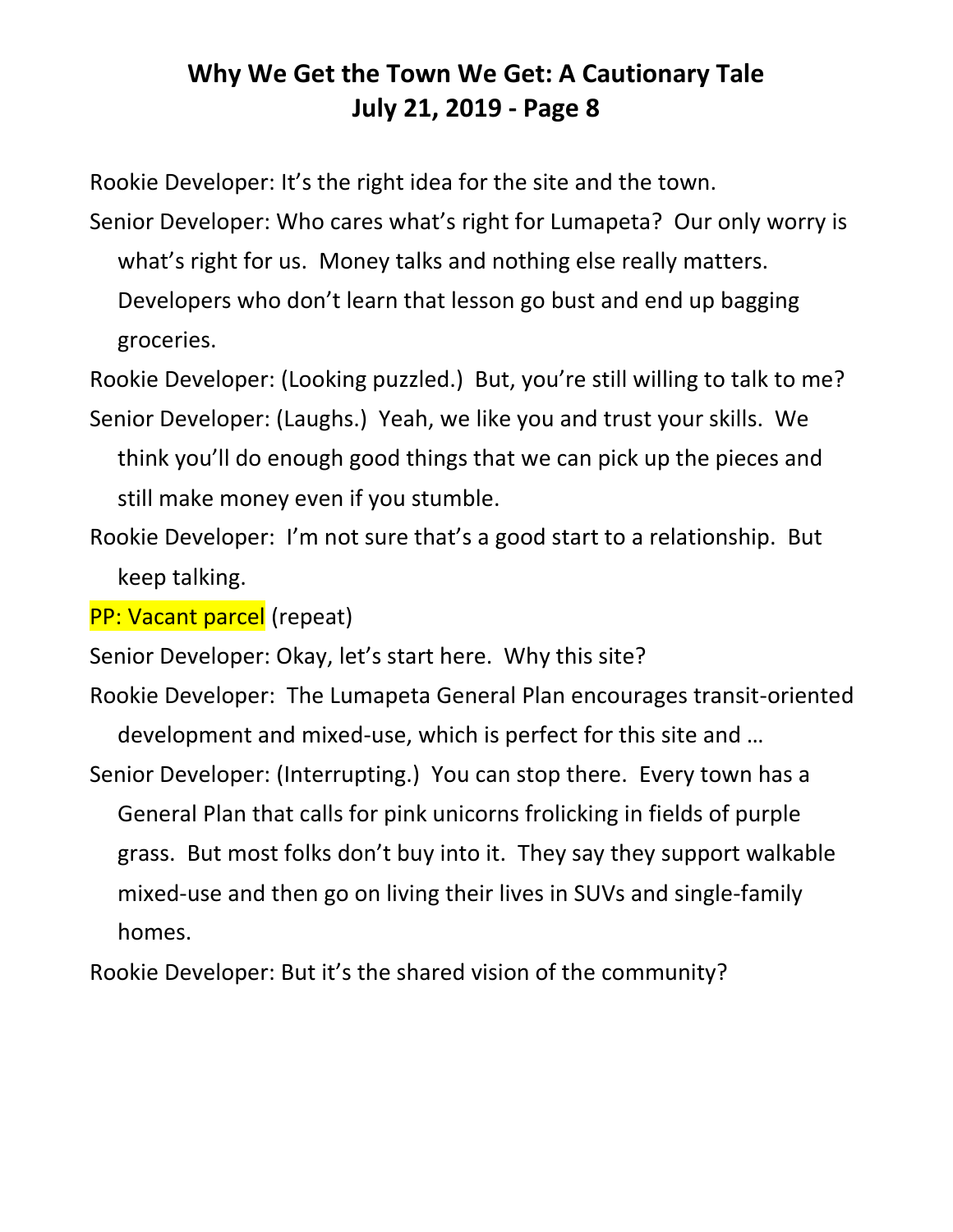Senior Developer: Nonsense. There is no such thing as a shared vision.

Everyone is so busy leading their lives that their only shared visions are that taxes are too high and that half the City Council are crooks. The only disagreement is which half.

Senior Developer: (After a pause.) If you really want to tackle this site, we can probably work with you. But quit talking about vision and start talking about square feet, dollars, and Planning Commission votes.

- Rookie Developer: (Slowly and with hesitation.) Okay, I think the location next to the train station is essential.
- Senior Developer: The site might be okay, until the Town starts telling you to change your plans to meet the needs of commuters.

Rookie Developer: (Calmly and solidly.) No, I've already worked with all the Town departments. Plus I've met with several Planning Commissioners. We've identified the issues and agreed on the solutions.

Senior Developer: Kid, it doesn't work that way. Next time you go back to Town Planning, they'll have a new list of "needs". (Air quotes.)

Rookie Developer: No, I don't think so ...

Senior Developer: (Interrupting.) Look, I've been doing this since your parents were making out behind the high school gym. There's a lot I know that you don't. Yeah, the Town will pile more on your back.

Rookie Developer: (Lapses into silence.)

PP: Rookie Developer's initial plan (repeat)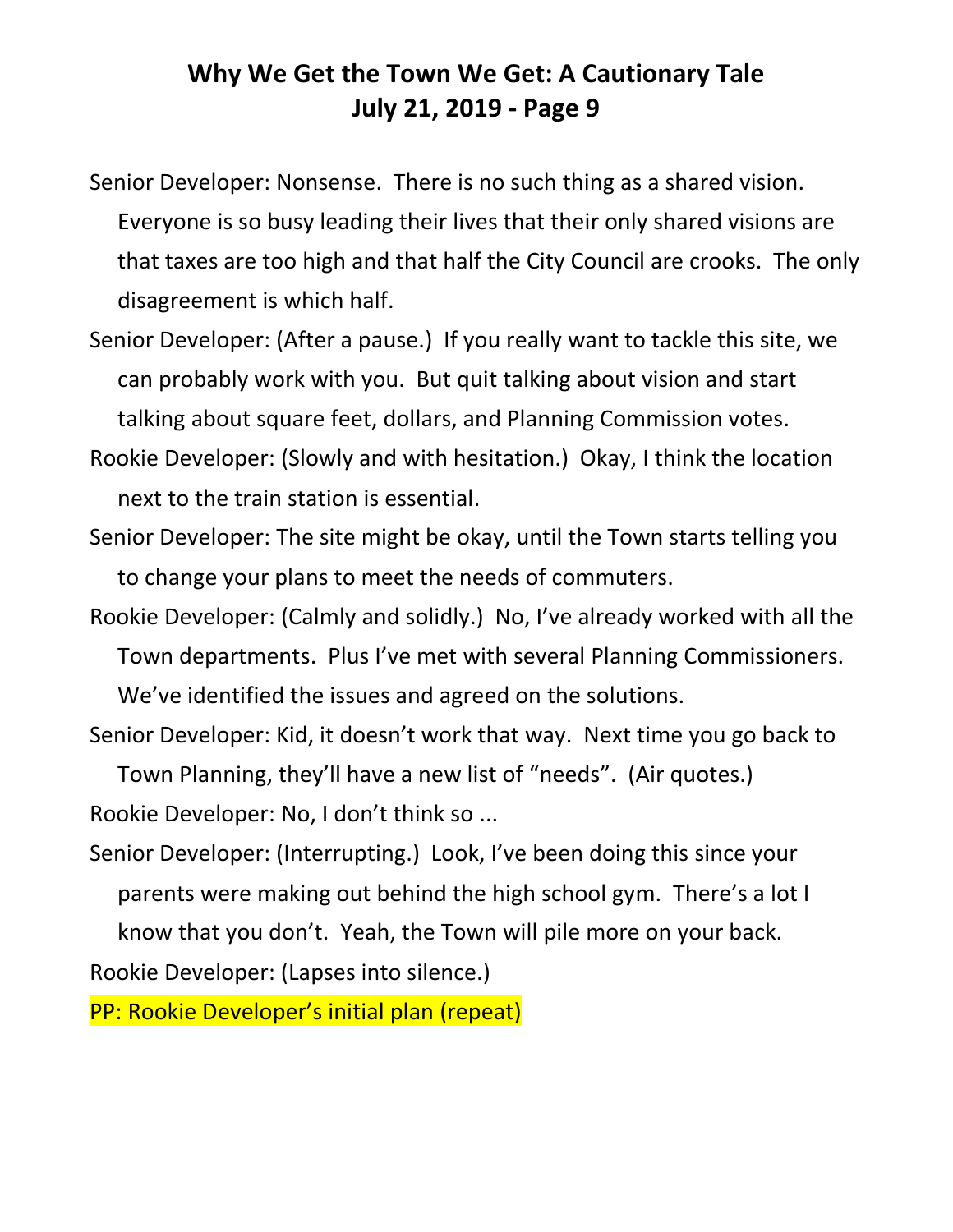Senior Developer: (After a glance to make sure the Rookie Developer doesn't plan to continue the argument.) Okay, let's look at your building concept. Two stories of small apartments, 80 units total, above 76 parking spaces and 8,000 square feet of sidewalk retail.

Rookie Developer: (Nods.) Yes.

Senior Developer: That's less than one parking space per apartment.

- Rookie Developer: (Nods.) Yes, it is. It's consistent with current research on multi-family projects near transit.
- Senior Developer: I don't care about "current research". Projects around here aren't built with less than one space per apartment. Everybody wants a car and many want two. I don't care what your "data" says; you can't make a project work with this little parking.
- Rookie Developer: (With attempted conviction.) Given the nearness to the train station, bus stops, and downtown, we'll attract seniors beyond their driving years and millennials who haven't yet gotten licenses.
- Senior Developer: (Shaking head.) You can't rely on tennie-wearing grannies and tie-dyed hippies. People want cars, they want parking, and they'll always want both. You need at least one and a quarter spaces per apartment.

Rookie Developer: (Begrudgingly.) I'll see what I can do.

Senior Developer: (With firmness.) Yeah, you'd better. Now, let's talk about your three floors. This site demands a fourth story. It's where your profit is. This plan doesn't have enough parking to support another floor of your little apartments, so let's look at an option.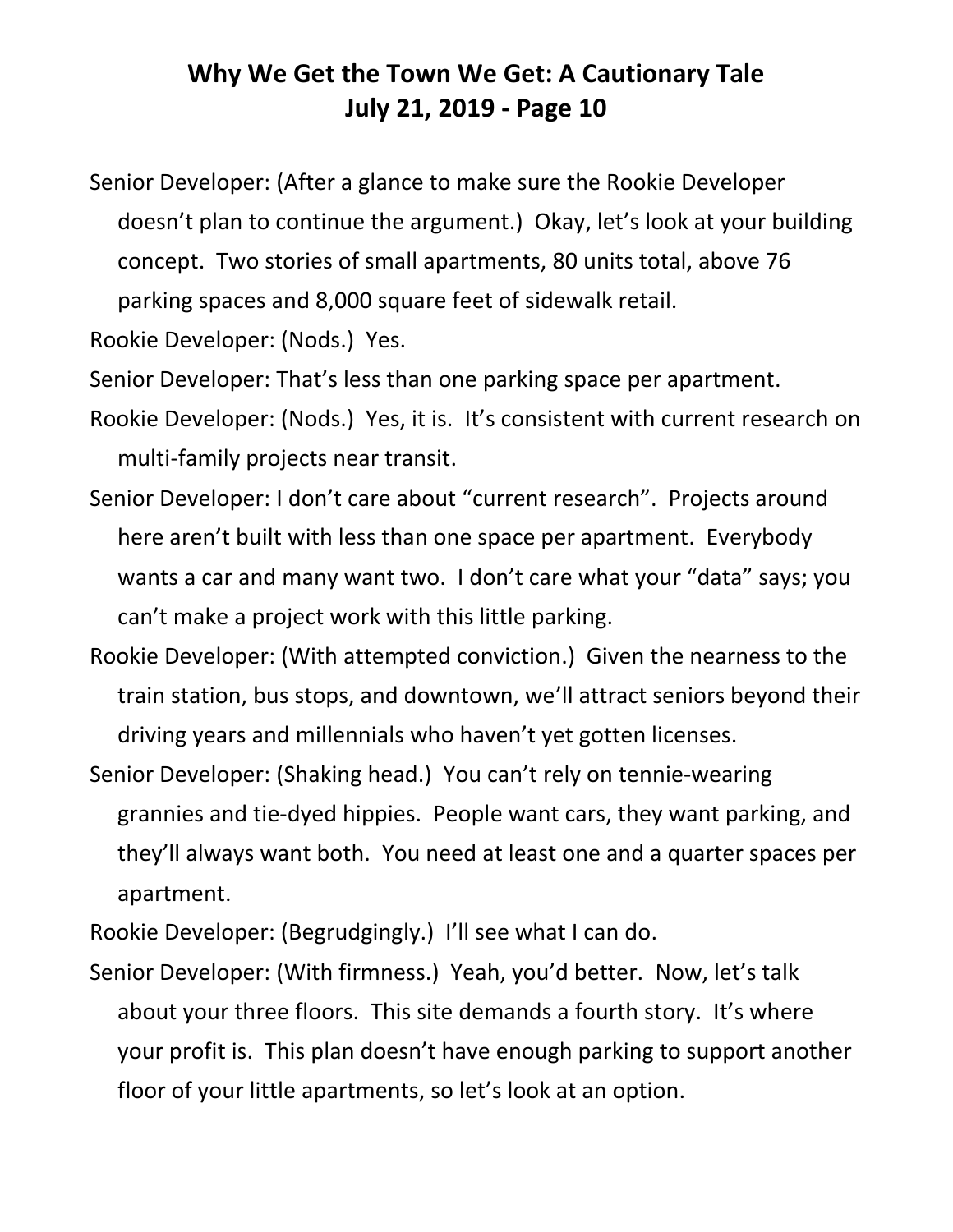#### PP: Senior Developer's alternative #1

Senior Developer: The retail has to go. You don't have the experience to pull it off anyway. That gives us 100 parking spaces. If we make the apartments bigger on your two floors and add a floor of luxury apartments, we'd still have 80 apartments and the parking works out fine.

Rookie Developer: But the General Plan calls for ground floor retail. Besides, retail is the best way to get neighborhood support.

Senior Developer: Kid, let me explain something. How are the town finances in Lumapeta?

Rookie Developer: Not good. Red ink is projected in the next few years.

- Senior Developer: Exactly. And do you know what they need? Impact fees from new projects. They need us more than we need them. And even if the Planning Commission gets testy about the lack of retail, the Council will give us our entitlements, no matter what the neighborhood says.
- Rookie Developer: You may be right about the Council, but I still think a site near the train station needs retail.

Senior Developer: Fine. Here's another option.

PP: Senior Developer's alternative #2

Senior Developer: We upsize all the apartments. You keep your precious retail which leaves us with 76 parking spaces, but then we have three floors of luxury apartments, 54 total, with nearly one-and-a-half parking spaces per apartment unit. That would turn a great profit.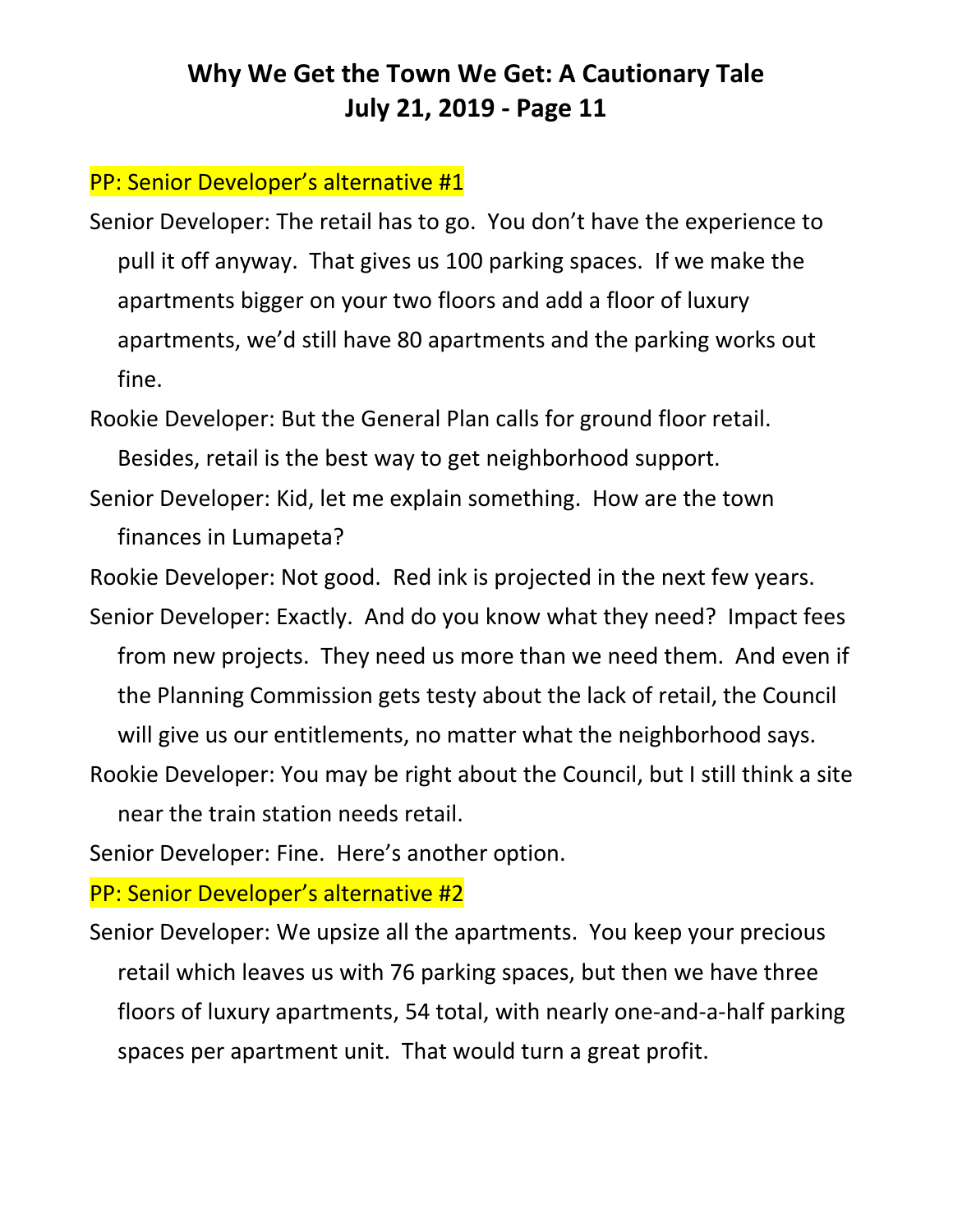Rookie Developer: You're probably right about the numbers working better. But it's not what the General Plan directs. Near the train station, the goal is smaller, affordable apartments targeted toward young commuters and seniors, none of whom want to pay for a lot of living space.

Senior Developer: Get real. This is America, not some European country. People don't want to rub elbows at a pub downstairs. They want to binge watch Netflix upstairs. Maybe you don't agree today, but you'll learn. I guarantee it.

PP: Rookie Developer's initial plan (repeat)

Senior Developer: Until then, let's look at the finances for your plan. (Looks down at paper.) Your budget, with land, Town approvals, design, and construction, is \$16 million. Your proposed average monthly rent is \$2,000, which would let you pay your bills, but only barely.

Rookie Developer: There'd also be the income from the retail space.

Senior Developer: (With exasperation.) No, there wouldn't be. Everybody has this vision of a cute little store on every corner, but the reality is that we go to big boxes and the internet for most of our crap. You'll be lucky to find tenants who'll cover your taxes and maintenance costs.

Rookie Developer: But the people who live there will shop there.

Senior Developer: No, they won't. No California project has ever had more than a tiny portion of shopping trips stay in the building. That's how the world works. We don't know how to shop without our cars.

Rookie Developer: (Sullen silence and a shake of her head.)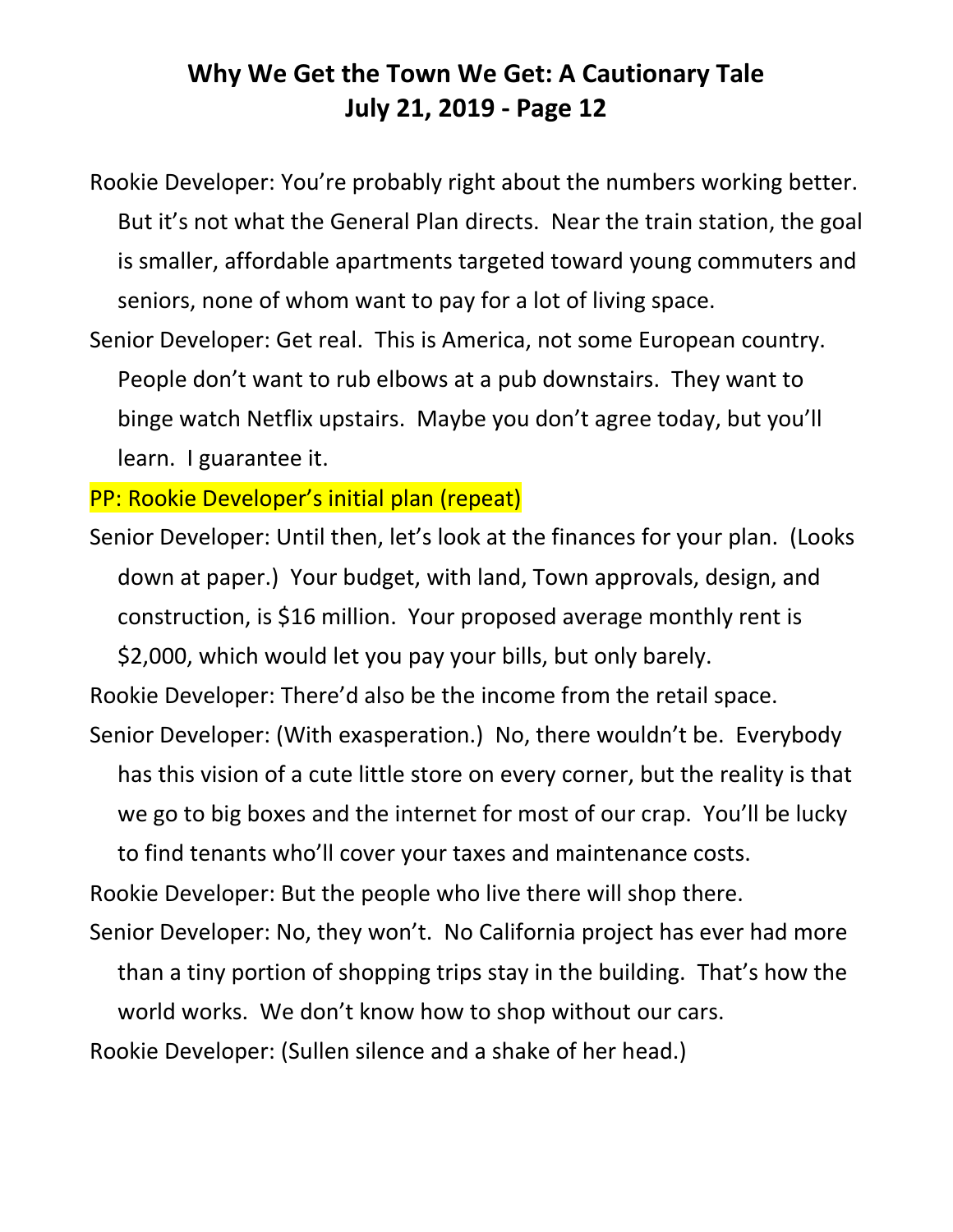- Senior Developer: (After a pause, waiting for a response that doesn't come.) Okay, moving on. I think you're optimistic on all your costs, starting with the \$3 million land cost.
- Rookie Developer: (Emphatically.) No, that cost is fine. The Landowner and I have shaken hands on the price.
- Senior Developer: (Shakes head.) Uh-uh, handshake deals are worth nothing. With the trains now running and ridership strong, the Landowner will renege on that handshake in a heartbeat. But whatever you do, don't go above \$3.2 million.

Rookie Developer: (Slowly nods with pursed lips.)

Senior Developer: Okay, adjusting the rest of the items, I expect a total budget of \$20 million, which means the average monthly rent must be \$2,500. Luckily for you, the market will support that rent, so the project still works and we're willing to be equity partners.

Rookie Developer: (Without enthusiasm.) Thank you.

Senior Developer: I think you'll need \$5 million to purchase the land and to secure entitlements. And we're willing to invest that \$5 million.

#### PP: Money transfer

Rookie Developer: (Nods silently.)

Senior Developer: Oh, one last thought. If you need more equity to get approvals, it won't come from us. Not until you've learned to respect our experience. Yes, you're bright and think you can change the world, but it's the world that'll change you.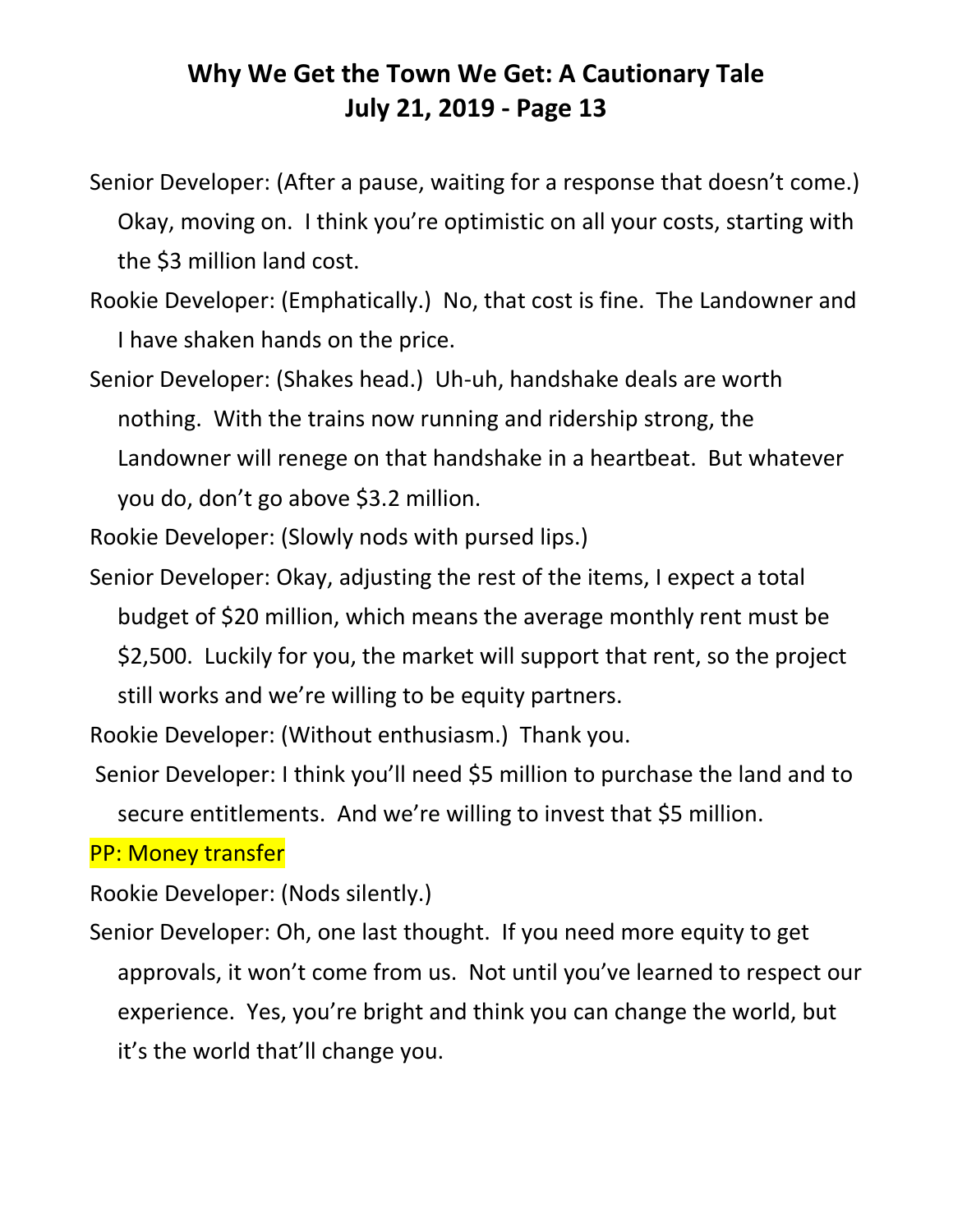### **SCENE #4**

PP: August 2019

PP: Closing the land deal (Rookie Developer at center lectern. Landowner begins off-stage.)

PP: Land sale graphic

- Rookie Developer: (Looks to left.) I have the money. I'm ready to close on our deal.
- Landowner: (A heretofore unseen character enters from stage left.) Ahh, that's good. But I've been thinking about the price. We agreed on \$3 million before the trains began running. Now, I need more. I've checked. Others will pay more than your offer.
- Rookie Developer: But we agreed on \$3 million. Besides, you never supported the train. And you've paid only a pittance in property taxes over the years. You just sat there as the town grew around you. Why should you benefit from Lumapeta booming?
- Landowner: Because I own the land and you want it. \$3.5 million.
- Rookie Developer: (After consideration.) I'll pay \$3.1 million.
- Landowner: Not much at compromise, are you? \$3.3 million, firm.
- Rookie Developer: (After more consideration.) \$3.2 million. Final offer. Landowner: Then we don't have a deal. (Turns to leave stage right, but
	- after a step, stops, thinks, and turns back.) Very well. I'll take your
	- money. (Leaves stage right, never to reappear.)

PP: Money transfer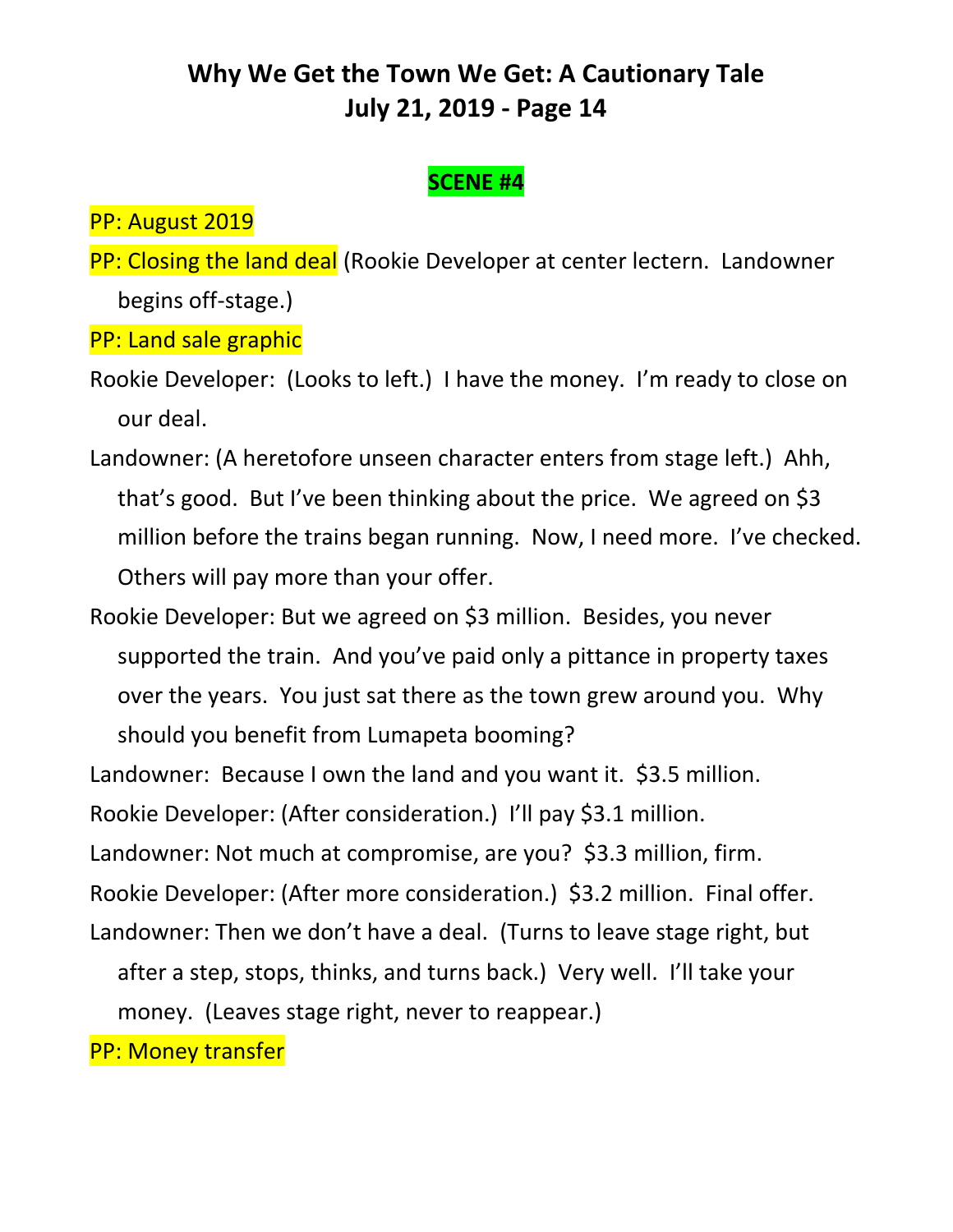### **SCENE #5**

- PP: The neighborly conversation continues (Rookie Developer at center lectern. Neighbor slightly back from left lectern.)
- Neighbor: (Moves forward with book in hand, knocks on lectern, more assertively this time.)
- Rookie Developer: (Still standing at left lectern, looks up from paperwork.) Hey Colin, good to see you again. Did you enjoy "Walkable City"?
- Neighbor: I did. So did my wife. I'd thought I rarely walked downtown because I was lazy. Now I find out it's because the walk sucks.
- Rookie Developer: (With a laugh.) Yeah, that's true for many of us. I can't fix the problem of walking downtown, but perhaps I can provide useful destinations closer by.
- Neighbor: That might be nice. How're you doing? Did you find the money? Were you forced to change the project?
- Rookie Developer: Yes, I now have an equity partner. He didn't require any project adjustments but expects that I'll be forced to accept his "reality" someday. He's suggesting eliminating the retail and making the apartments larger and more expensive.
- Neighbor: That's great that you found the money, but I hope you're able to hold onto the retail and the smaller apartments. I've been thinking that you might be right about it being a good fit for our neighborhood. Have you bought the land?
- Rookie Developer: The site's in escrow. I was just reading the title report. (Gestures at document.) What else have you got? I like questions.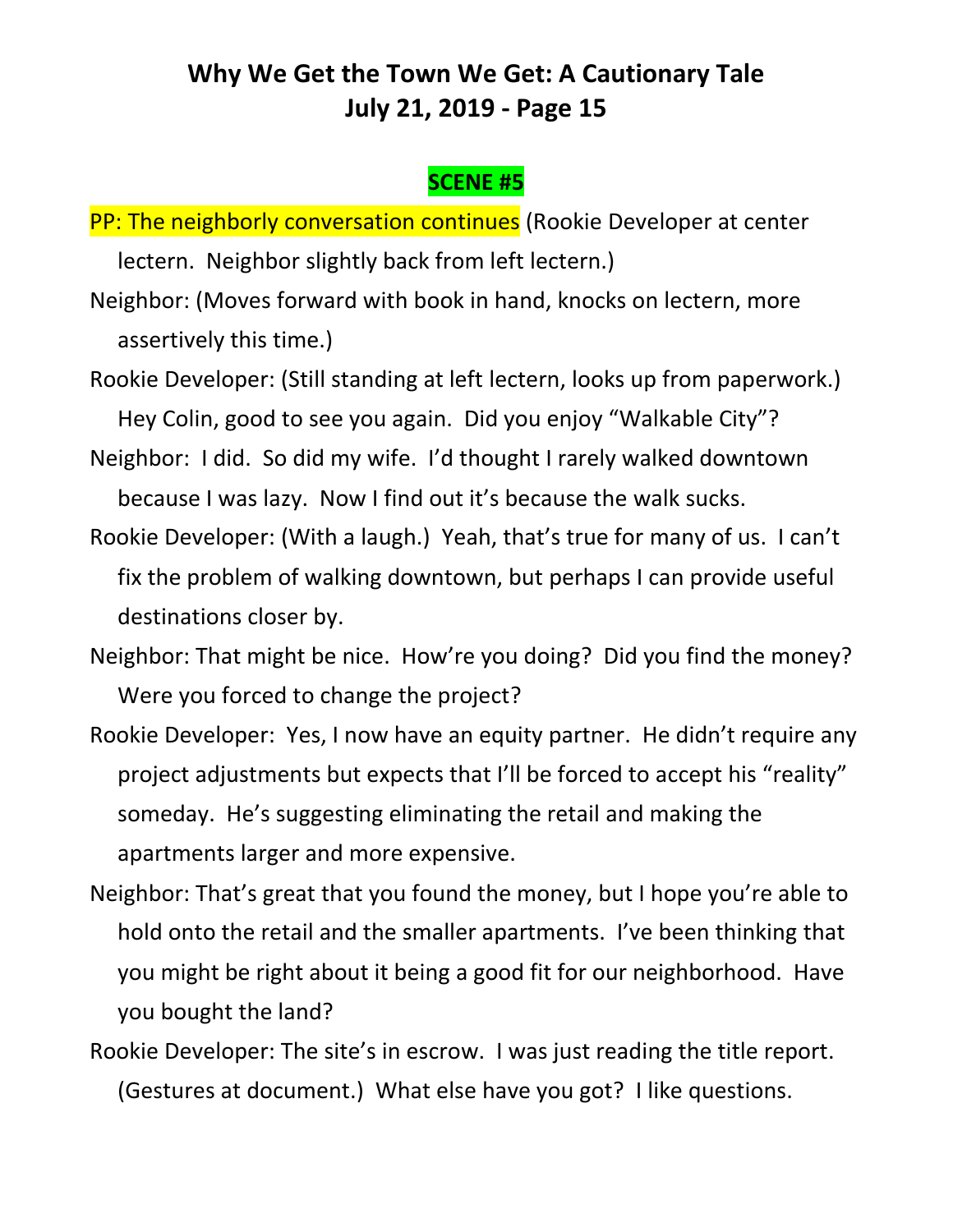Neighbor: Okay, here's one. Shouldn't we think about growth as a bad thing? Don't we already have enough cars clogging our streets? Rookie Developer: Notice how you automatically equated new residents

with more cars?

Neighbor: Well, isn't that true?

Rookie Developer: It doesn't have to be. What if we build in such a way that the new folks can manage their lives on foot, on bikes, and on buses?

Are the Lumapeta sidewalks ever jammed?

Neighbor: (Chuckling.) Only during parades.

Rookie Developer: Exactly. We have plenty of available sidewalk capacity. Let's start using it.

PP: Rookie Developer's initial plan (repeat)

Neighbor: So, residents in your building won't add any new traffic?

- Rookie Developer: Alas, that's not quite true. But they should add less traffic than adding 80 new homes elsewhere. And if we get more development like this, especially if it entices you and your neighbors to walk more, then we begin reducing traffic.
- Neighbor: Okay, but if your building alone won't solve the problem, wouldn't it be better to build on the edge of town where there's no traffic now?
- Rookie Developer: Well, to begin, that sounds like development in open space which I won't do. I believe firmly in "up, not out". Neighbor: (Nods vigorously in agreement.)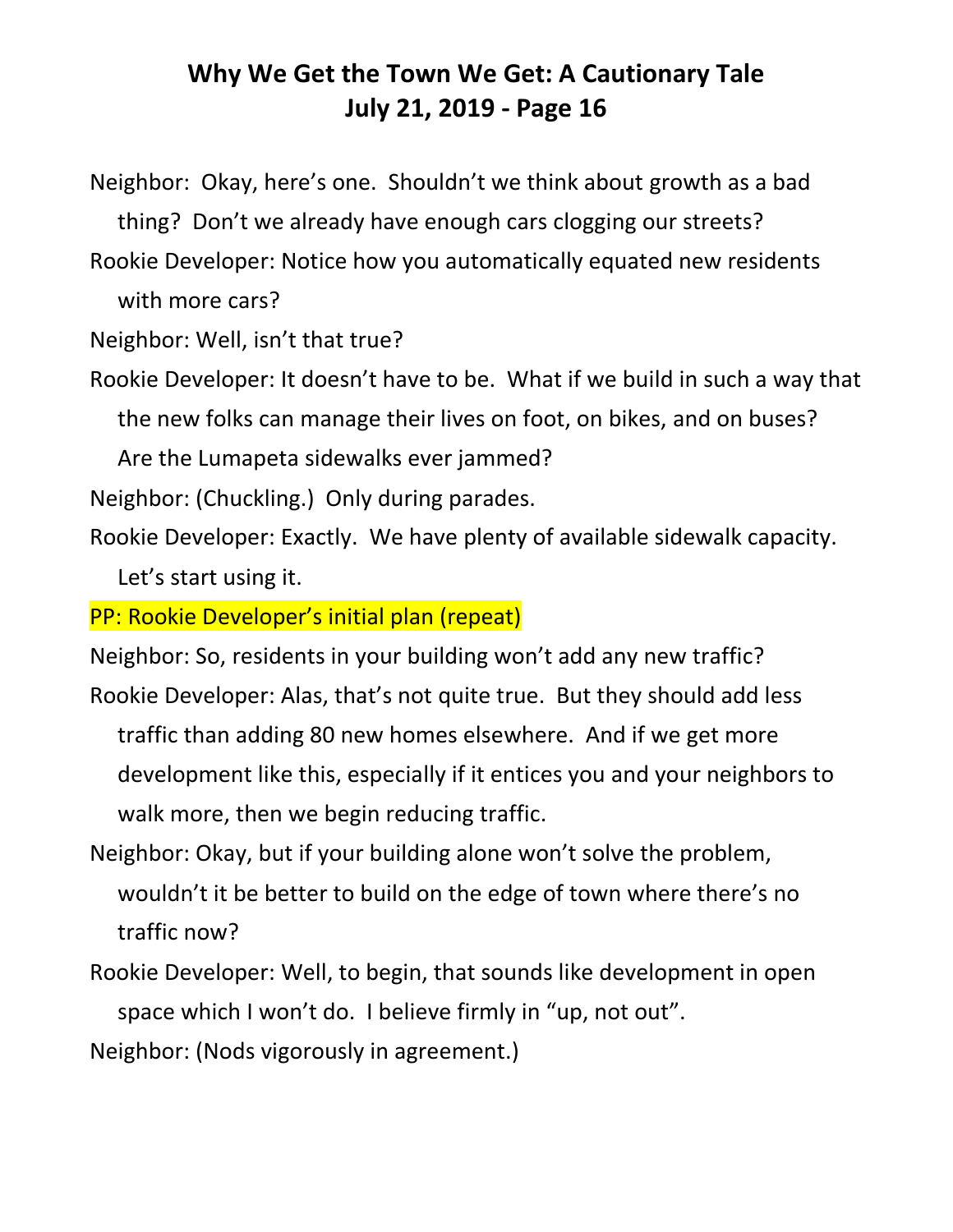Rookie Developer: And beyond that, what difference would it make to move new homes to the edge of town? Traffic jams don't happen in neighborhoods. They happen near places where we all go, such as downtowns, schools, shopping centers, and freeway on-ramps. Neighbor: (With a light going on.) Yeah, that's true.

- Rookie Developer: If we put new residents at the edge of town, they must use their cars and traffic gets worse. But if we put them over retail and within walkable or bikeable distance of other useful destinations, then at least a few trips don't need cars.
- Neighbor: (With a contemplative look.) Huh, okay, I can see that. But what about parking? Would you provide enough parking for your residents? If there are more cars than parking spaces, the extra cars may end up on my street.
- Rookie Developer: It might happen, but the two-bIock walk to your neighborhood will hopefully discourage tenants with extra cars. Besides, I don't want tenants with more than one car. And no cars would be even better. It's why I plan to charge for parking separately, which we call "unbundled parking", so people without a car needn't pay for parking. Neighbor: (In surprise.) Charge separately for parking? Will the Town allow that?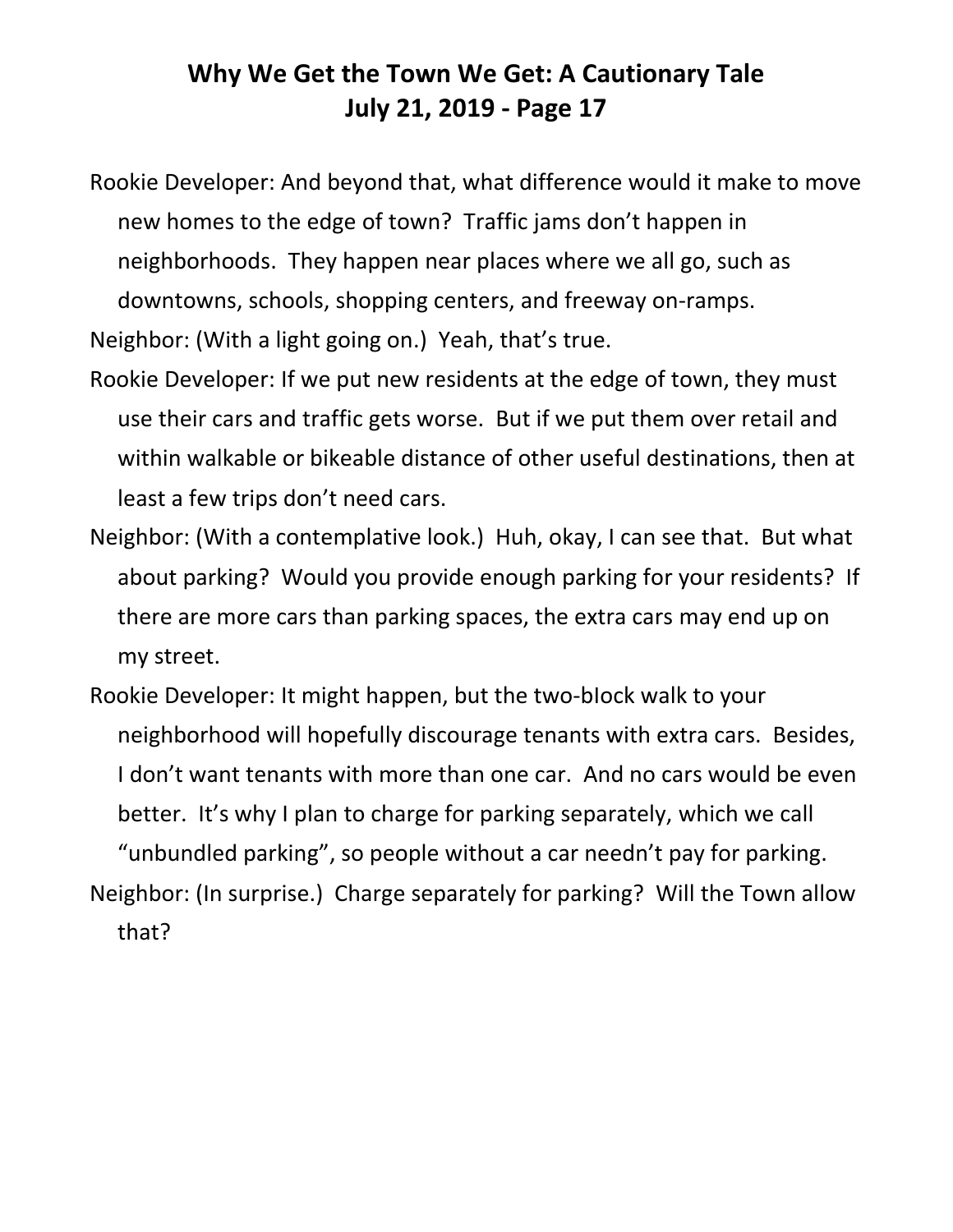Rookie Developer: We're talking about it. See, it's human nature to use available tools. If everyone gets a "free" parking place with their apartment, then they feel obligated to have a car. And once they have that car, it'll get used even if a chore could have been done without it. Parking leads to traffic and no one likes traffic.

- Neighbor: So, you're suggesting a correlation between parking and traffic? Huh, I can sort of see that.
- Rookie Developer: By the way, what do you do for a living? I hope you don't sell cars.

Neighbor: (Laughing.) No, no connection to cars. I'm a restaurant consultant. I've been an executive chef but am taking it easier right now.

I want to be around as my kids grow up. And I want to enjoy Lumapeta.

Rookie Developer: Good for you.

- Neighbor: I need to go, but may I borrow another book?
- Rookie Developer: Of course.
- Neighbor: (Scans bookcase quickly.) I enjoyed Jeff Speck. How is "Suburban Nation"?
- Rookie Developer: Great choice. It was a major turning point in how we thought about town planning.

#### **SCENE #6**

#### PP: September 2019

PP: Heading back to Town Hall (Rookie Developer at center lectern. Town Planner at left lectern.)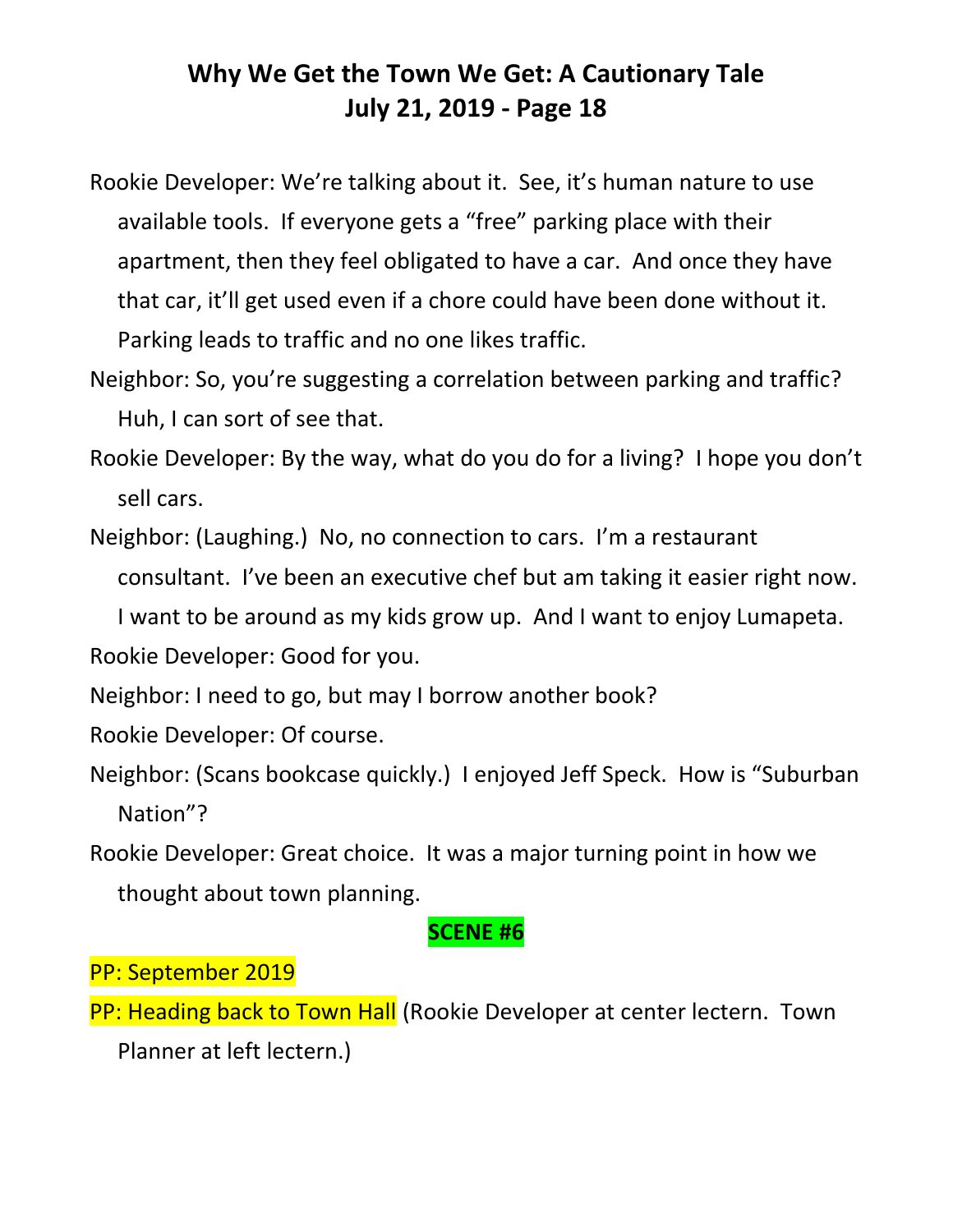- Rookie Developer: (Faces the Town Planner.) The land sale has closed. I'm ready to proceed with approvals along the lines we discussed.
- Town Planner: That's great. I'll ask all the departments if they've identified any further needs.
- Rookie Developer: (With a nervous look.) Whoa. Hold on there. I've already met with every department and agreed to meet their needs.
- Town Planner: (Starting slowly, with hesitation.) Yesss, but with the trains now running, things are changing. Here in Planning, we've noted two adjustments we need. We need a plaza for commuters transferring to the train. The planning documents call for a plaza of 10,000 square feet.
- Rookie Developer: Hold on! That's a third of my site, but my proposed project nearly covers the parcel. I don't have room for a plaza, much less one of 10,000 square feet.
- Town Planner: Well, maybe you need a different plan.
- Rookie Developer: But that'd be starting from scratch, after I've bought the land.

Town Planner: The General Plan calls for a plaza near the station.

PP: General Plan graphic

Rookie Developer: Yes, it does, but not on my site.

Town Planner: But we need the plaza now and you're the only developer working on a project near the station. Besides, we need you to reconsider your project anyway. After reviewing the parking demand with the trains running, we need sixty parking spaces for commuters.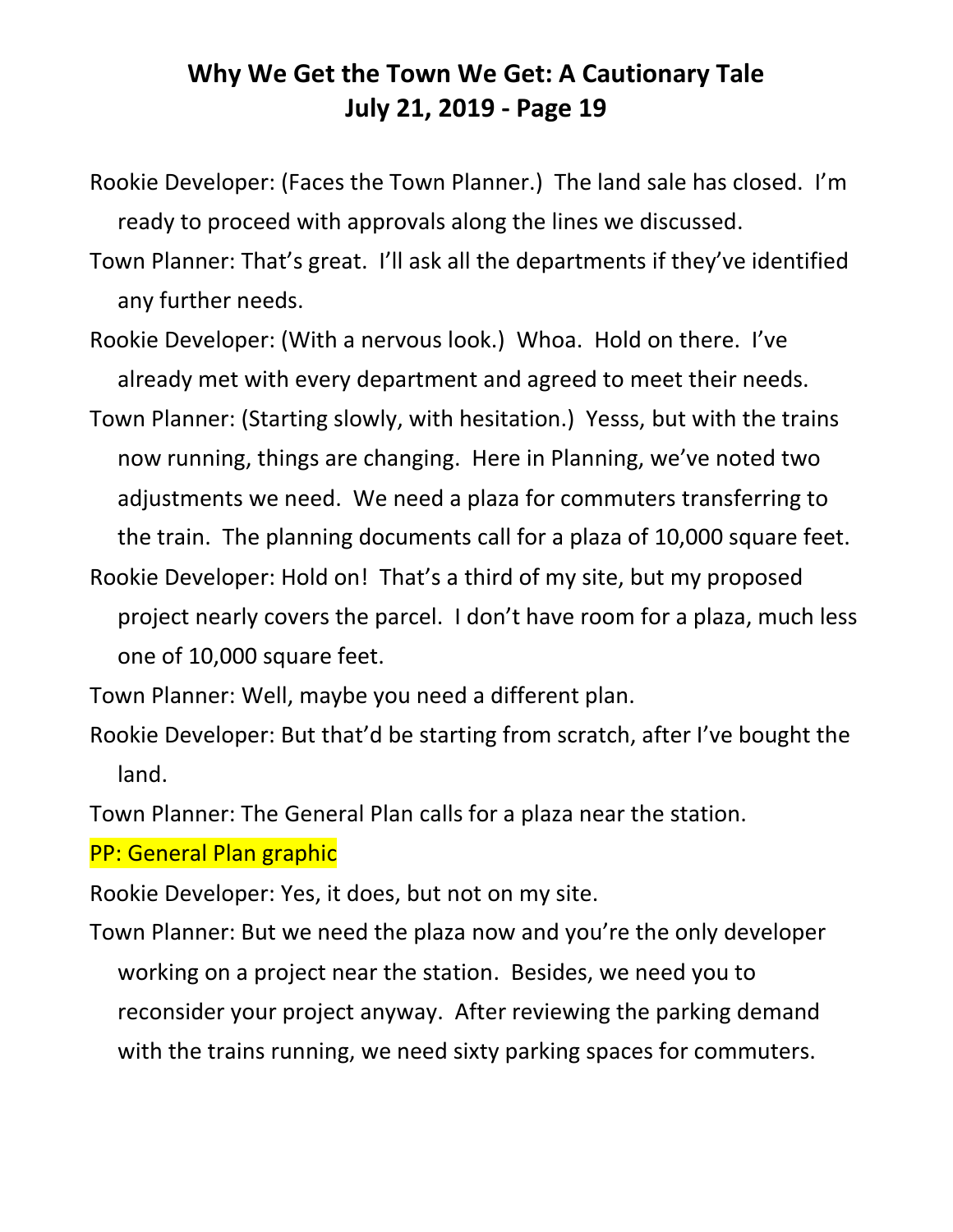- Rookie Developer: You expect me to pay for sixty parking places for commuters?! I can't afford that. Parking costs at least \$30,000 per space. That's \$1.8 million. That'd kill my project.
- Town Planner: Then I have good news. The Town has located a grant that will pay \$1.2 million for the parking. And then you can charge for parking to make up for your other parking costs.
- Rookie Developer: Okay, that'd make the parking a little more acceptable, but it'd still be a challenge. Let's go back to the plaza. 10,000 square feet is too much for the site. How about 5,000 square feet?
- Town Planner: That'd be too small, but maybe we can consider 7,000 square feet, with a warrant application.
- Rookie Developer: (Sighs in exasperation, then scribbles on a piece of paper.) Okay, I don't know if the construction costs will work out, but I have a plan that might work.

PP: Rookie Developer's revised plan

Rookie Developer: Two stories of parking, a slight reduction in sidewalk retail, and three stories of residential above, still 80 units, but slightly larger.

Town Planner: That'd be five stories.

Rookie Developer: (Warily.) Yes … ?

Town Planner: (Cautiously.) The zoning code only allow for four stories.

(Brightening.) But we'd be willing to consider a variance. As long as you can make a case that the difficulty wasn't self-created.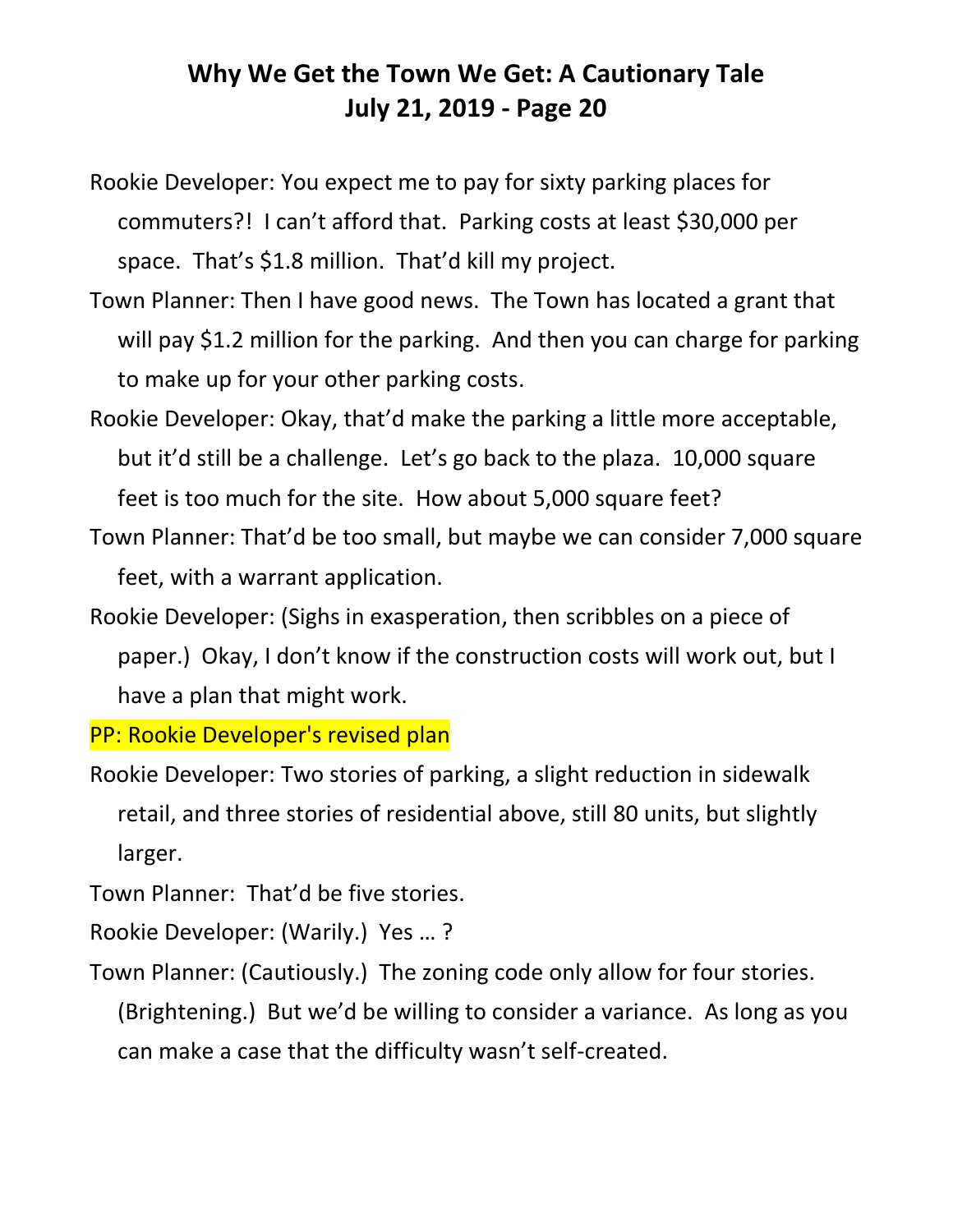Rookie Developer: (In exasperation.) Of course, it wasn't self-created. You created it. In this meeting. Five minutes ago.

Town Planner: That's not what self-created means.

- Rookie Developer: (With a sigh.) Let me talk to my team. I'll see if we can make the numbers work. (Turns to leave.)
- Town Planner: (Calls her back.) You know we're only asking for the plaza and the commuter parking to serve the public, right?
- Rookie Developer: I thought housing next to the station and walkable retail was good for the public. How would the public be served if I can't meet your new requirements and must instead sell the land?
- Town Planner: (Silently shrugs, then thinks of one last question.) You're still going to include affordable housing, right?
- Rookie Developer: (Slowly and with tight lips.) Yes, we are.

#### **SCENE #7**

#### PP: October 2019

PP: Giving direction to the team (Rookie Developer at center lectern.

Architect-Builder and Financial Analyst at right lectern.)

PP: Rookie Developer's revised plan (repeat)

Rookie Developer: We've closed on the land and the Town has directed us to add commuter parking and a public plaza. (Passes plan to other two.) We need to rework the conceptual plan and proceed with the applications.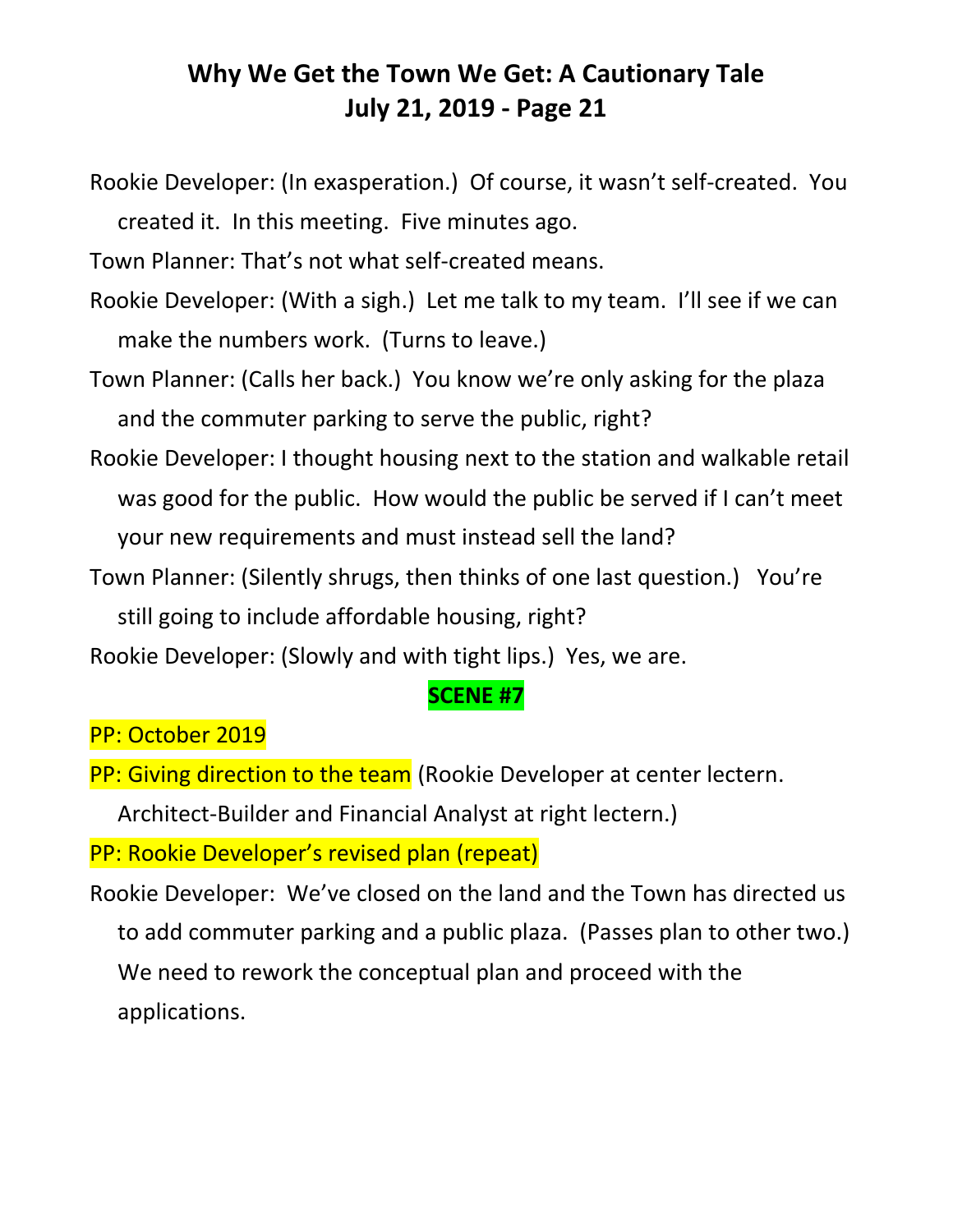Architect-Builder: (Begin checking plans, then stops and begins to study more carefully.) These are significant. We'll need to update the architecture, utility planning, traffic study, and geotechnical report.

Rookie Developer: How much for the scope changes?

Architect-Builder: Oh, about \$100,000.

Rookie Developer: (Deep sigh.) Get started.

Architect-Builder: (Begins working.)

Financial Analyst: (Conspiratorially.) Are you going to update Sam?

Rookie Developer: (After a glance at the Senior Developer who is still

looking down.) No. There'll be time enough to hear that gloating.

Financial Analyst: Yeah, I wouldn't want to be in your shoes.

### **SCENE #8**

PP: Yet another neighborly chat (Rookie Developer at center lectern,

working. Neighbor near right lectern.)

PP: Rookie Developer's revised plan (repeat)

Neighbor: (Moves to right lectern, knocks.) Can we chat again? Rookie Developer: (Looking up from paperwork.) Hi, Colin, of course we can. (Noting the book in his hand.) What'd you think of "Suburban Nation"?

Neighbor: I liked it, a lot. It changed much of what I thought I knew about town planning. I'm starting to understand your thinking and perhaps even agreeing with you.

Rookie Developer: That's great. Any more questions?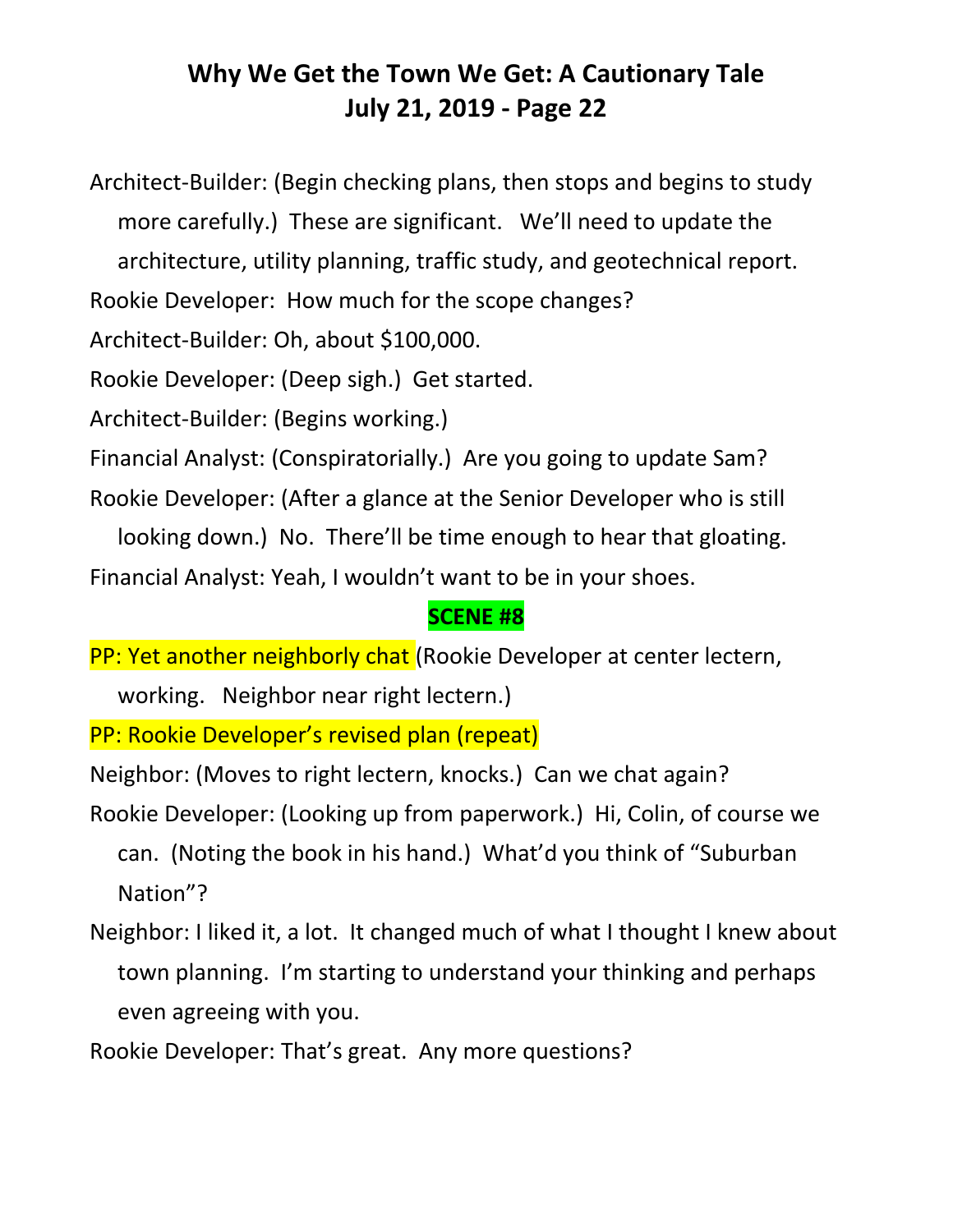Neighbor: Yeah, here's one. Do you worry about the Town having enough water for new residents?

Rookie Developer: Of course. Three years of drought, followed by a year of record rainfall and then another year of drought? That pattern should worry everyone. But people still want to move here. Demand is outstripping supply, which causes prices to rise. Is your home still going up in value?

Neighbor: Yup, every time I check, it's up another thousand or two.

- Rookie Developer: I'm not surprised. If we don't add supply, prices will keep going up and the town will become unaffordable to all but the rich. I think most of us want a demographically diverse town. So, we need more homes. And those homes should come with water-efficient appliances and without thirsty yards. (Points at building sketch.)
- Neighbor: (Shakes her head in surrender.) Okay, you have me. I want you to succeed. How do I help?
- Rookie Developer: We'll keep talking. I'll tell you about the challenges I'm facing and sometimes I'll ask for your help.
- Neighbor: I'll do that. But can I ask a personal question? Many people say they hate developers. Does that bother you?
- Rookie Developer: Yeah, a little bit, but I can be philosophical. What I believe is that people are unhappy with big parts of their world, the traffic, the parking, the potholes, the taxes. So, they look for someone to blame. Developers are the obvious choice.
- Neighbor: But didn't developers build much of our suburban world?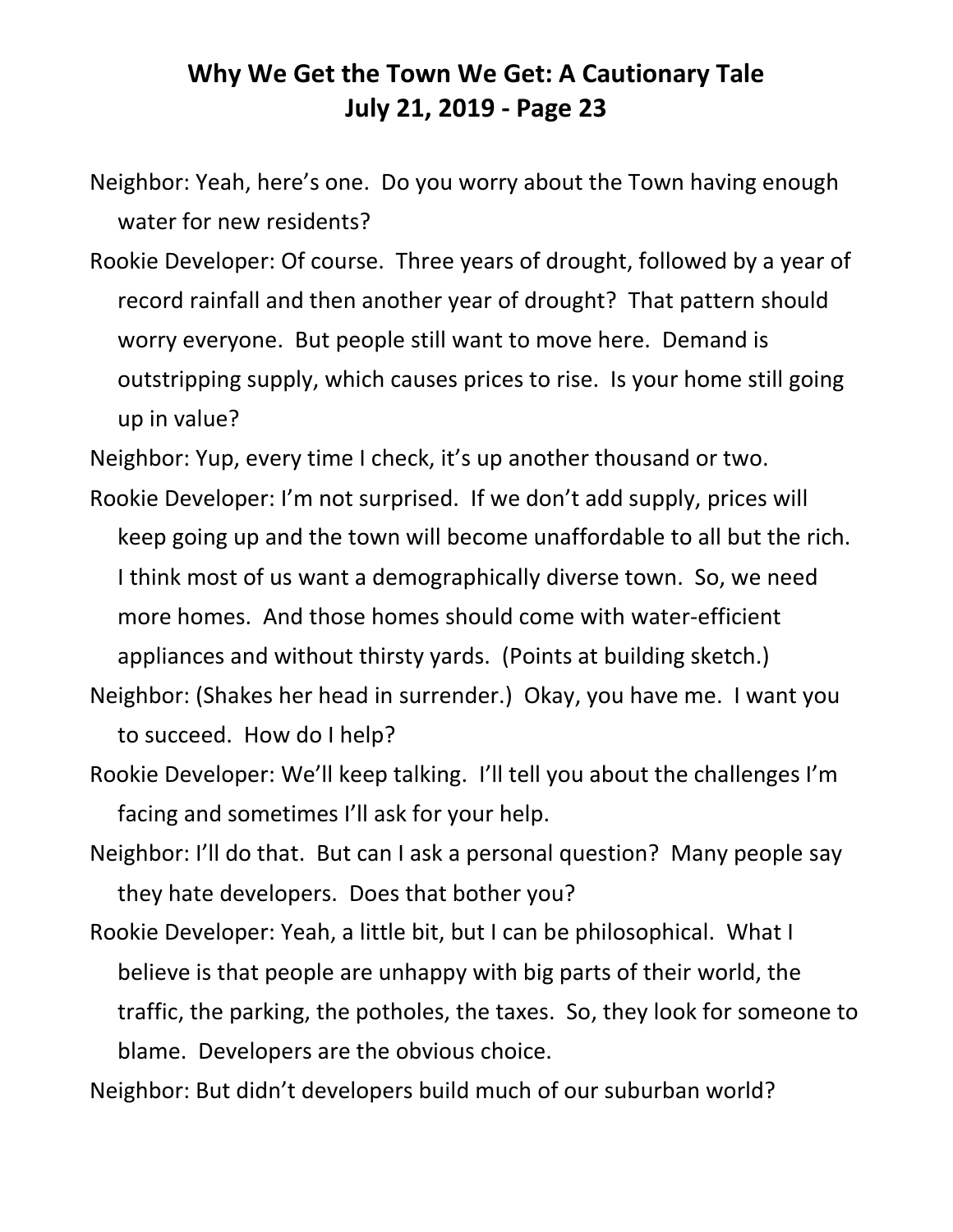Rookie Developer: Built? Yes. But designed? No. It was our grandparents who wanted to live outside the city, federal policies that supported that wish, and grand, but flawed, planning concepts.

Neighbor: But shouldn't developers have told us we were going wrong?

Rookie Developer: I'd like to think so. But, like many of us, developers become comfortable doing what they've always done and don't want to think critically.

Senior Developer: (Perks up his head and looks around quizzically, as if suspecting someone is talking about him.)

Rookie Developer: I'm proud to be among the developers who are trying to lead us back to a better model.

Neighbor: So you think developers are good people?

Rookie Developer: Not at all. Developers are … people. And like all people, some try to do their job in the right way, to serve other people, to make the world better. And others care more about their egos or their wallets.

The same can be said of plumbers. Or of presidents.

Neighbor: And you think you're one of the better developers?

- Rookie Developer: I want to be. You can tell me in a couple of years how I did.
- Neighbor: Hmm, okay, one last question. Are there others in town who share your thinking?
- Rookie Developer: Sure, Lumapeta Urban Chat has been around awhile and has a group called Know Before You Grow that puts on public forums on land planning. You should check them out.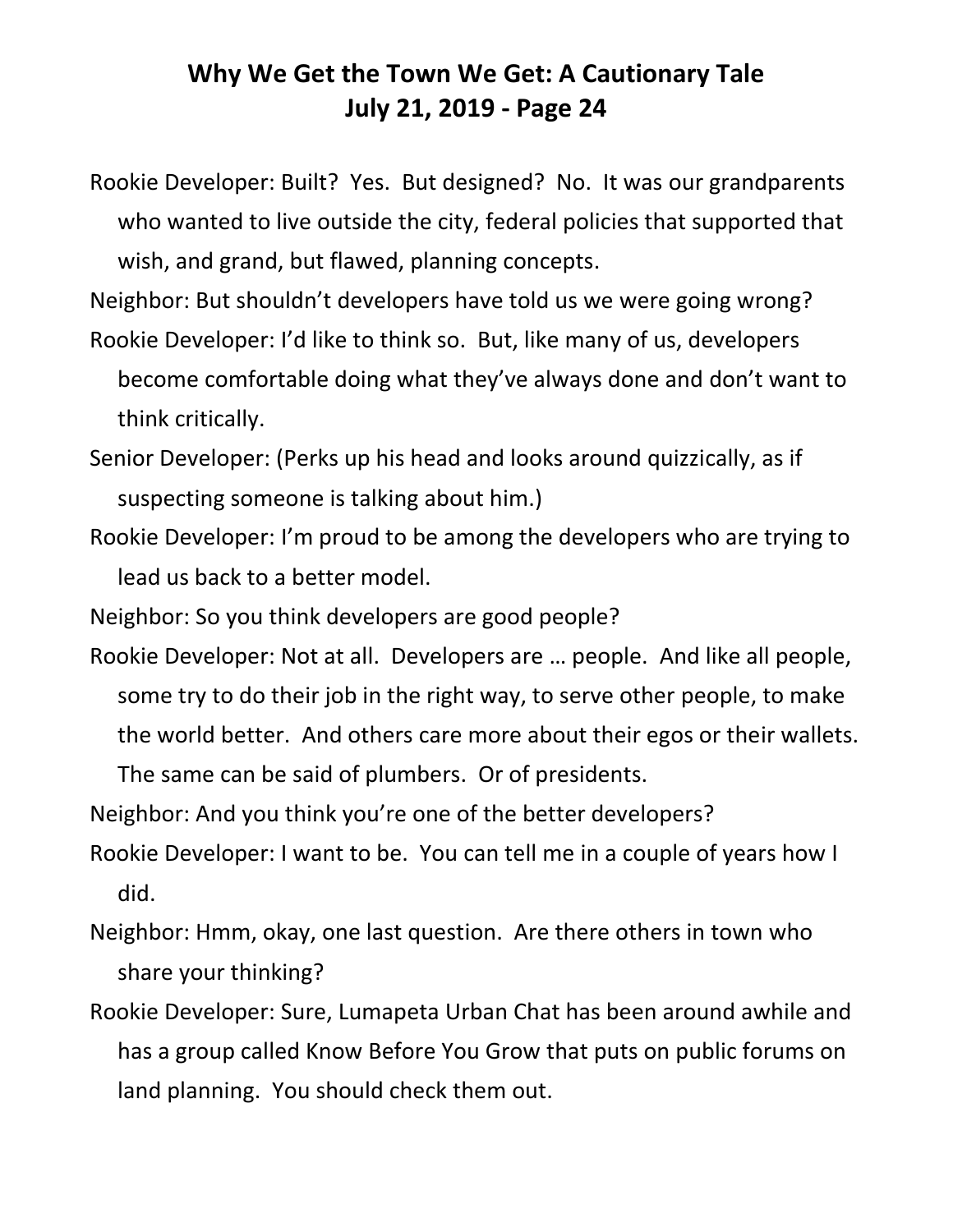Neighbor: So, they have all the answers?

Rookie Developer: Nope, none of us have all the answers, but we're trying

to ask the right questions and to make fewer mistakes.

Neighbor: Huh, okay. Can I borrow another book?

Rookie developer: Sure, try James Howard Kunstler. He can be excessively shrill, but he'll motivate you.

(Pause for application development and spending of cash.)

PP: Cash transfers

### **SCENE #11**

PP: January 2020

- PP: The first neighborhood meeting (Rookie developer at center lectern. Architect-Builder at right lectern. Neighbor at left lectern. Nearby Residents will speak from audience.)
- Rookie Developer: Can we talk about neighborhood input? Can we set up something this month? Maybe near the site? I can provide cookies and show the working drawings.

Architect-Builder: Yeah, I can put something together.

Rookie Developer: Thanks. I'll introduce you to Colin (gestures toward Colin) who has become my connection to the neighborhood. I think we'll need their support.

PP: "Neighborhood Meeting January 2020", three cartoon faces plus Neighbor

PP: Rookie Developer's revised plan (repeat)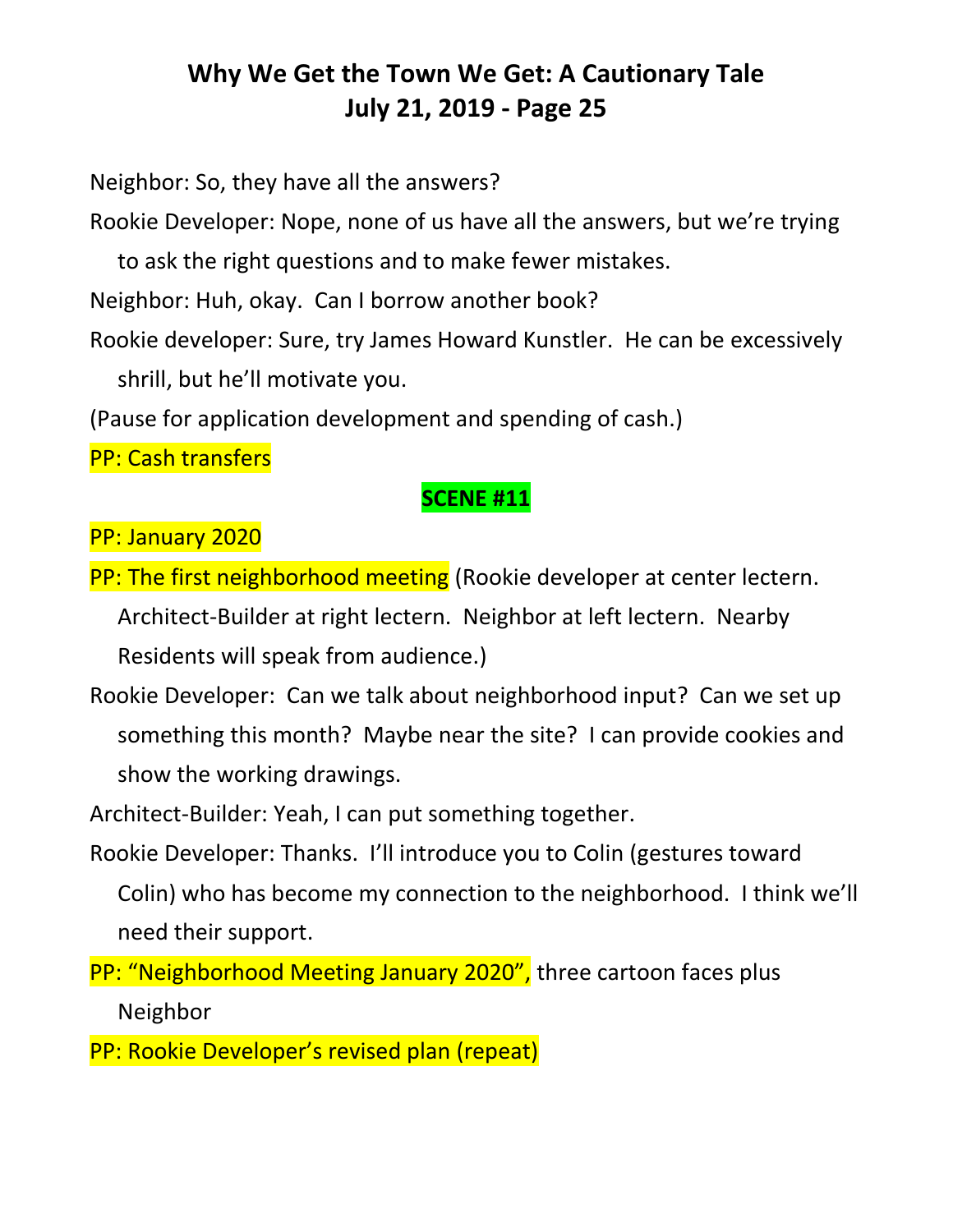- Rookie Developer: And in summary, that is what I'm proposing, five stories, eighty small apartments for young adults or seniors, parking for residents and train commuters, and retail to serve the neighborhood. Your thoughts?
- Nearby Resident #1: (Getting to feet and will remain standing.) Why does Lumapeta need more people? We already have too much traffic.
- Neighbor: Lumapeta is a great place, but with many job openings here and in nearby towns, growth is coming regardless of what we do. However, more people needn't equate to more cars. This is the kind of project that can accommodate growth with less increased traffic.
- Nearby Resident #2: (Getting to feet and will remain standing.) If we want less traffic, how about a bike shop? It would help folks use the train without a car.
- Nearby Resident #1: Yeah, a bike shop is a good idea.
- Rookie Developer: I'd be eager to have a bike shop if I can find someone who wants to own one.

Nearby Resident #2: I work in a bike shop and might be interested.

Rookie Developer: Great. Give me a card. We'll chat.

Nearby Resident #3: (Getting to feet and will remain standing) Nothing would make me support this project. Development hurts us and only creates big profits for developers.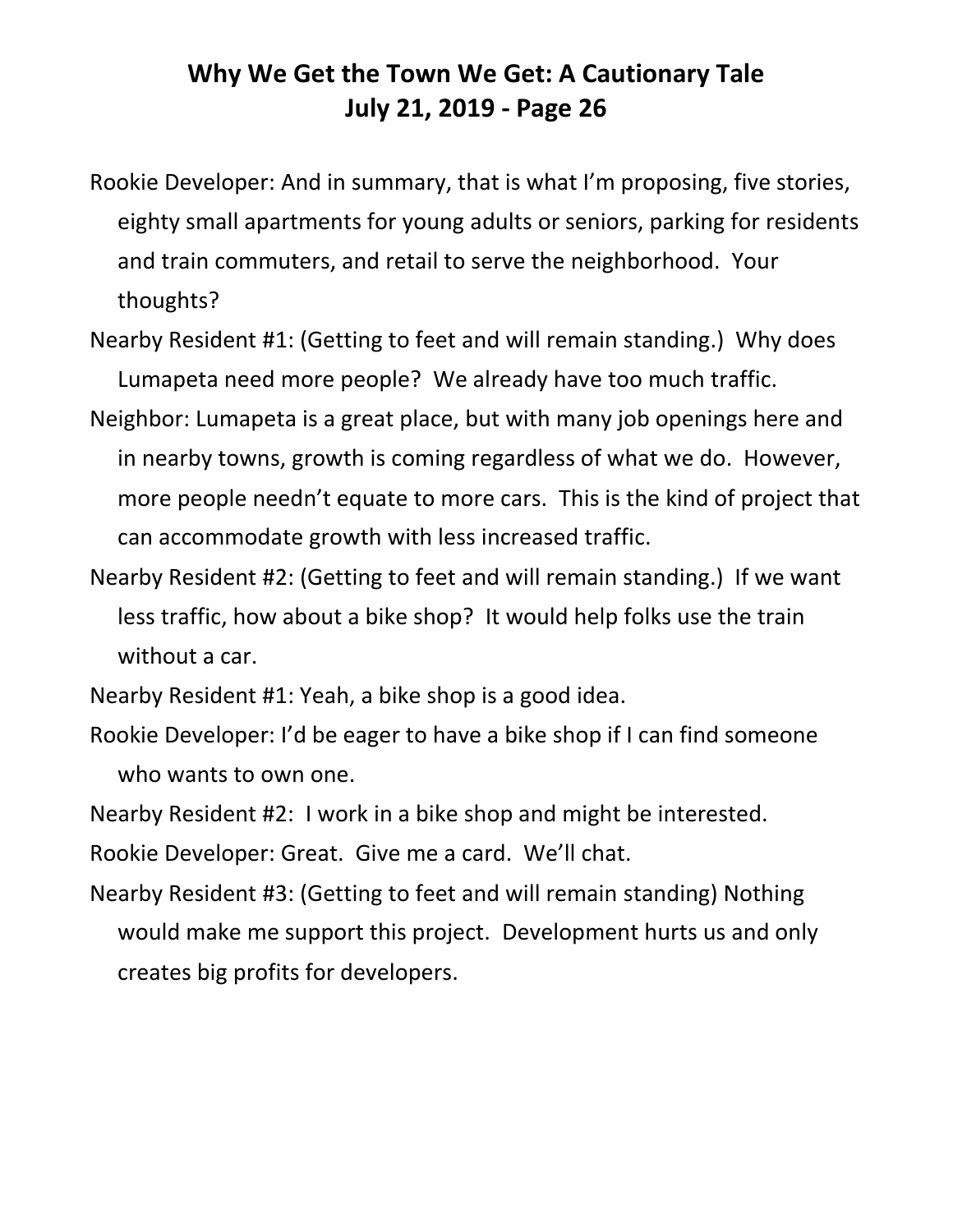Neighbor: I understand why many feel that way. But I've been talking to this developer and I've been doing a lot of reading about how towns work. I think we should support this project. It offers housing for those who are being pushed out of our town. It's located where the residents can easily take transit. And we can walk to the shops. I can't speak for the rest of you, but I'd like to walk to that pub for an IPA right now.

Nearby Resident #3: So what? You've been co-opted by the developer.

- Nearby Resident #1: Hold on. Colin has always been a good neighbor. Christmas would be less festive without his annual open house. If he says this idea makes sense, I trust him.
- Nearby Resident #2: Yeah. And the developer has been very open and reasonable with us tonight. Maybe I'm not yet a convert, but that's the direction I'm heading.

Nearby Resident #3: (Glowers, but when the room goes quiet, takes seat.) Nearby Residents #s 1 and 2: (Shake hands and also take seats.)

Rookie Developer: (Turning back to Architect-Builder.) That seemed a good start. We got a sense of the neighborhood. Let's show "Bike Shop" on the smallest retail space.

Architect-Builder: (Nods assent.)

#### **SCENE #13**

#### PP: March 2020

PP: Ready to submit to the Town (Rookie Developer at center lectern. Architect-Builder at right lectern.)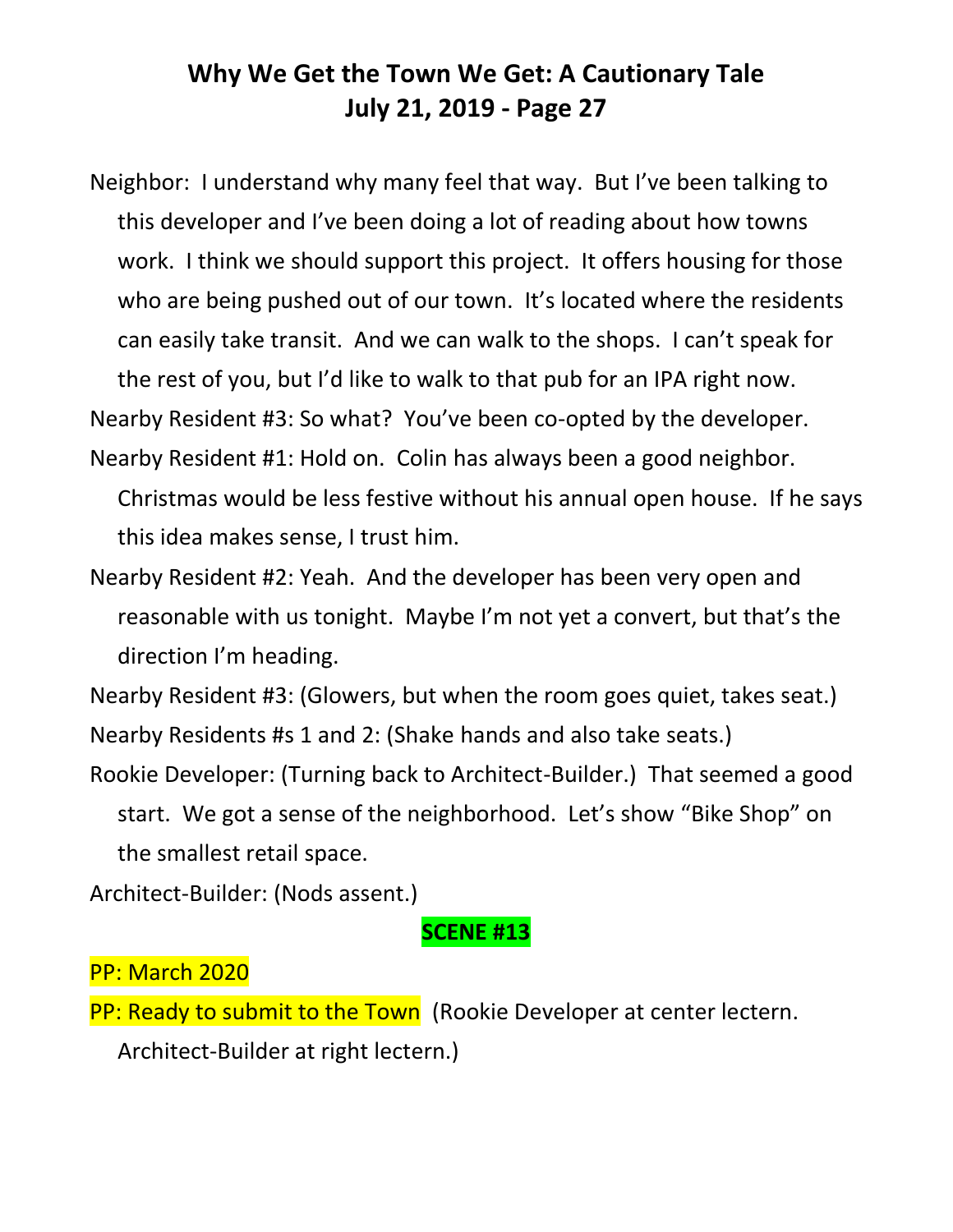Architect-Builder: (Slams the binder shut, sighs.) We're done. The package is ready to go.

Rookie Developer: Full compliance with the General Plan and zoning code?

Architect-Builder: Close. As you know, we'll need a warrant for the plaza

and a variance for the fifth floor.

Rookie Developer: Uh-huh. The traffic study is updated?

Architect-Builder: Yes. We'll need a traffic signal.

Rookie Developer: How much?

Architect-Builder: Maybe a half million.

Rookie Developer: (After a wince.) And how about the architecture?

Architect-Builder: Well, the budget is tight.

Rookie Developer: Yes, I know. But we need to provide reasonable rents, so the budget is firm.

Architect-Builder: Uh-huh. To stay within budget, we changed some details.

The brick facing is now stucco. Many of the balconies are gone. And the bathrooms now have linoleum in place of tile.

Rookie Developer: (Grunts, then turns back and puts binder on left lectern.)

PP: Another money transfer

#### **SCENE #14**

PP: April 2020

PP: Getting bad news at Town Hall (Rookie Developer at center lectern.

Town Planner at left lectern.)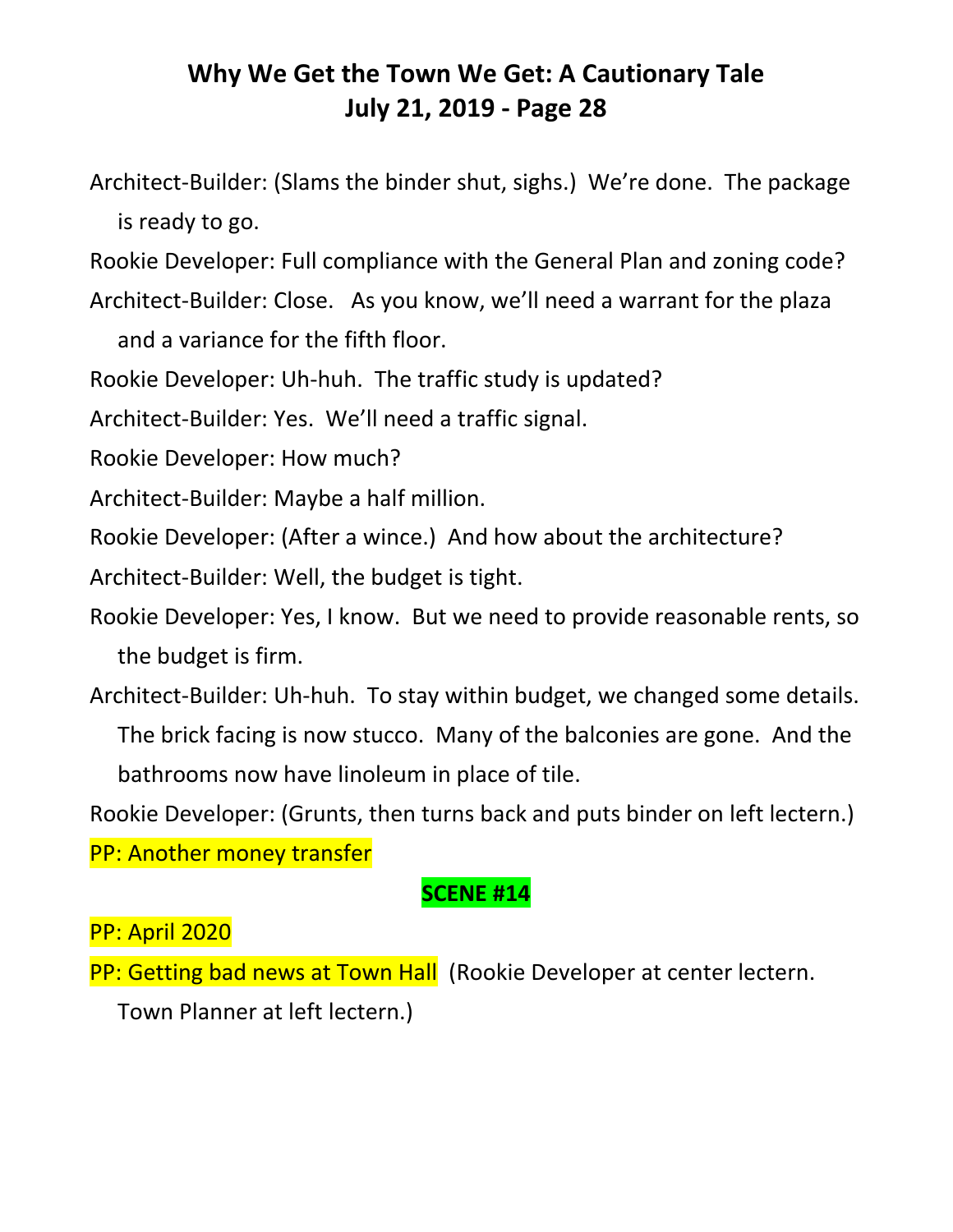Town Planner: The departments have all reviewed your application. These are our comments that must be addressed before we deem your application complete. (Passes over Letter #1 and the binder.)

Rookie Developer: (Hefts letter and looks askance. Begins flipping through the pages.) There are over 100 comments here!

Town Planner: (Non-committally.) Uh-huh.

PP: Sketch of revised Rookie Developer's plan (repeat)

- Rookie Developer: (Incredulously.) More than 100? (Focuses on a later page.) A noise study on the pub? Why? We're already in a busy part of town and we've specified extra sound-proofing. Shouldn't a pub bustling with conversation and music be a good thing? It means that tenants are being social without using their cars.
- Town Planner: I know, but the environmental analyst decided that CEQA requires a noise study.
- Rookie Developer: (After more flipping.) Add another five parking places for residents? You've seen my plan; I have every single parking place I can.
- Town Planner: But we're afraid that some of your residents will park extra cars on nearby streets.
- Rookie Developer: Those parking places are two blocks away. Besides, I don't want tenants with two cars. I want single-car families who will use the train, the bus, and their bikes.

Town Planner: We need to be cautious.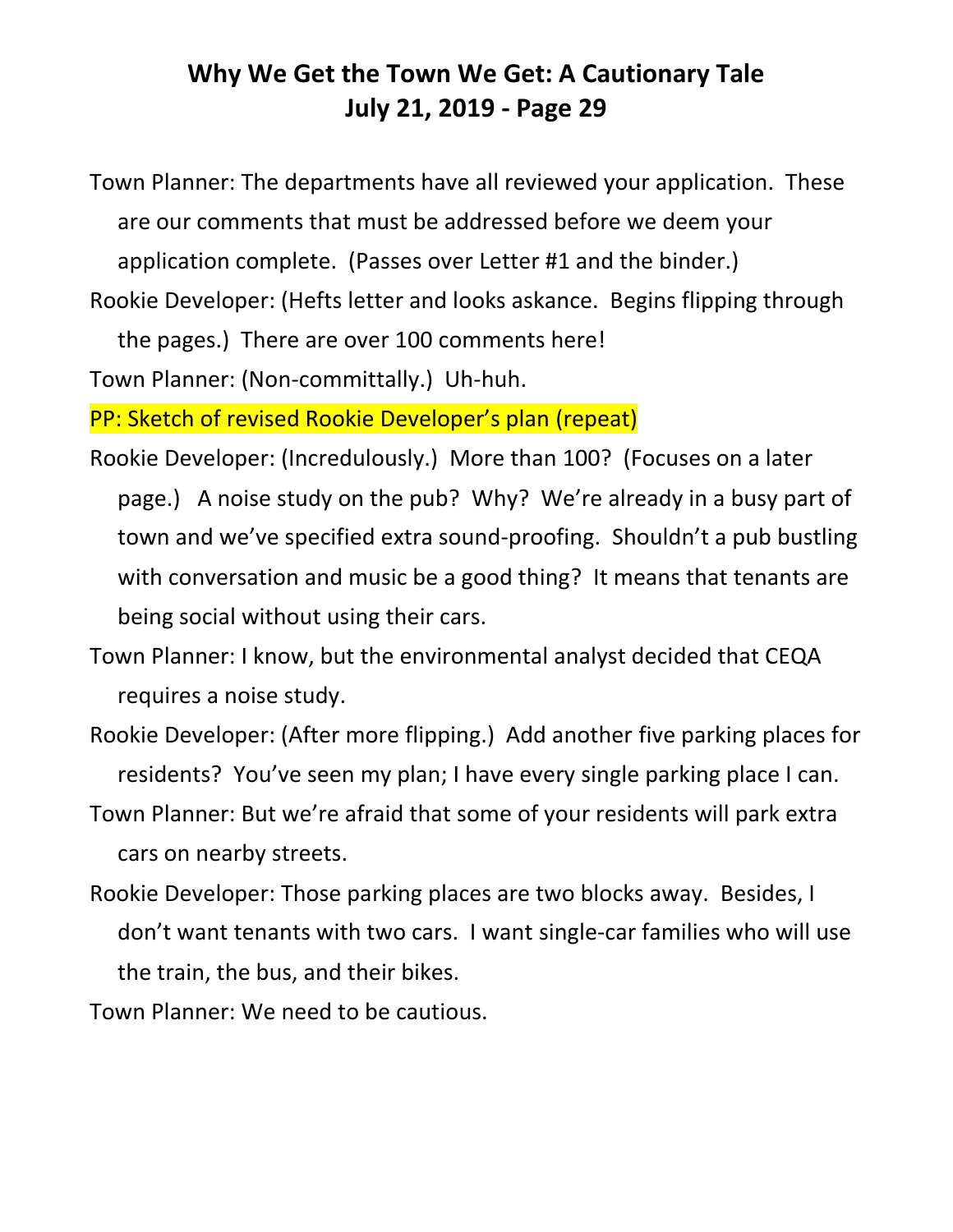Rookie Developer: (Growls and flips on.) Set the daily parking fee for commuters at \$5?! No, no, no. You told me I could recapture my portion of the commuter parking costs.

Town Planner: Yes, we did, but we want to encourage more ridership.

Rookie Developer: So do I. It's why I'm proposing housing next to the train station. This is structured parking. It'll require a daily parking fee of at least \$10 to cover my share of the costs.

Town Planner: So the parking will be subsidized.

Rookie Developer: By whom? The only revenue stream is apartment rentals. Are you suggesting that families who live a one-car lifestyle next to transit must subsidize parking for families who live a two- or three-car lifestyle elsewhere? Really?

Town Planner: (Shrugs with a what-can-you-do smile.)

- Rookie Developer: (After waiting for a response before deciding that one wasn't forthcoming, begins to turn toward Architect-Builder.)
- Town Planner: Oh wait, before you go, we need to talk about your cost recovery account. We need you to catch up on our costs.

Rookie Developer: (After a sigh.) How much?

- Town Planner: \$100,000 will cover all costs to date and give us a reserve as we continue working on your behalf.
- Rookie Developer: (A sharp retort rises and then falls, unvoiced. Takes a bundle of money, passes it to the Town Planner.)

PP: Another cash transfer

Rookie Developer: (Begins turning toward Architect-Builder.)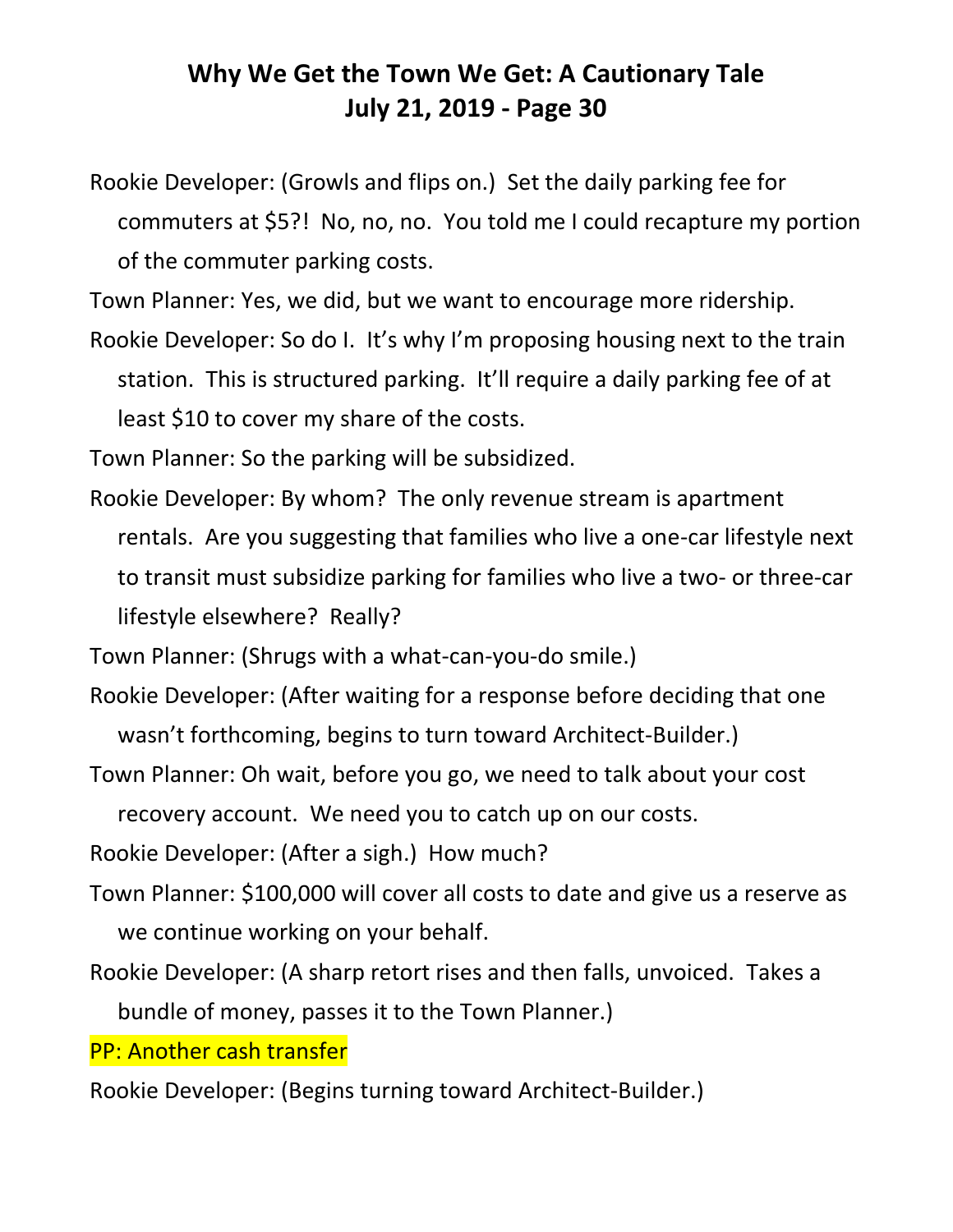Town Planner: Oh, one more thing. Before you go, we should talk about the market share analysis.

Rookie Developer: (Warily.) The what?

- Town Planner: The market share analysis. Didn't we mention that earlier? We need to determine how much business you'll take away from existing businesses. (Brightly.) We can't harm our local small business owners.
- Rookie Developer: (After an effort to calm himself, then talking slowly and deliberately.) You know the businesses I've proposed. A grocer, a coffee shop, a pub, a bike shop. For all of those, yes, I want to take business away from similar businesses. I want my residents and neighbors to shop without their cars. Isn't that also your goal? Based on what I hear about traffic, it's what the citizens want.

Town Planner: Well yes, but we're required to have an economist assess market share.

Rookie Developer: And how will you use the results?

Town Planner: We don't know.

Rookie Developer: (Taken aback.) Huh?

Town Planner: By ordinance, we must present the data to the City Council before the first public hearing, but the ordinance doesn't tell the Council what to do with the data, so they usually just listen.

Rookie Developer: And this will cost . . . how much?

City Planner: About \$50,000.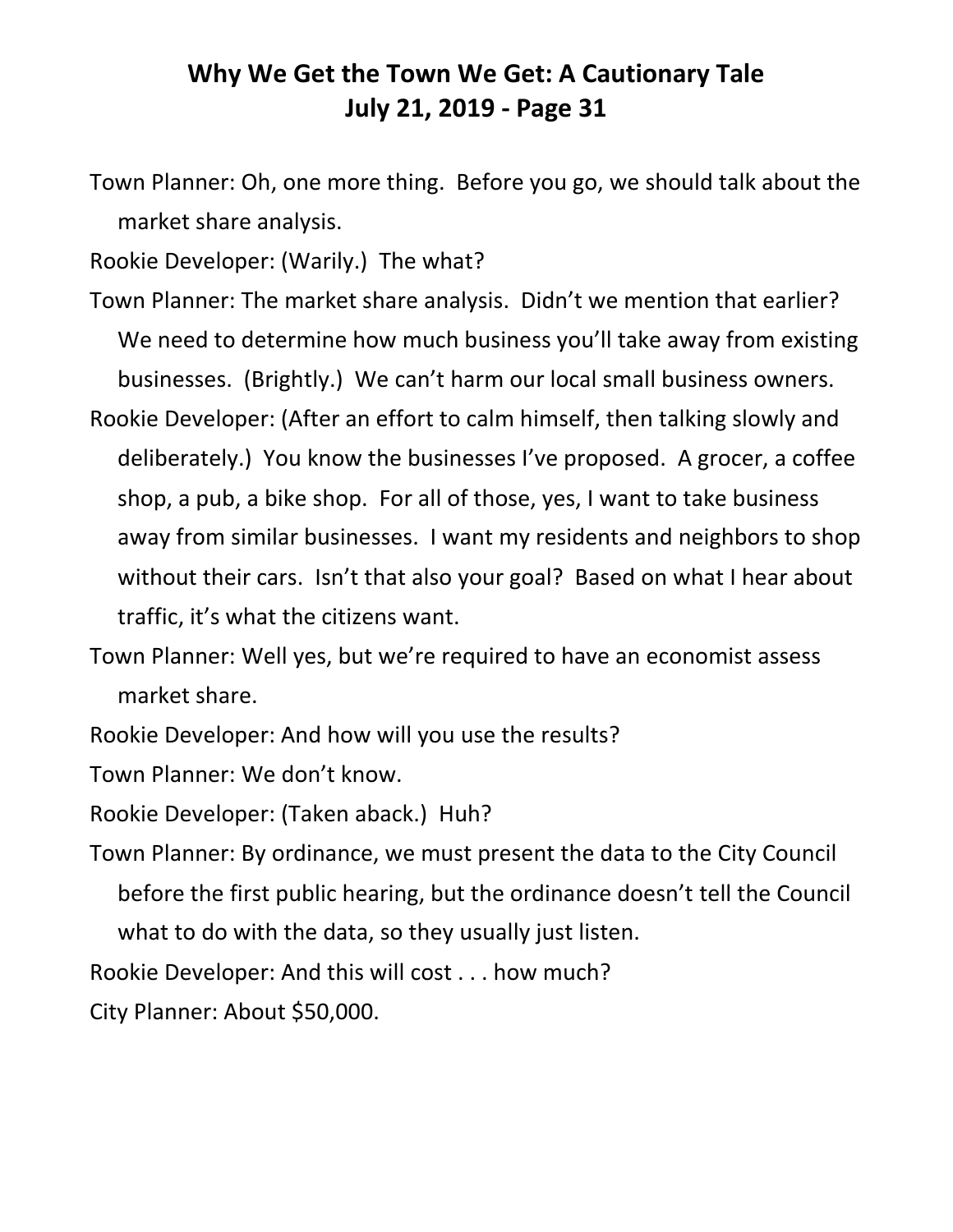Rookie Developer: (Blinks and swallows.) So I need to spend \$50,000 for a study that looks at the negative aspects of doing exactly what your General Plan wants me to do, even though the Council doesn't know what to do with the results?

Town Planner: You're making it sound stupid.

Rookie Developer: (Raises eyebrows and palms but doesn't comment.)

Town Planner: (Turning thoughtful and confidential.) Look, I know our process can sometimes feel silly and pointless to you. We often feel the same. But our hands are often tied, either by CEQA or by ill-conceived Town requirements. Off the record, far off the record, we like your project. But if we cut corners, someone might use the courts to reverse any approvals we give you. That letter (pointing to the letter still in the Rookie Developer's hand) is for your own good.

Rookie Developer: (With a grim smile.) Thanks for that, I think. (Before the Town Planner can respond, turns away.)

#### **SCENE #15**

PP: Delivering the bad news to the team (Rookie Developer at center lectern. Architect-Builder and Financial Analyst at right lectern.) Rookie Developer: (Passes Letter #1 and binder to Financial Analyst who glances at the letter and then passes both to Architect-Builder.) Architect-Builder: (Flips through pages, gradually growing exasperated.) How can we find five more parking spaces? Rookie Developer: Five parking places are about 1,600 square feet, right? Architect-Builder: Yeah, close.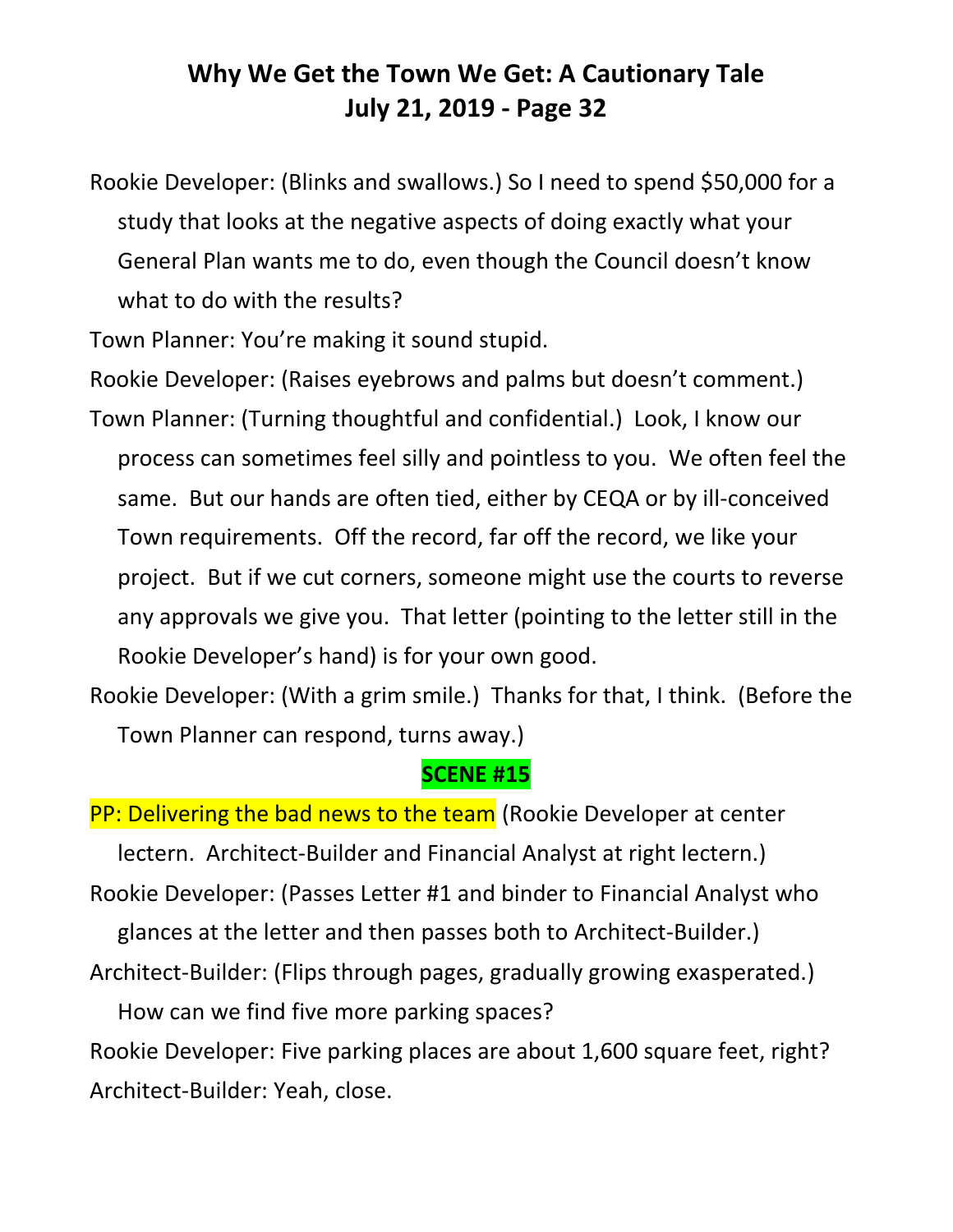Rookie Developer: So now we're down to 4,400 square feet of retail.

Architect-Builder: (Looks ready to protest but notes Rookie Developer's

demeanor and instead speaks quietly). When do you want to resubmit? Rookie Developer: Four weeks.

Architect-Builder: (Nods and sets to work.)

Financial Analyst: Is now the time to talk to your equity partner?

Rookie Developer: Not quite yet.

Financial Analyst: It should be a heck of a conversation.

PP: Another cash transfer.

#### **SCENE #17**

PP: June 2020

PP: Getting closer at Town Hall (Rookie Developer at center lectern. Town Planner at left lectern. )

Town Planner: (Brightly.) Your responses to our first letter were great. We're almost there. (Passes over Letter #2 and binder.)

Rookie Developer: (Flips through letter. Then flips again, reading more deeply, finally choosing her words carefully.) There are 14 items here, 11 of them brand new. A wider fire lane behind the building? Supplemental bike parking in case the station bike parking fills up? These weren't in your first letter.

Town Planner: New stuff comes up. Some are health and safety issues we can't ignore. Or concerns that might be vulnerable to a CEQA lawsuit. Rookie Developer: (With resignation.) Okay, if we give you good responses

to these items, will we be deemed complete?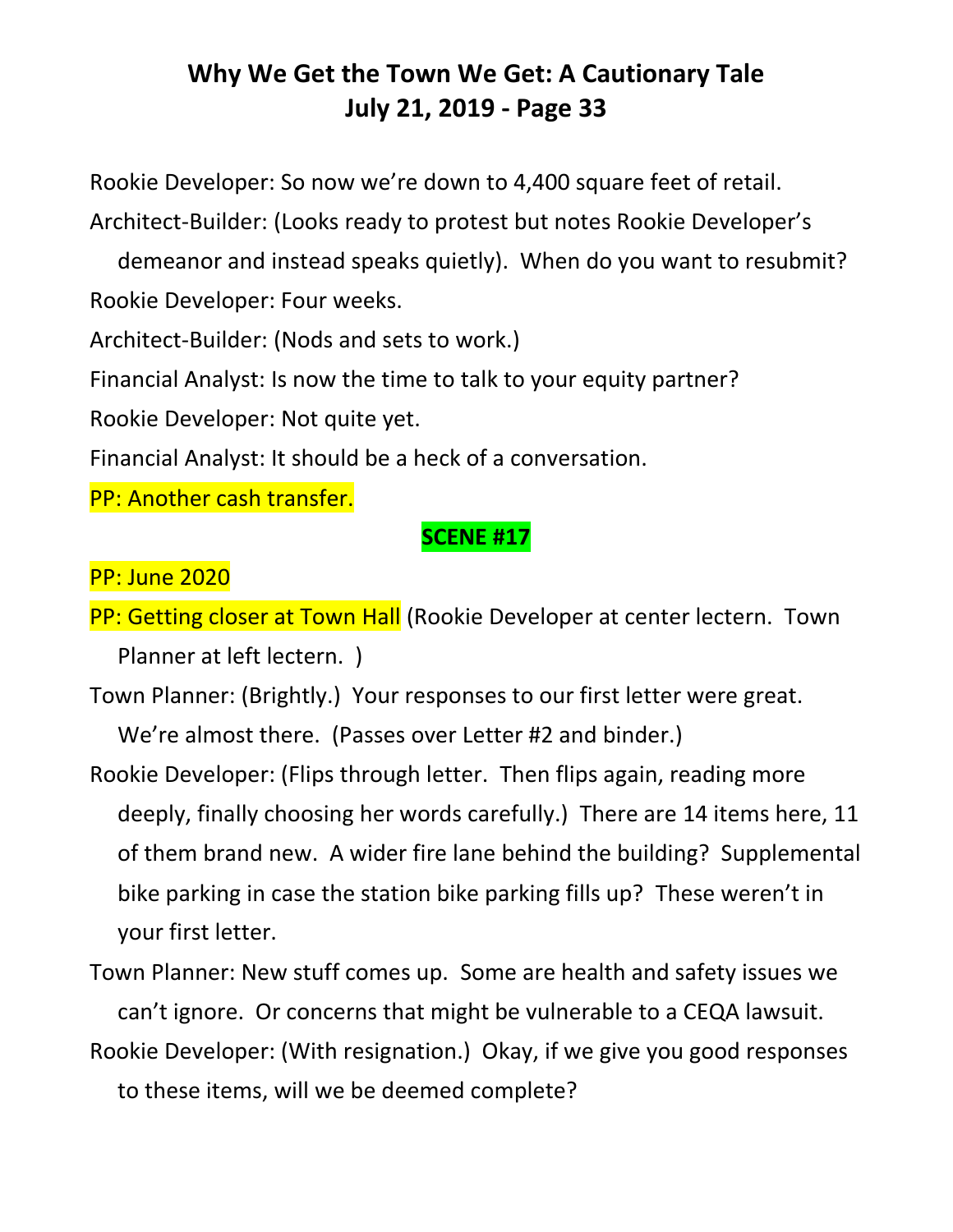Town Planner: (Again brightly.) Yes! (Less brightly.) Probably.

Rookie Developer: (After a deep sigh, places Letter #2 and binder on right lectern.)

#### **SCENE #18**

# PP: July 2020

- PP: And still closer (Rookie Developer at center lectern. Town Planner at left lecturn. Rookie Developer moves binder back to left lectern.)
- Town Planner: (Flips through binder, ponders, and then pulls out Letter #3.) We're down to one item! (Passes Letter #3.)
- Rookie Developer: We're not done?! (Scans the letter.) More parking for residents? Another five spaces?!
- Town Planner: Even with those spaces, that's still only a few more spaces than apartments. We've never approved a project with this little parking and we're uncomfortable with it.
- Rookie Developer: Those on the leading edge . . . (Turns to move letter and binder to right lectern.)
- Town Planner: (Clears throat.) About cost recovery?
- Rookie Developer: (Sighs. Puts binder and letter on right lectern.)

PP: Another cash transfer.

#### **SCENE #19**

PP: Making final adjustments (Rookie Developer at center lectern.

Architect-Builder and Financial Analyst at right lectern. Architect-Builder flips through letter.)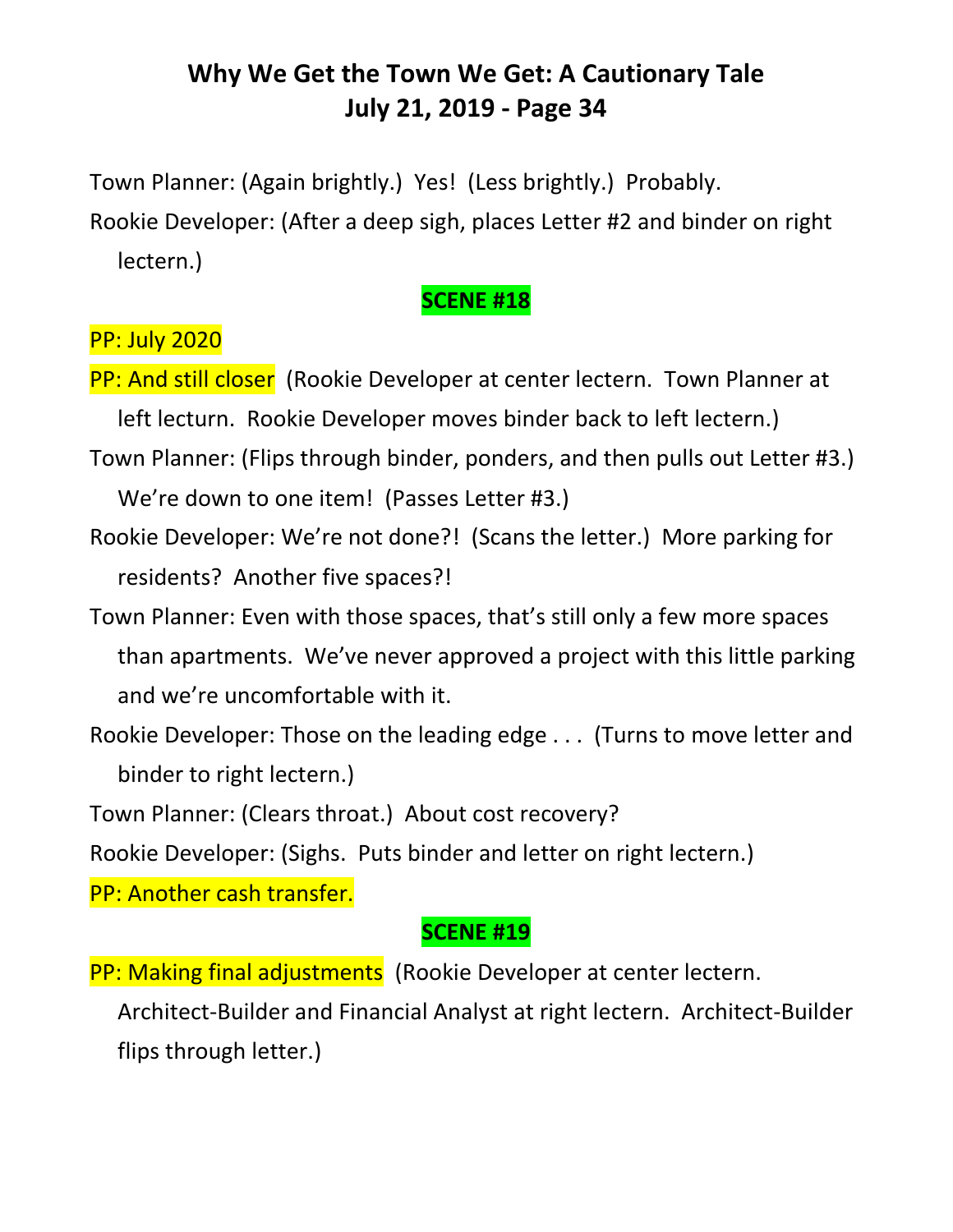- Rookie Developer: Five more parking spaces. I guess we further reduce the retail.
- Architect-Builder: Uh-huh. We've been showing four rentable spaces thus far. I don't think we have enough space for four any longer. Can I reduce it to three?
- Rookie Developer: Yeah. (After pondering.) Take away the coffee shop, leaving us with the pub, the grocer, and the bike shop. Hopefully the grocer can find room for a coffee pot.
- Architect-Builder: I'll make the change. (Begins work.)
- Financial Analyst: Equity partner?
- Rookie Developer: First Town Hall, then a meeting with Samantha.

Financial Analyst: Good luck. With both.

#### **SCENE #20**

PP: Checking on the Town process (Rookie Developer at center lectern.

Town Planner at right lectern.)

- Rookie Developer: The changes are underway. After I give you a plan with five more parking spaces for residents and after you complete the environmental documentation, we're ready to go to the Planning Commission, right?
- Town Planner: (Brightly) Yes! Well, almost. The market share analysis will be presented to the Council in two weeks, so that's done. And we're ready to do the environmental analysis. But before you meet with the Planning Commission, you need to hold a neighborhood meeting.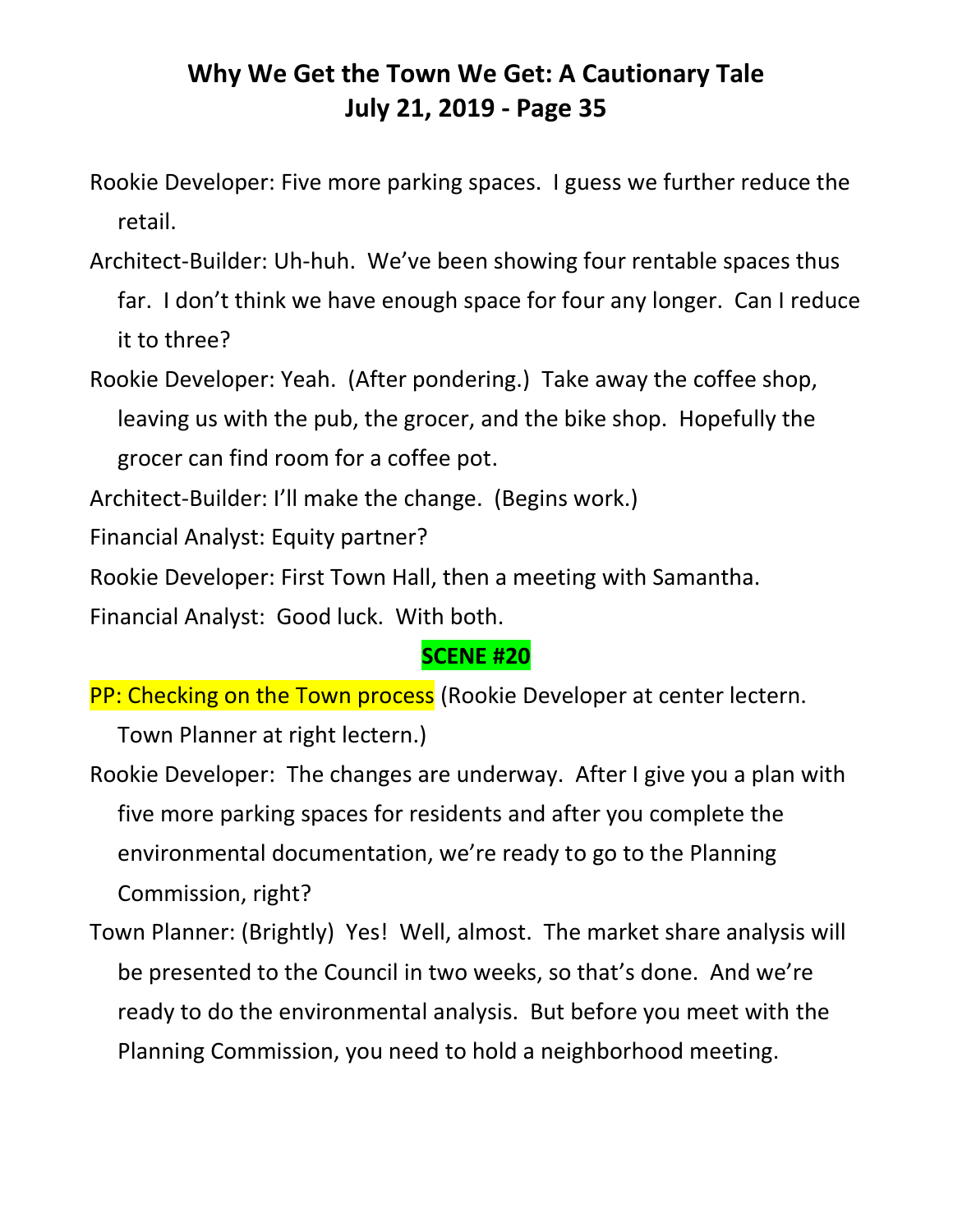- Rookie Developer: I met with the neighbors months ago and have stayed in touch. Most of them are supportive.
- Town Planner: That's great. But we have our own requirement for neighborhood involvement. We need you to reach out again to learn if new ideas have arisen.
- Rookie Developer: (Puzzled) But what new ideas can be accommodated at this time? You've already redesigned much of my project through your process. We can't change much else. How can you ask me to specify the location and type of each light fixture (pointing at the application binder) and then be open to new ideas?

Town Planner: Perhaps, but it's our rule. (Shrugs and smiles.)

#### **SCENE #21**

PP: Checking in with the equity partner (Rookie Developer at the center lectern. Senior Developer at the left lectern.)

Rookie Developer: And that's where the project stands.

- Senior Developer: (Looking up from papers.) Yeah, it's about as I'd expected. The Landowner reneged and you ended up paying another \$200,000. The Town added new requirements forcing you to redesign the project. And now you've begun cutting corners to make the dollars work. Am I right?
- Rookie Developer: (Begrudgingly and tight-lipped, mostly avoiding eye contact.) Yeah, mostly so. But we're building support within the neighborhood.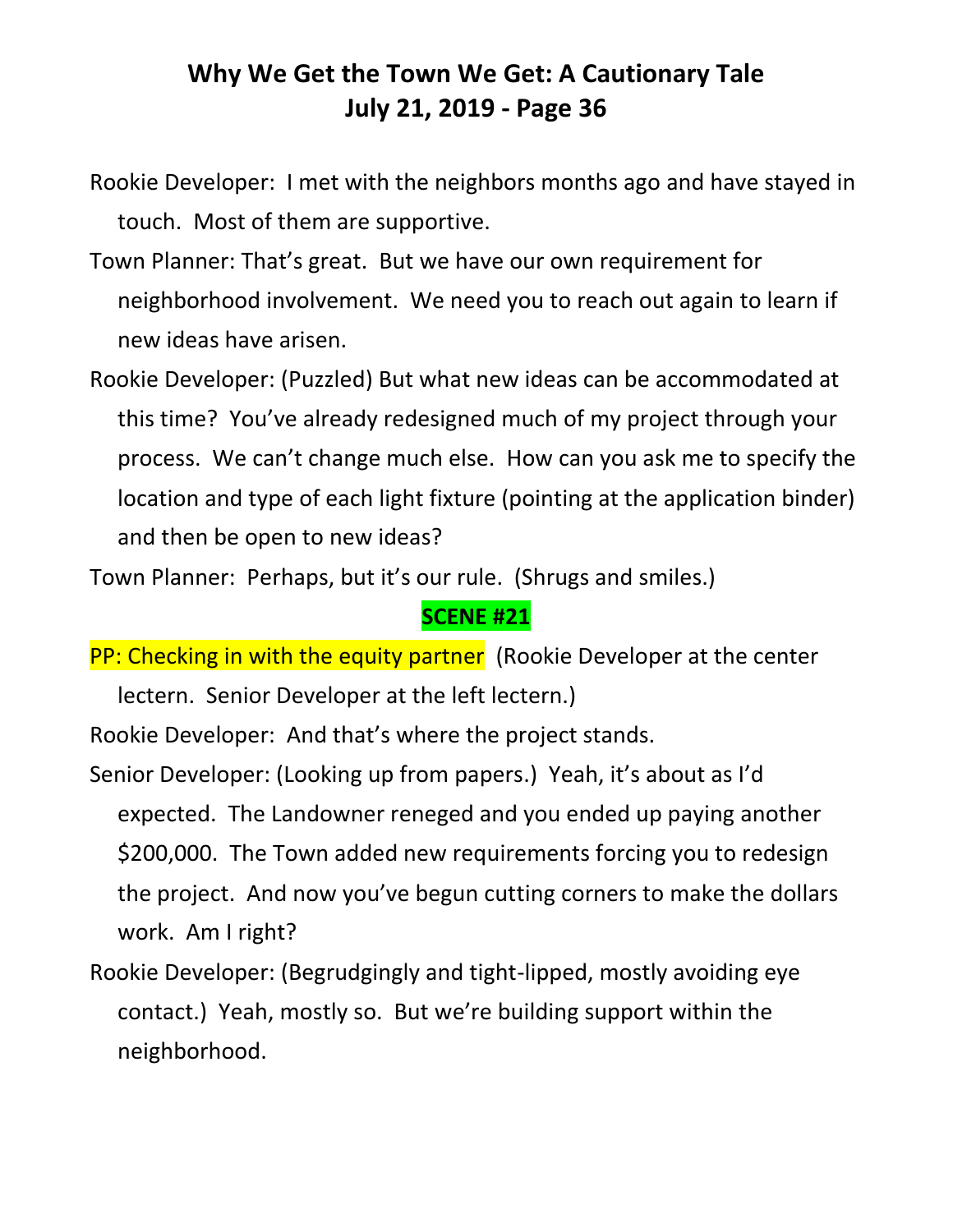Senior Developer: Good for you. Neighborhood support and \$6 will get you a cappuccino. (Pointing back at the papers.) I suspect you'll have to make more adjustments before you're done. Let me again suggest larger apartments.

PP: Senior Developer alternative plan #3

- Senior Developer: We can go from your 80 small apartments on three floors to 48 luxury apartments on four floors for six floors total. The pro forma would look better.
- Rookie Developer: But the luxury units aren't what the General Plan or the neighbors want. The Town needs housing, as much as possible and as affordable as possible, next to the train station.
- Senior Developer: Yeah, the Town does need that. But it's not what their rules facilitate. And we can't fix that. (Pause.) Are you willing to make the change?
- Rookie Developer: Nope. I'm going to keep doing what I think is right for Lumapeta.

Senior Developer: Okay, your choice. We'll stand ready to pick up the pieces.

#### **SCENE #22**

PP: Asking for help from the neighborhood (Rookie Developer at center

lectern. Neighbor at left lectern.)

Neighbor: So how's it going, Jessica?

Rookie Developer: Not well, Colin. The finances are getting tight and my equity partner still wants luxury apartments.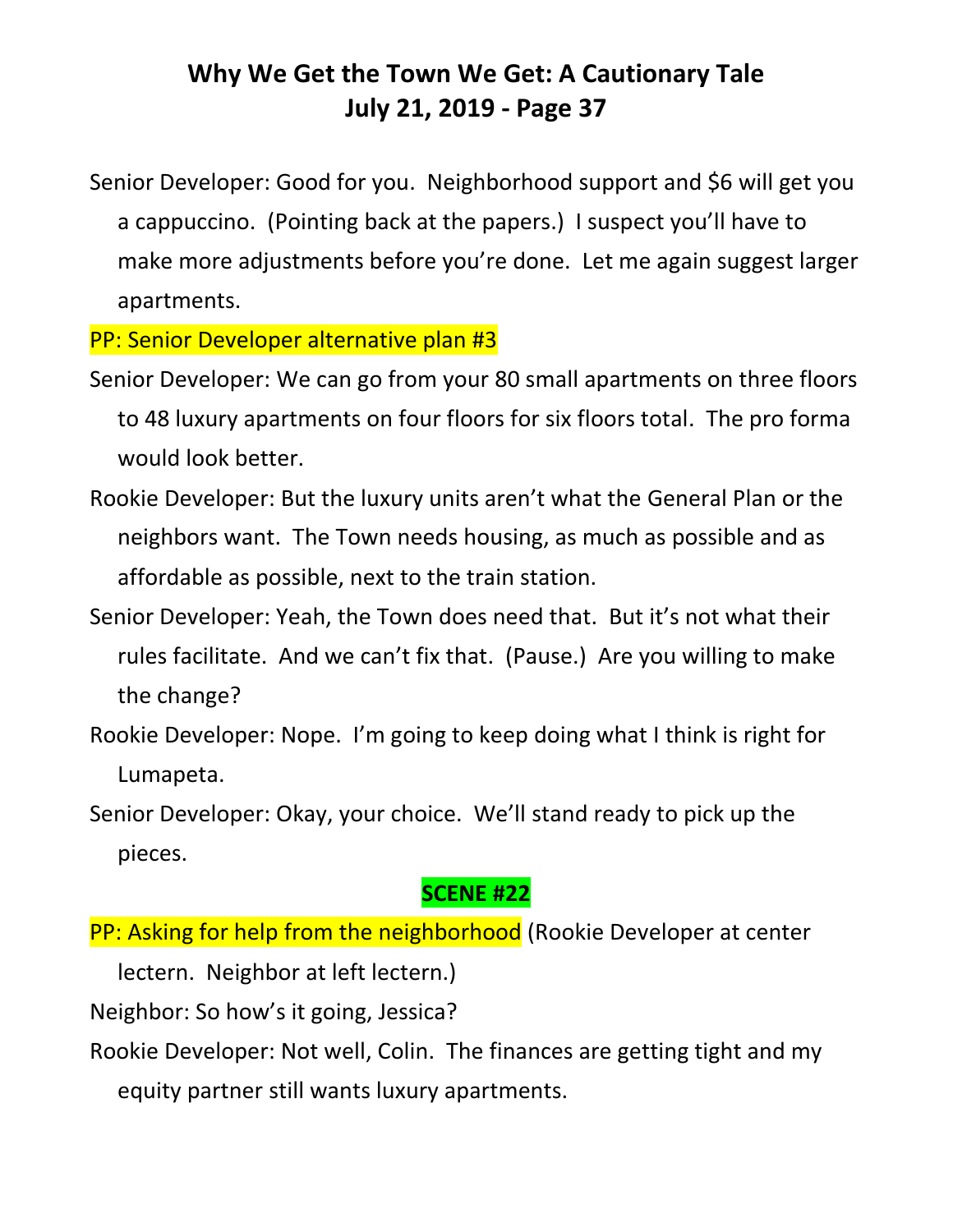Neighbor: But that's not what the Town needs! Are you going to give in? Rookie Developer: Not yet, but I may have to.

Neighbor: What can I do to help?

Rookie Developer: Muster supportive voices at a neighborhood meeting the Town insists I hold.

Neighbor: I can do that.

Rookie Developer: These are the three issues we really need to push, keeping the apartments small and affordable, providing fewer parking spaces per apartment than has been the typical practice, and approving the variance for the fifth story.

Neighbor: I'm fairly sure that we'll support all three. I know I will.

Rookie Developer: Great. I need Planning to see that your neighborhood wants this project.

#### **SCENE #23**

PP: Neighborhood Meeting #2 (Rookie Developer at right lectern. Neighbor at center lectern. Town Planner at left lectern. Lumapetan #1 and Nearby Residents #s 1-3 in audience.)

PP: Neighborhood Meeting, August 2020, ten cartoon faces plus Neighbor. PP: Sketch of revised Rookie Developer's plan (repeat)

Rookie Developer: And that's the project, small apartments designed for those on budgets on the top three floors, parking for residents and commuters on the bottom two floors, and a pub, grocer, and bike shop to meet neighborhood needs.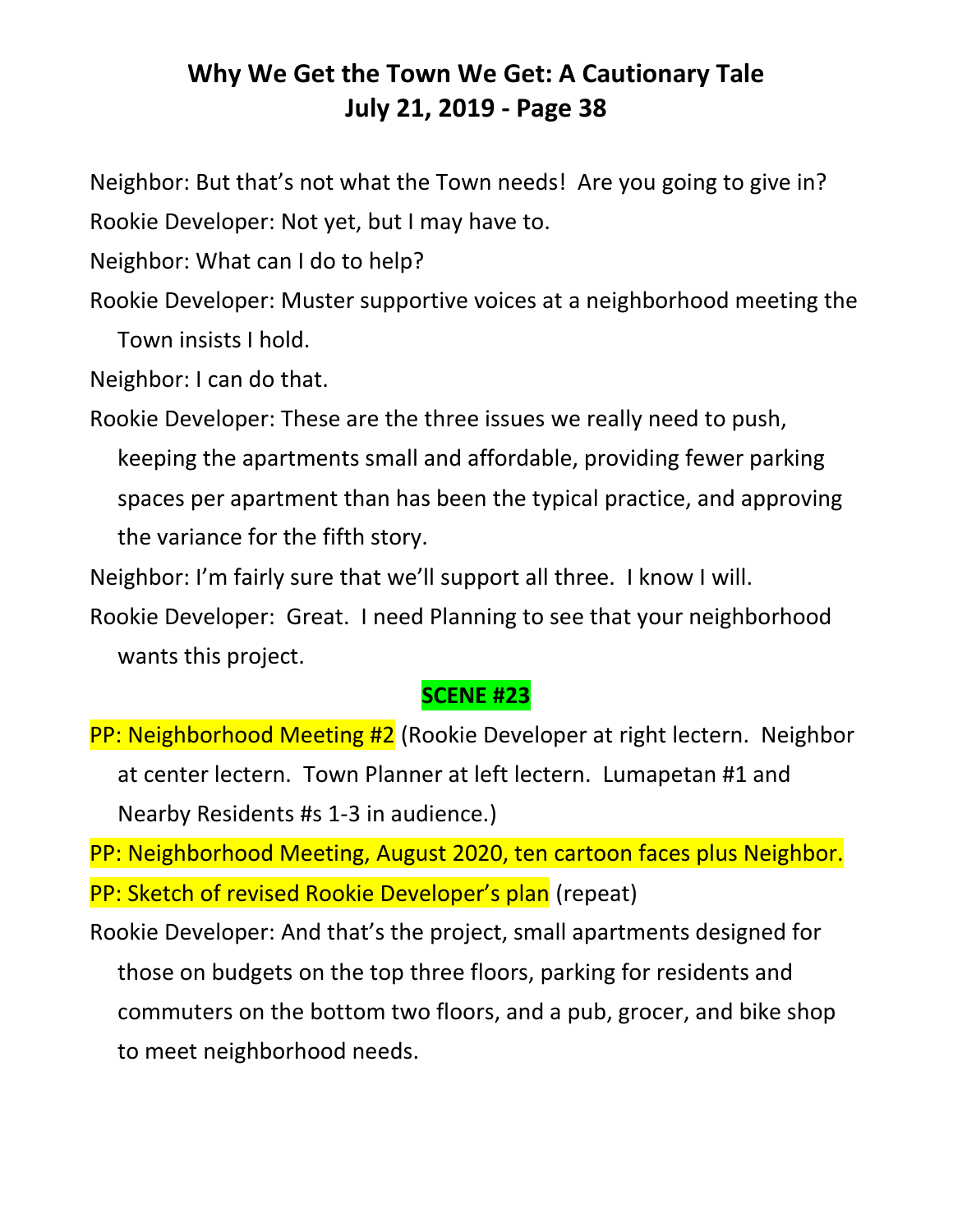Lumapetan #1: (Getting to feet, will remain standing.) Why haven't we heard of this project before? Why weren't we involved?

- Nearby Resident #1: (Also getting to feet, will remain standing.) That's not accurate. The developer has been very open to us. I don't know why you weren't here, but most of us have grown to like the proposal.
- Lumapetan #1: Well that's nonsense. You've clearly been brainwashed by the developer. It's far too big for the neighborhood. The variance should never be approved.
- Nearby Resident #2: (Getting to feet, will remain standing.) Actually, I wish there was another floor. We have a big need for housing.
- Neighbor: Yes, we need housing, particularly smaller and more affordable housing, and we need retail that is walkable from our neighborhood. The proposal starts us toward both solutions. This project may not provide everything we need, but it's a step in the right direction.
- Nearby Resident #3: (Getting to feet, will remain standing.) I was initially a skeptic, but have grown more comfortable with the idea. But I'm still not happy with how many parking places are provided for commuters. This building will serve our neighborhood. Why should it be sullied by all these other people who choose to live elsewhere and don't want to ride a bus or a bike?
- Nearby Resident #1: That's a good point. There's too much parking. With less parking, people would be more likely to walk or bike.
- Nearby Resident #2: I don't like the parking either, but still think we should have more parking, so every car is guaranteed a place.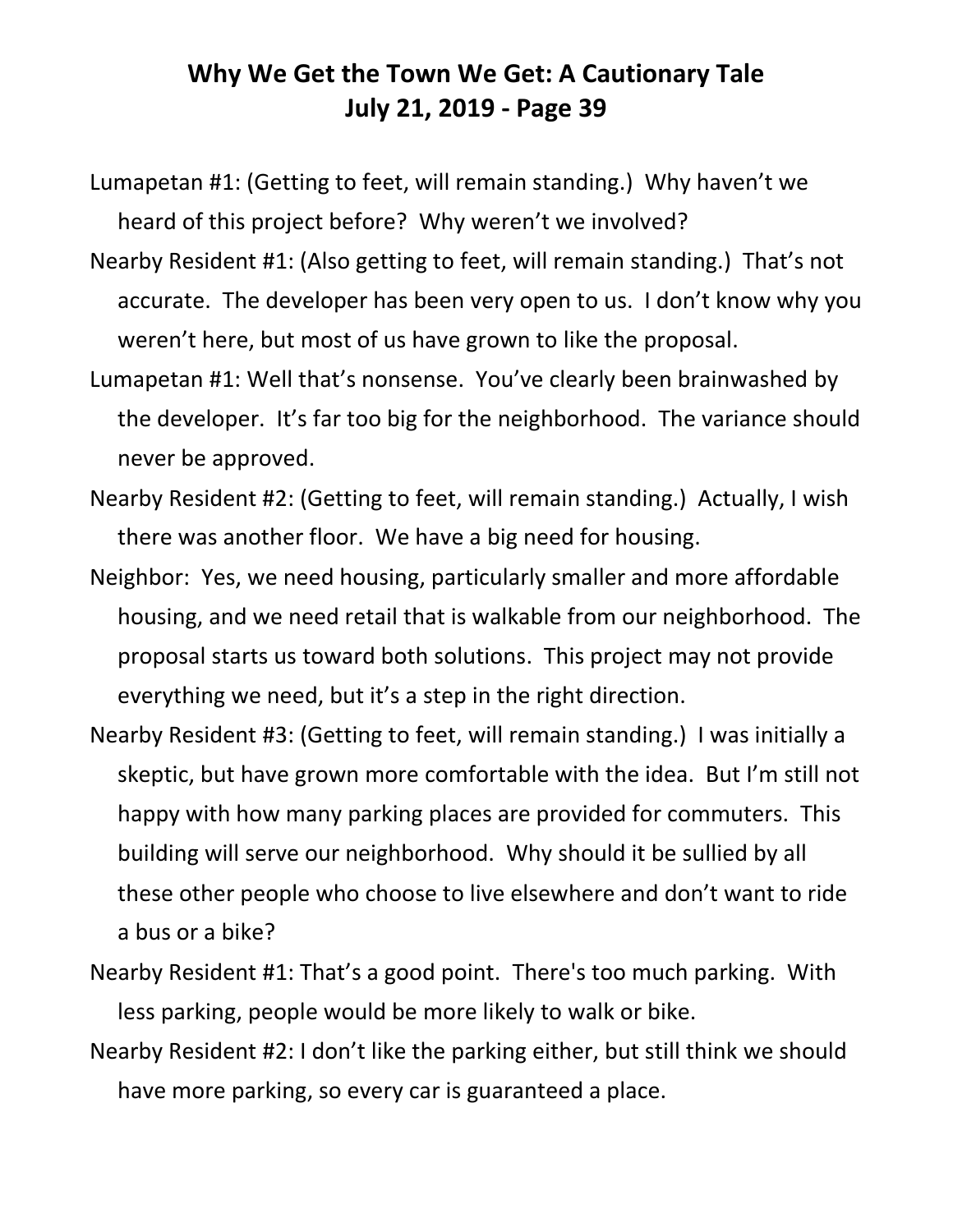Nearby Resident #1: But more parking brings more cars.

- Neighbor: Yes, it's a careful balance between having enough parking so the excess doesn't spill out and having too much which would encourage more traffic. The developer has tried hard, with the trusted assistance of the Town (with a slight smile toward both), to find the right balance. I trust her solution.
- Nearby Resident #3: Okay, that might make sense, but can't we make the pub bigger? I think we're going to need a drink.
- Rookie Developer: (Smiling.) I know you're kidding, but yes, I wish the pub could be bigger. But I'm out of space. The lot is only so big. Between the plaza, the parking numbers set by the Town, and the building height, I'm out of space. Sorry, but thanks for coming.
- (Lumapetan #1 and Nearby Residents #s 1-3 resume seats.)

#### **SCENE #24**

- PP: Debriefing (Rookie Developer at center lectern. Town Planner at left lectern.)
- Town Planner: (Perkily.) That was a great meeting. I heard lots of ideas on the parking count, the retail size, and more.
- Rookie Developer: (Warily.) Well, you understand that most of them were incompatible with your previous direction or my budget, right? But I think we can agree that the neighborhood mostly supports the project? Town Planner: Yeah, I guess so.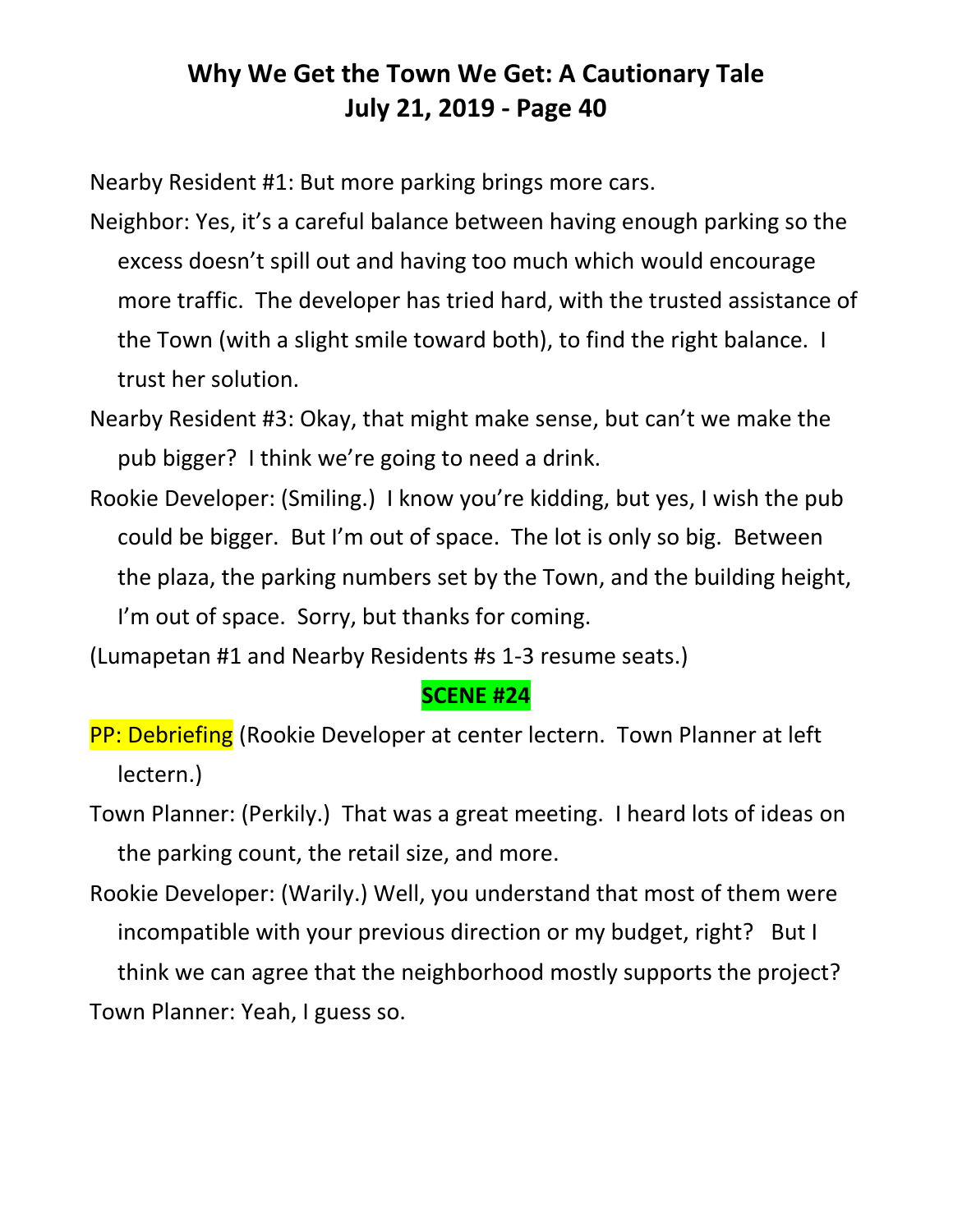#### **SCENE #25**

PP: Losing a friend (Rookie Developer at center lectern. Neighbor at left lectern.)

Rookie Developer: Colin, your help was great. Thank you for being an apt student and for providing needed assistance. With a repeat at the Planning Commission, we may be home free.

Neighbor: I was glad to do it, but I have bad news.

Rookie Developer: (Looks attentive and worried.) Oh?

Neighbor: I've been offered a fantastic opportunity. I'll be away from

Lumapeta for nine months.

Rookie Developer: Nine months! Where will you be?

Neighbor: You remember that I've been an executive chef? I've been

offered an executive chef position at an exclusive club in Florida.

Rookie Developer: Florida? Where in Florida?

Neighbor: Palm Beach.

Rookie Developer: (In shock.) Not . . . !

Neighbor: Yup, Mar-a-Lago. But it's not what you think. The club manager believes that the end is coming. That, plus an aging membership, convinced him to plan a reboot. My task will be developing the postimpeachment menu.

Rookie Developer: No more chocolate cake?

Neighbor: (Smiles.) Nope, the new cuisine will upend the current menu and political leanings.

Rookie Developer: And what will that be?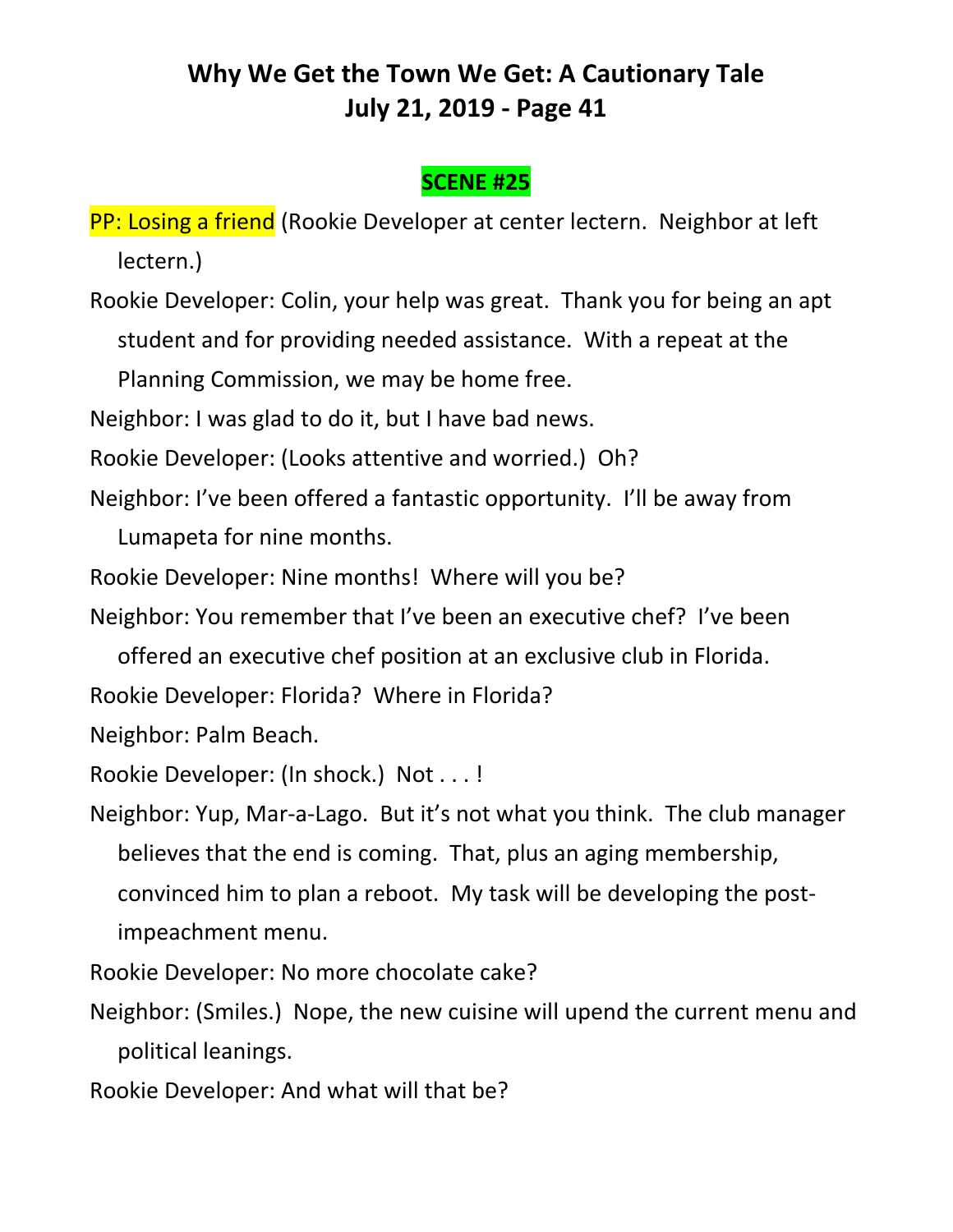Neighbor: Mexican-Iranian-Korean fusion. I'm already working on a mean lamb and kimchi taco.

#### PP: Photo of a taco

Rookie Developer: Wow. And congratulations. But, if I can be selfish for a moment, is anyone willing to take over your role in the neighborhood? Neighbor: Unfortunately, no. I've asked everyone and they all declined.

(Nearby Resident #3 leaves the stage.) They like your project, hope you get approved, and may attend the Planning Commission hearing, but aren't willing to coordinate unified neighborhood public comment. Sorry. (Nearby Resident #2 leaves the stage.)

Rookie Developer: Well, that's a disappointment. But I'm still happy for you. Best wishes and thanks again for your help. We'll try to muddle through without you.

Neighbor: Thanks. I've enjoyed my experience with you. (Nearby Resident #1 leaves the stage.)

#### **SCENE #26**

#### PP: November 2020

PP: Finally, at the Planning Commission (Rookie Developer at right lectern. Town Planner at center lectern. Planning Commissioner at left lectern. Lumapetans #s 1-4 in audience.)

PP: Sketch of revised Rookie Developer's plan (repeat)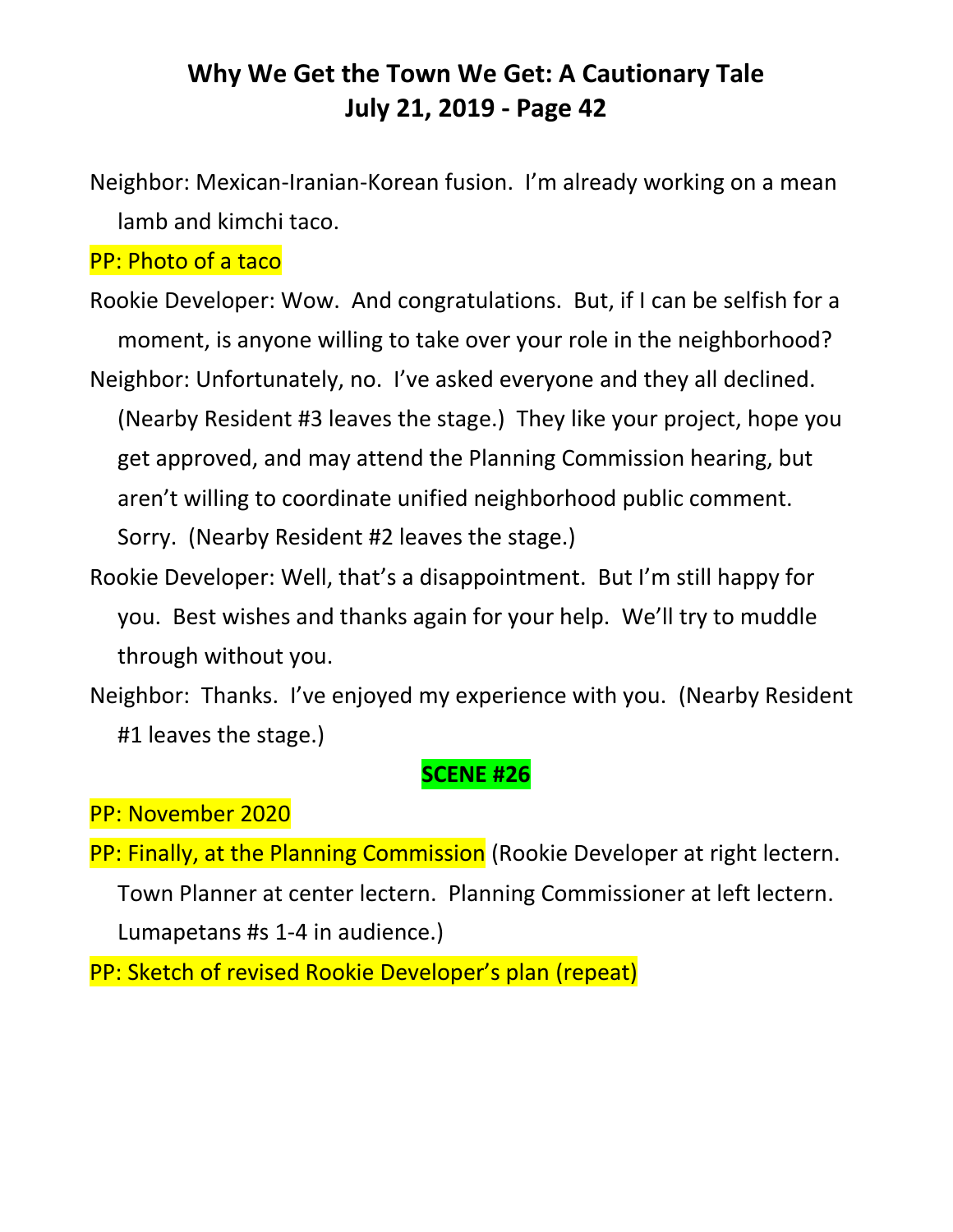- Town Planner: (Talking toward Planning Commissioner.) And so, with the project application deemed complete, with the environmental analysis done, with the market share analysis presented to the Council, and with a neighborhood meeting conducted, the project is ready for Commission review.
- Planning Commissioner: Is there a reason we weren't told about this project earlier? This is a major addition to the station area. Why weren't we kept advised as the project was moving ahead?
- Town Planner: (Uncomfortably.) Well, we never know which projects will progress and we hate to take up your valuable time. But we're confident then we've represented your wishes in our work with the Applicant.
- Planning Commissioner: That may be, but we have questions. Tell us about the parking. There are nearly two full stories of parking. It looks more like a parking garage than transit-oriented development. Why did you let the Applicant propose this?
- Town Planner: Well, there were neighborhood and Planning concerns about parking, so we asked the Applicant to add spaces.
- Planning Commissioner: I appreciate the concerns, but this number of parking spaces provided near the station will affect how the town evolves in the 21st century. Shouldn't we be doing more to encourage biking and walking? I wish we could have weighed in before this evening. Town Planner: (Nods but doesn't respond.)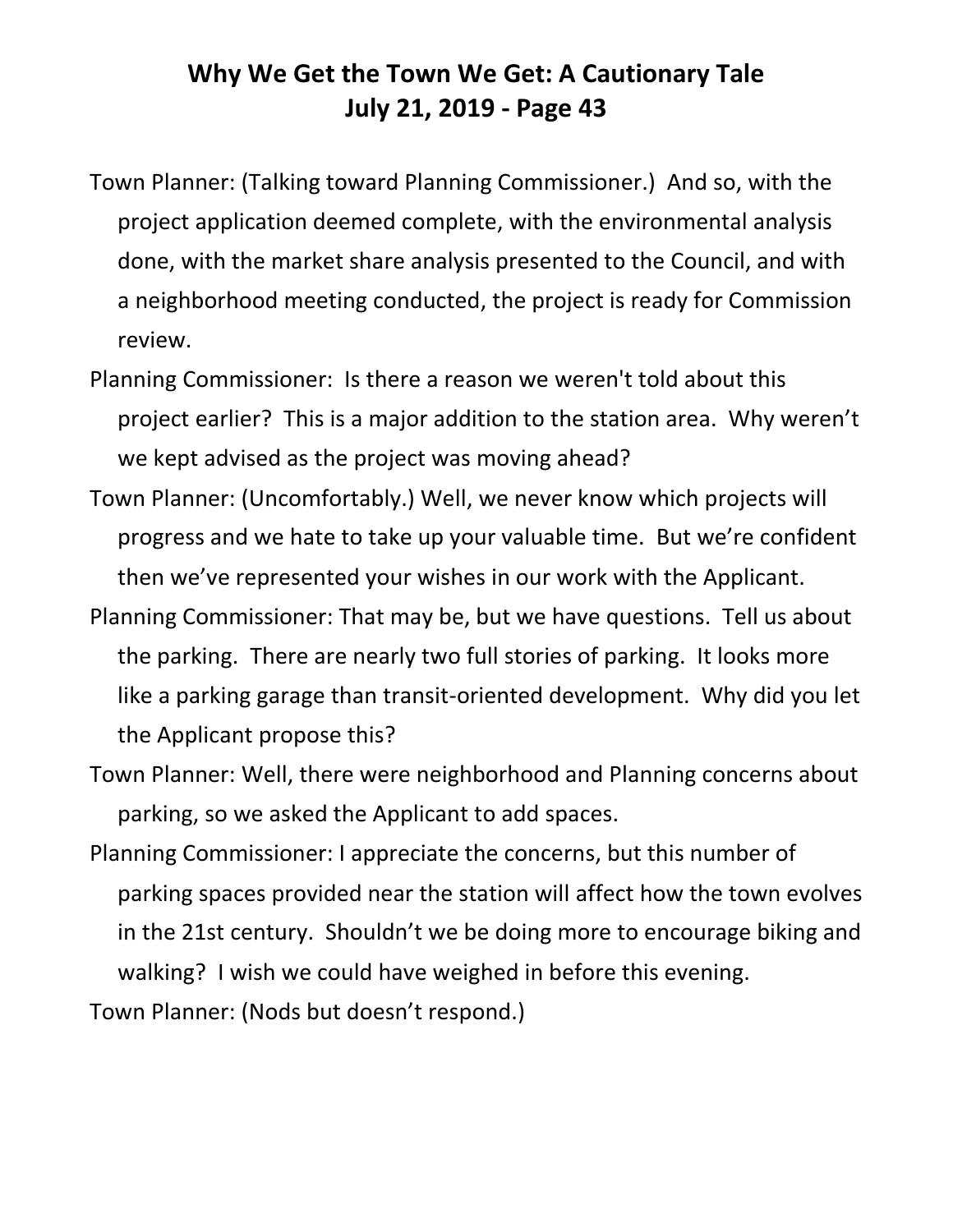- Planning Commissioner: Let's talk about the retail. I know it's hard to fill curbside retail spaces, but these spaces seem puny. I like the pub, grocer, and bike shop as ideas, but did you work with the Applicant to get more retail space?
- Town Planner: The Applicant chose to reduce the retail to provide additional parking. Perhaps the Applicant can respond to your concern.
- Rookie Developer: Given the amount of parking REQUIRED by the Town and the amount of the site that was taken for the plaza, our only options were to add a sixth floor to accommodate more parking or to reduce the retail. And we believed another floor of parking would have been more objectionable to the Commission.
- Planning Commissioner: I agree we wouldn't have liked another floor of parking, but still wish we'd been part of the conversation earlier. Now, what about this fifth story? The four-floor cap came from an extended public process. Why are you supporting the fifth story?
- Town Planner: The configuration was the result of coordination between the Applicant and Planning.
- Planning Commissioner: Well, I'm hesitant to grant the variance without good reasons, better than we're being given here. As far as I can tell, the only reasons for the fifth floor are extra parking and the Applicant's need for more rental income. I'm dubious about the first and don't care about the second, but let's hear from the public.
- PP: Planning Commission Public Comment, November 2020 with twenty cartoon faces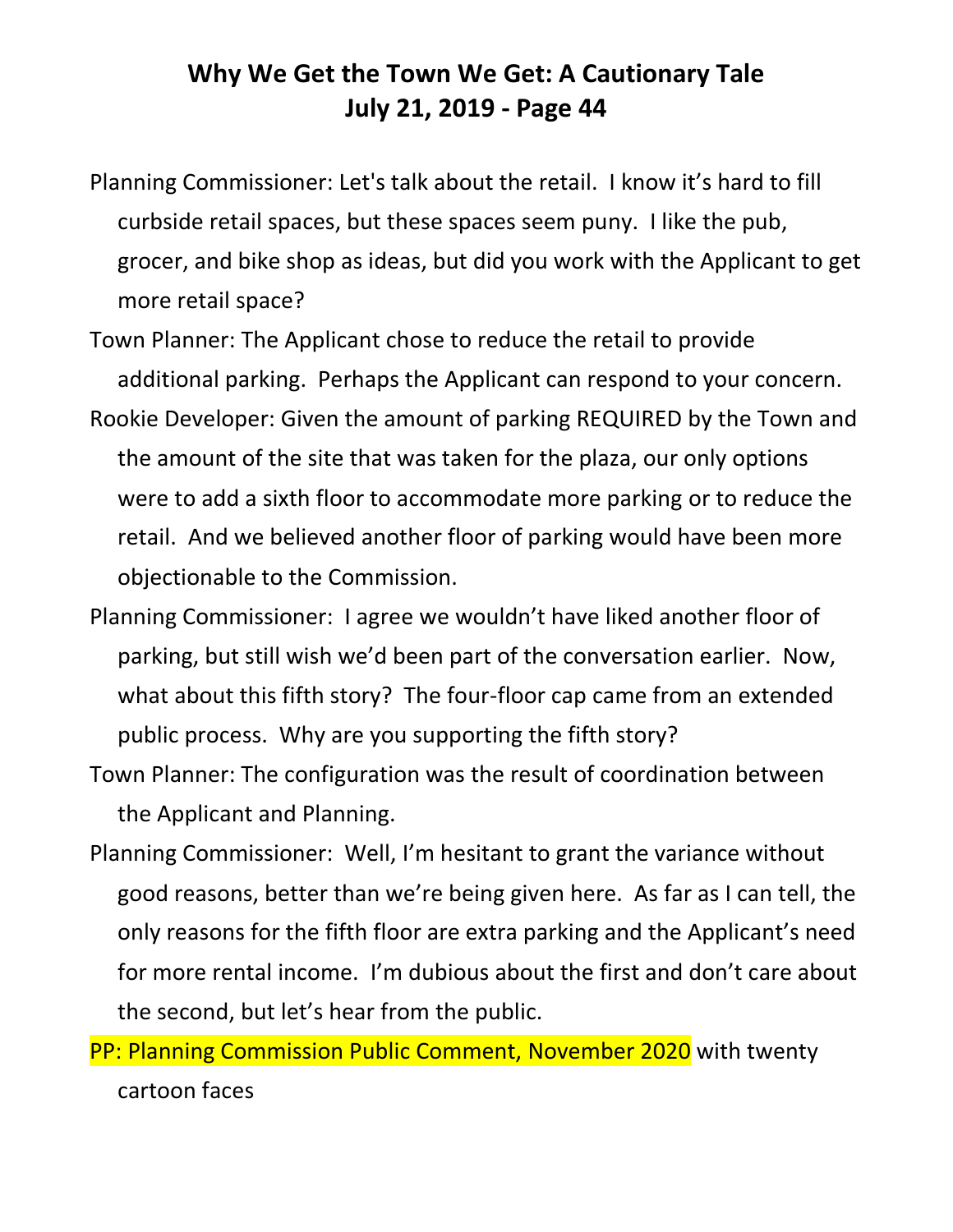Lumapetan #1: (Rising from seat.) We've just learned about this project. Why has it been kept from us? Is it because the Council is in the pocket of developers? Besides. it looks like every new building everywhere. Why can't developers reflect Lumapeta's heritage? (Again sitting.)

- Lumapetan #2: (Rising from seat.) This project is much too large. Lumapeta is still a small town. This project changes who we are. We shouldn't give that power to developers. (Again sitting.)
- Lumapetan #3: (Rising from seat.) I don't like the size of the building, but we need more housing. The Applicant should be able to squeeze more units into the building without making it bigger. (Again sitting.)
- Lumapetan #4: (Rising from seat.) Look at all the traffic that would be created. There is no reason for this project except to give fees to the Town to make up for their mismanagement. (Again sitting.)
- Planning Commissioner: Thank you for your comments. But I'm puzzled. We were told that there has been extensive coordination with the adjoining neighborhood and that they supported the project, but not a single speaker identified themselves as being from the neighborhood. Are there any neighbors here? (Gazes toward the three empty seats.) Anyone? (Still silence.) Given the lack of support for a variance allowing a fifth floor, a concern about the amount of parking and lack of retail, and the absence of any neighborhood support, I don't think any of us will make a motion to approve this project. Can I suggest that the Applicant and Planning get together to fix this project before they bring it forward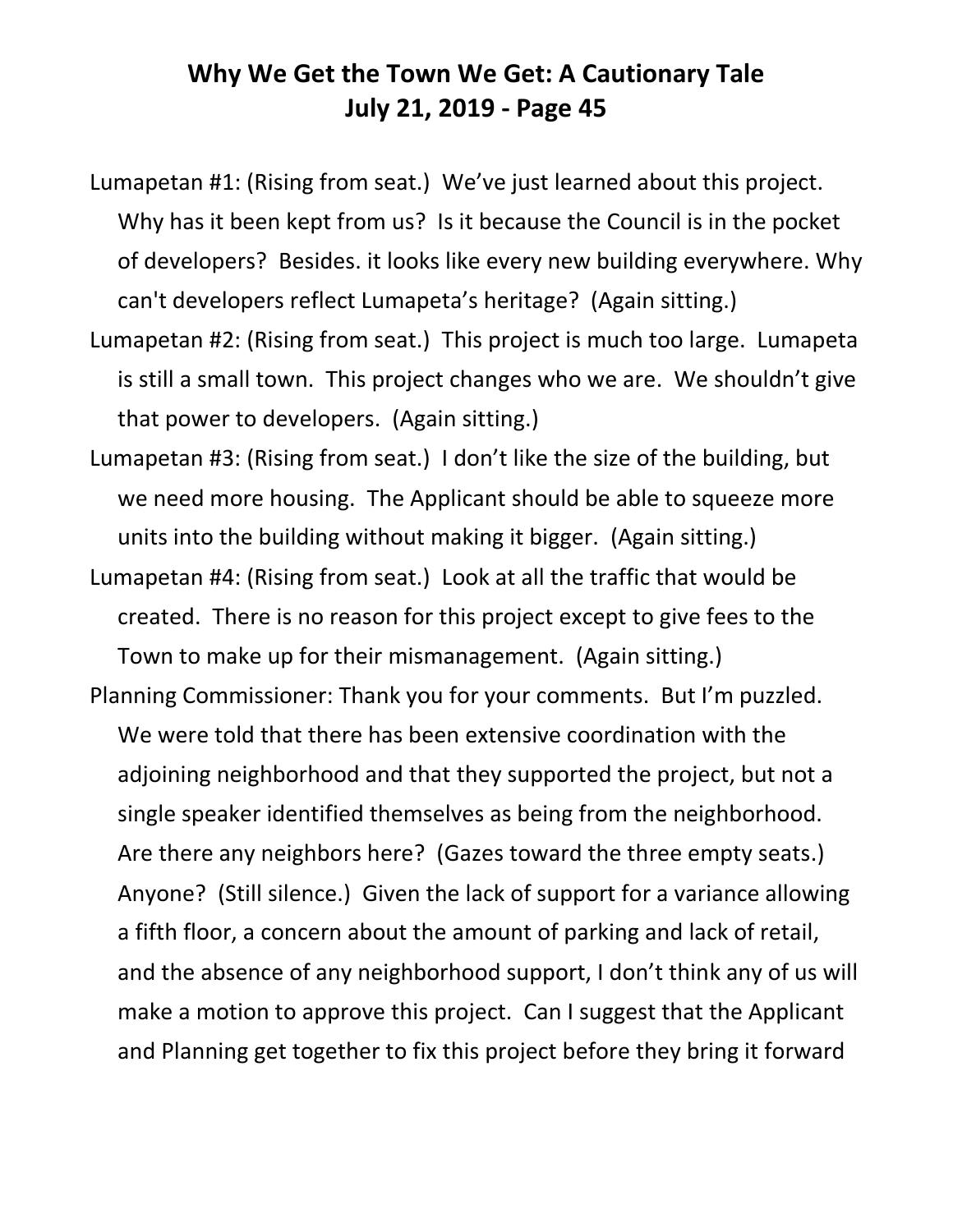again? (Long pause.) Having heard no objections, this meeting is adjourned.

Rookie Developer: (Glares at Town Planner in silence.)

#### **SCENE #27**

PP: Trying to pick up the pieces (Rookie Developer at center lectern. Senior Developer at left lectern.)

PP: Rookie Developer's revised plan (repeat)

Senior Developer: I've heard it didn't go well. What happened to your neighborhood support?

Rookie Developer: The key player took an out-of-town job and the effort fell apart without him.

Senior Developer: (Sniffs.) So, what's your plan?

Rookie Developer: I'll meet later this week with the Town Planner to begin discussing project changes.

Senior Developer: How about appealing to the Council? I suspect they'll

overturn the Planning Commission denial to get the impact fees.

Rookie Developer: Well, the Planning Commission didn't deny the project.

They only sent it back for more work.

Senior Developer: You didn't ask for a vote??!!

- Rookie Developer: No, I thought it'd be better to look for minor adjustments and to try to get the neighborhood reinvolved.
- Senior Developer: You thought wrong. And how do you intend to fund the continuing work?
- Rookie Developer: Well, I was hoping for more equity funding.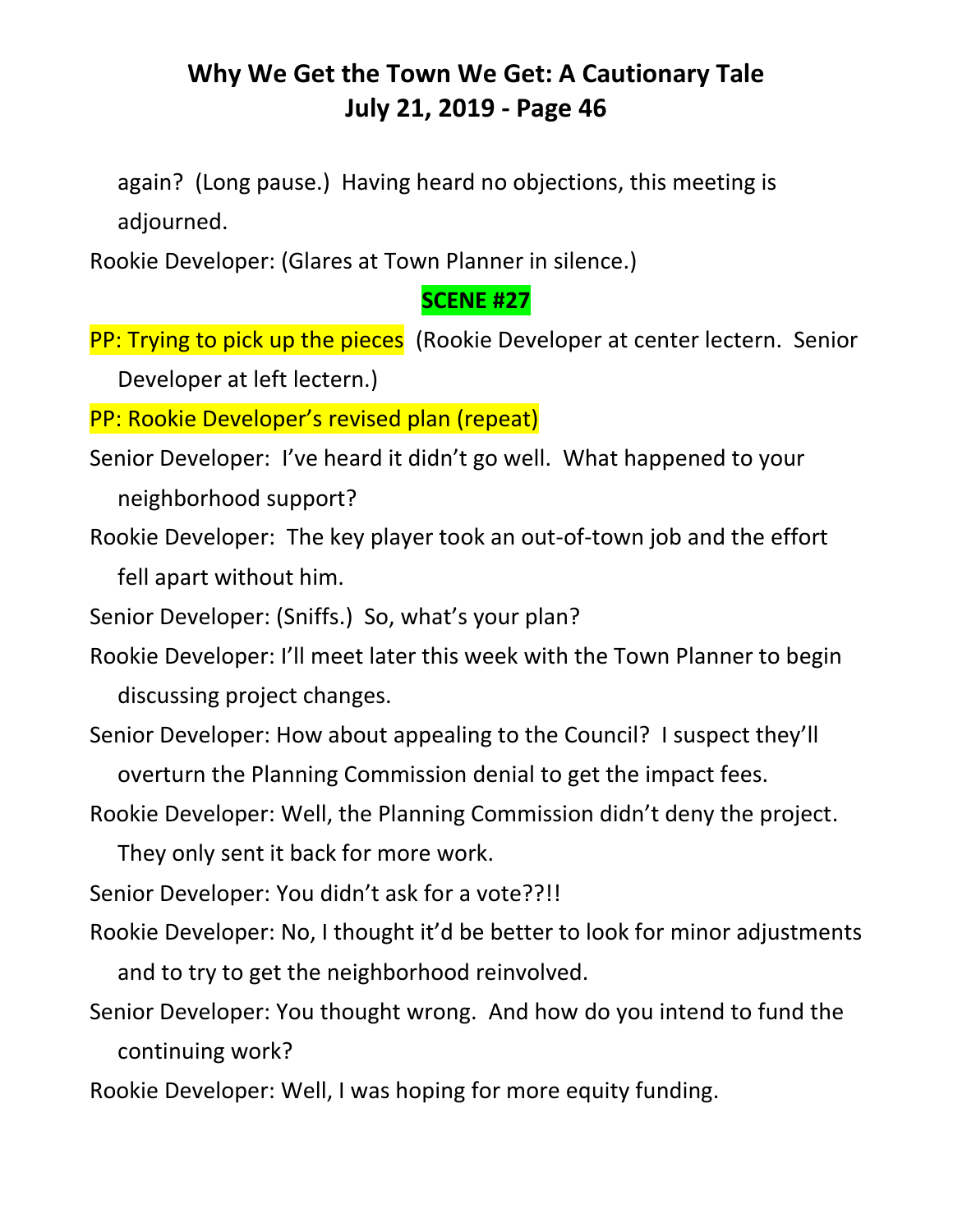Senior Developer: Not happening. We won't provide any more dollars. Rookie Developer: But then what?

- Senior Developer: Your approach of complying with the General Plan, acceding to Planning's demands, and currying neighborhood support is dead. We'll buy out your investment, give you a salary going forward to act as the figurehead, and run the project our way. Starting right now.
- Rookie Developer: (Long pause. Long ruminative pause.) No. (Another pause.) I'll take your money to buy me out, but you can keep your salary. I won't be part of a plan that doesn't conform to the vision of the General Plan and that doesn't care what the neighbors think. I'm out, Sam.
- Senior Developer: I'm sorry you feel that way, but it may be for the best. We'll get the paperwork underway.
- Rookie Developer: (Takes a long, lingering gaze at the building plan on the screen.)

#### **SCENE #28**

PP: Playing hardball at Planning (Senior Developer at center lectern. Town Planner at left lectern.)

PP: Senior Developer's alternative #3

Senior Developer: (Looking at Town Planner.) Here's the deal. We'll give you the 7,000 square foot plaza you want. You'll also get the 60 commuter parking places, for which we'll charge \$10 per day. The only retail we'll provide is 1,500 square feet for a coffee shop. No pub, no bike shop. Above the parking will be four stories of luxury apartments,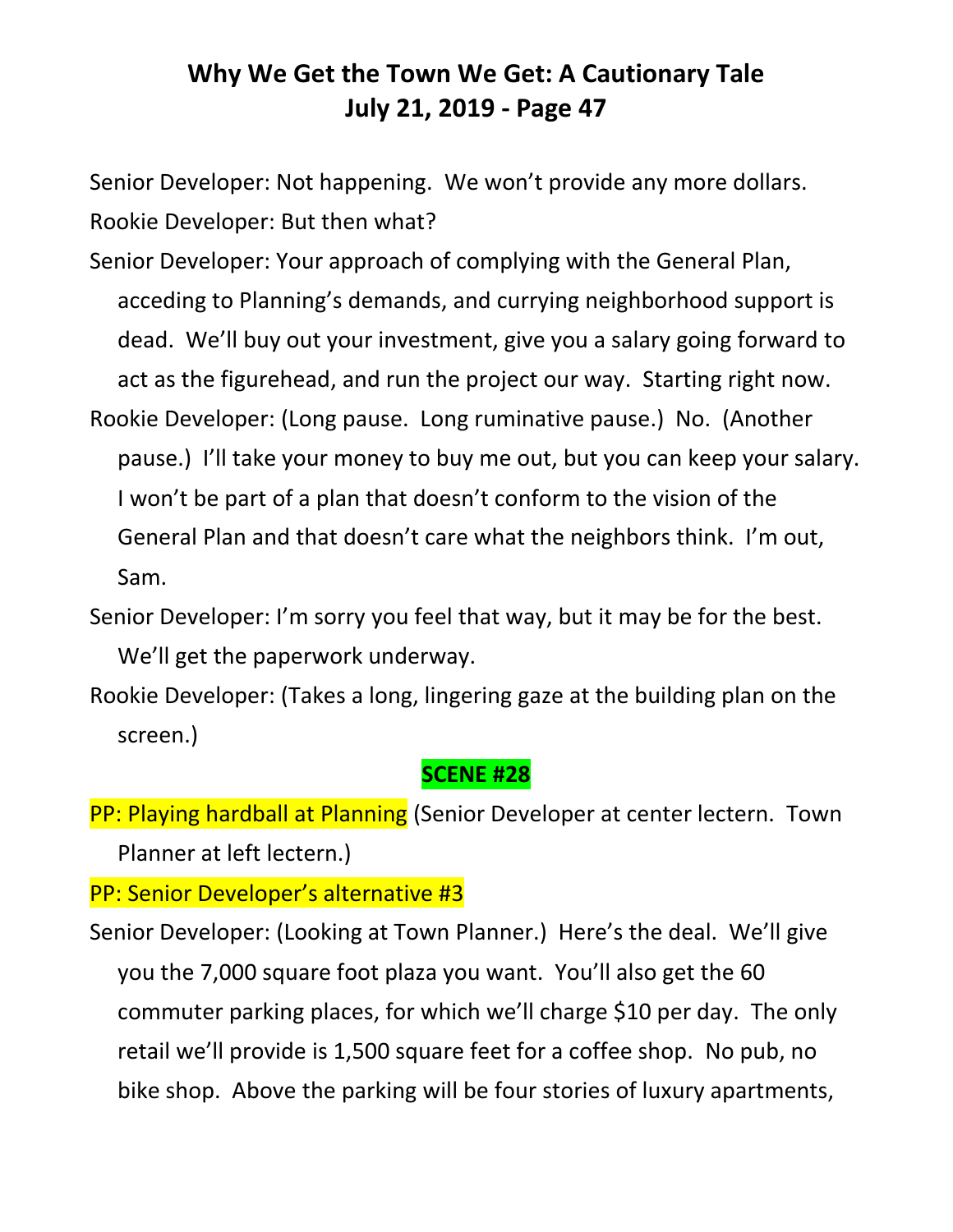with a typical monthly rent of about \$3,500, for six stories total. We'll have an average of more than 1-1/2 parking spaces per apartment. And we won't have inclusionary housing. Instead, we'll pay the in-lieu fee.

Town Planner: But we want more modest apartment size and rents, far more neighborhood retail, and inclusionary housing.

Senior Developer: I know you do. But you won't get it from us.

Town Planner: The Planning Commission will never approve this.

Senior Developer: You're right. They probably won't. But I think the City Council will approve the project on appeal, especially with the neighborhood having gone silent. And if I'm wrong, I'll sell the land. The market value has gone way up. Then you can start over with another developer.

Town Planner: But …

- Senior Developer: No buts. We're done. You'll have our revised application in two weeks, along with all the supplemental information you'll need to update your environmental and market share documents. I want another Planning Commission hearing in three months. We'll have apartments ready to rent by early 2023.
- (The remaining participants all leave, one by one, until the stage is empty except for the screen of the project.)

PP: Empty parcel

- PP: Construction of building
- PP: Deterioration of building
- PP: Scheduled for demo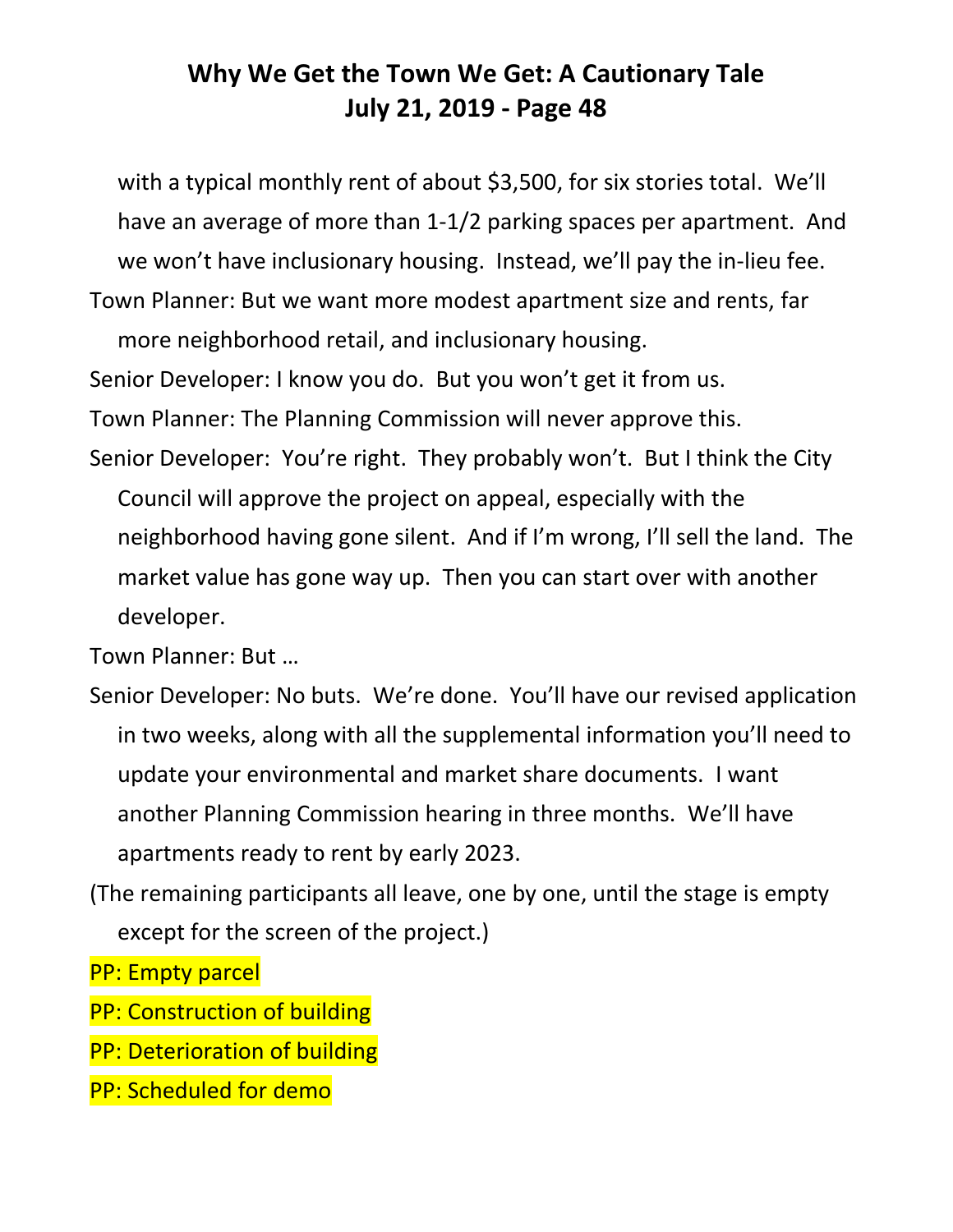#### **SCENE #29**

#### PP: 2060

**PP: Looking back** (Future Observers #s 1 and 2 come onto stage. Future Observer #1 at right lectern. Future Observer #2 at left lectern.) PP: Deteriorated building

- Future Observer #1: (Looking at screen and shaking her head.) What a shame. It was the first building constructed near the station after the trains began running, but it was all wrong. Look at how many parking spaces! By 2025, half of the car trips around here were made in autonomous vehicles that didn't need downtown parking. And a lot of folks were walking and biking. How could the Town not have seen those changes coming in 2020 when they approved it?
- Future Observer #2: And that tiny corner shop? It didn't work by itself and hasn't been rented in twenty years. I understand it began as a coffee shop, but by the end, the only guy who wanted it was a pawnbroker. And he couldn't make enough to pay the rent.
- Future Observer #1: I know. Compare it to the businesses in the other buildings, the micro-brewpubs and specialty grocers. And that bike shop next door is a gold mine.
- Future Observer #2: Have you been inside the building? It had these giant apartments, far bigger than anyone wants today. Didn't anyone understand urban life in 2020? One later owner tried carving up the apartments into smaller apartments, but they only felt butchered.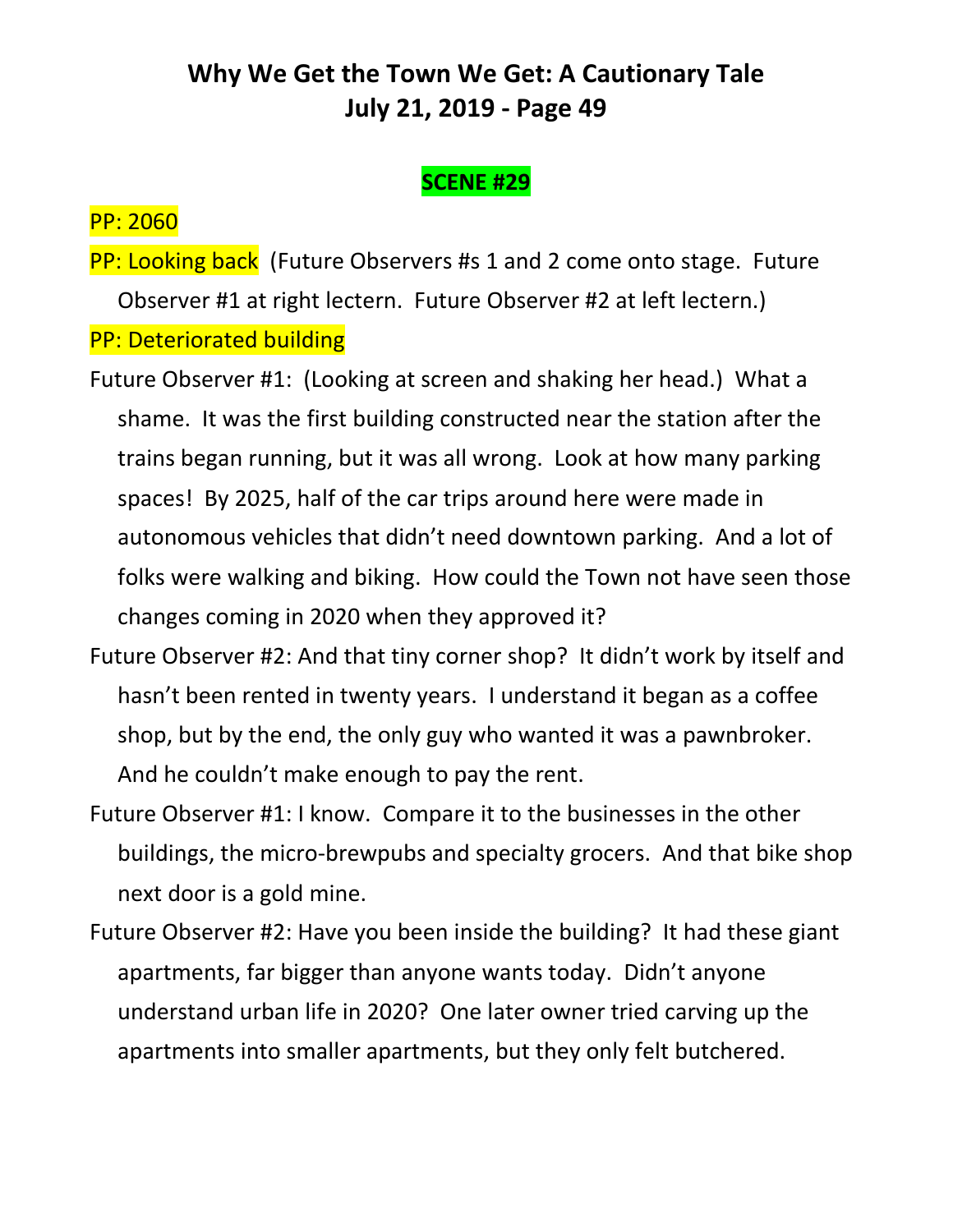Future Observer #1: Yeah, it was a failure no matter how you look at it. But you know the funny part of the story? The initial developer of this building, Jessica something, I forget her last name, was booted before the building was approved. The plan was completely changed after she was gone. But she took what she'd learned and built many other buildings around here, buildings that are doing great and are always fully rented. And you know that restaurant Colin's near the other end of the station? The one that's almost impossible to get into, but serves those incredible lamb kimchi tacos?

PP: Picture of taco (repeat)

Future Observer #1: Well, Colin was an early supporter of Jessica's, so Jessica made sure Colin got a key spot in Jessica's next building. Colin built a restaurant that's still going strong with his grandkids running it. Future Observer #2: Really? You're sure of this?

Future Observer #1: Yeah, Jessica and Colin are both still alive. They're in their 80s, but were at a recent Museum presentation on how Lumapeta has changed in the 21st century. I talked to both. Nice people. Good friends and passionate about this town.

Future Observer #2: What a great story. It's good to know that something positive came out of this mess.

PP: Deteriorated building (repeat)

Future Observer #1: Yeah, I know. The demolition crew arrives next week. It was nearly forty years of wasted space for Lumapeta, but at least someone will finally get it right. Want get a taco?